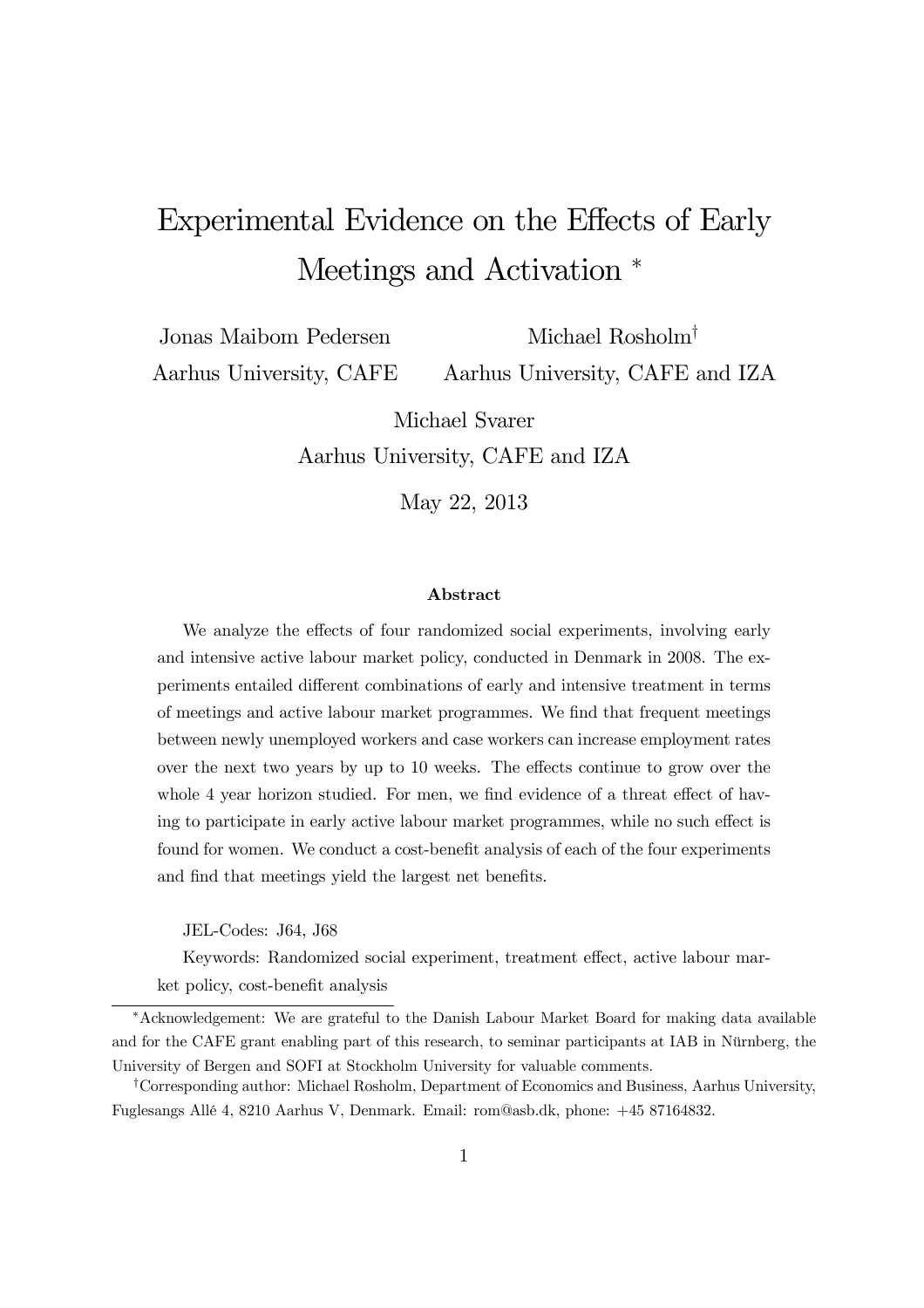## 1 Introduction

In this paper we present results from four randomized social experiments involving early and intensive active labour market policies. The participants in the experiments were newly unemployed unemployment insurance (UI) benefit recipients in Denmark in 2008. The experimental treatments consisted of dramatic increases in the frequency of early counseling and monitoring, and of early mandatory active labour market programmes (ALMPs). The experiments shed light on the nature of active labour market policy impacts in both the long and short run, and in particular on their differential effects on men and women, but we also investigate differential effects between young workers and older workers, across different cyclical conditions, and impacts on unemployment and job durations.

In 2005, the first Danish randomized policy experiment was conducted in the labour market,<sup>1</sup> Quickly Back to Work (QBW1, hereafter), see Graversen & van Ours (2008a & 2008b), Rosholm (2008), and Vikström et al. (2011). It involved a dramatic intensification of active labour market policies in the sense of providing newly unemployed workers with a sequence of treatments at a very early stage of unemployment. This experiment involved a number of active labour market policy instruments, i.e. job search training courses, frequent meetings with caseworkers, and early mandatory activation. The results were strong: those who were randomized into the treatment group experienced a 3 week reduction in unemployment duration compared to those in the control group, and a costbenefit analysis conducted by the Danish Economic Council (2007) demonstrated large net gains. However, there was uncertainty concerning the actual source of the success; was it the combined package of treatments, or were certain elements of the package crucial? Could even better results be obtained by focusing on single elements of the package, or could similar effects be obtained at lower costs? To shed light on these questions, a new set of four randomized experiments were designed, Quickly Back to Work 2 (QBW2, henceforth). These experiments were designed in such a way that they would yield estimates of the effects of single elements of the QBW1 package. The treatments consist of weekly group meetings between a group of unemployed workers and 1-2 caseworkers (A), bi-weekly individual meetings between one unemployed worker and one caseworker (B), early programme participation (C), and a combination of group meetings and early

<sup>&</sup>lt;sup>1</sup>Strictly speaking another randomized experiment was conducted already in 1994 although the target group was different, for more on this experiment see Rosholm and Skipper (2009).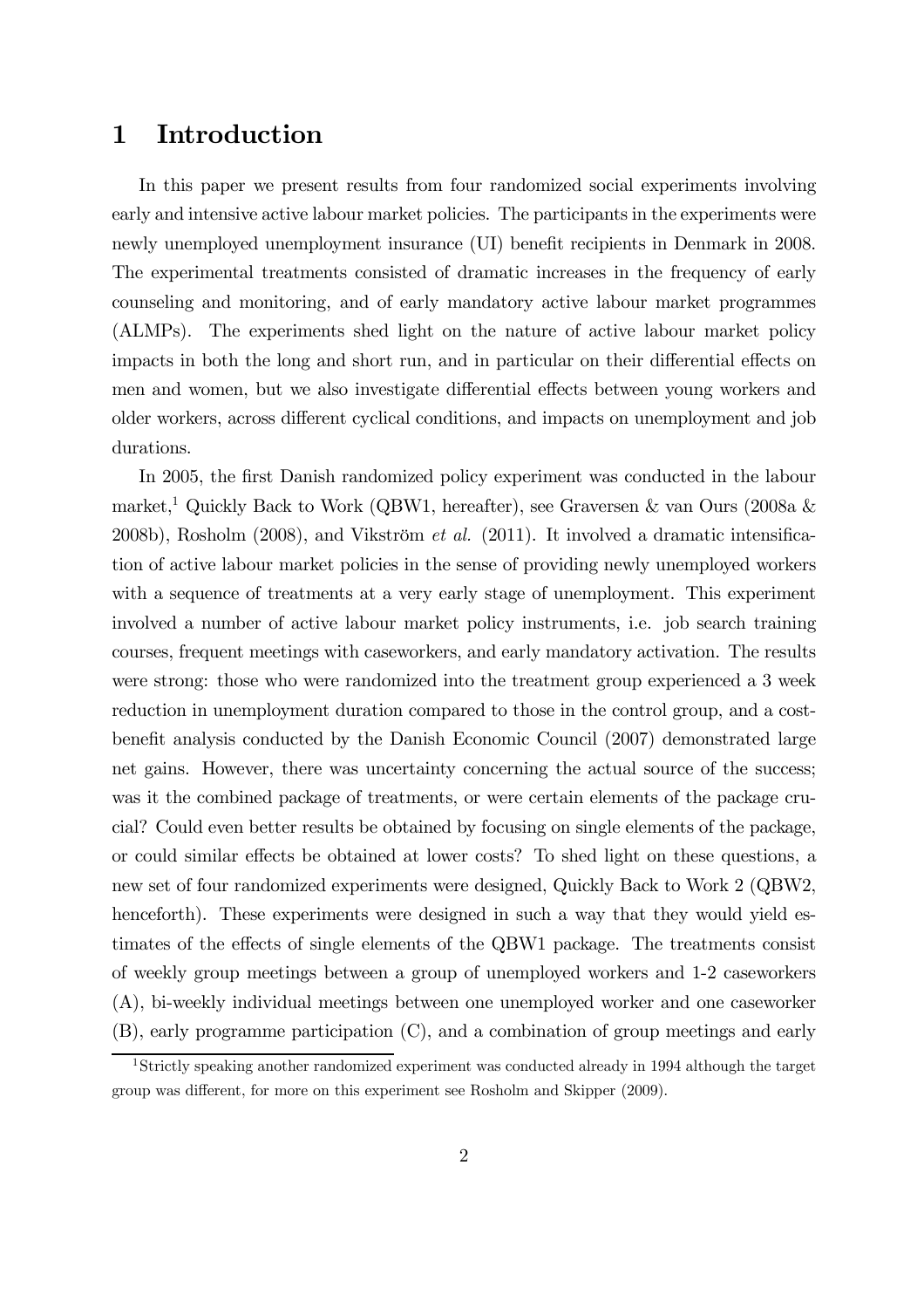programme participation (D).

Active labour market policies are a pivotal element in the so-called Flexicurity model for the labour market, which the EU commission recommends to its member states, referring to Denmark as a model case (European Commission, 2007). The Flexicurity model consists of three components; 1) flexible hiring and firing rules and regulations (that is, low levels of employment protection legislation), similar in spirit to those in Anglo-Saxon countries, 2) a generous and universal unemployment insurance and social assistance system, similar to that in other Scandinavian welfare economies, and 3) a very active labour market policy ensuring the availability and the qualification level of the workforce. In the 1980s, when unemployment rates were persistently high, the first two features of the Flexicurity model - flexibility in the labour market and a tight social safety net - were already present in the Danish labour market, but active labour market policies were only in their infant stages and not nearly as intensive as they have become today. In the 1990s the equilibrium unemployment rate fell simultaneously with a gradual intensification of the use of active labour market policy measures, and therefore, many observers have seen intensive active labour market policies as the crucial component in the Flexicurity model (see e.g. Andersen & Svarer, 2007). Our paper sheds further light on the validity of such an assessment.

We find large positive effects of some of the policy components investigated, and there are enlightening differences, especially with respect to the type of policy, the gender of the unemployed worker, the age of the participants, and the cyclical conditions. Counseling in the form of individual meetings between caseworkers and unemployed workers has very large effects, arising later for men than for women. Mandatory ALMPs have a large (threat-) effect for men, while there is a small temporary negative (lock-in) effect for women. Moreover, the threat effect appear to be present only when labour market conditions are good - we show this point by exploiting that the experiment was conducted right during the tipping point of the business cycle in 2008. Hence, differences in the week of enrollment into the experiment (week of inflow) reflect different cyclical conditions. The analysis demonstrates that early and frequent meetings with unemployed workers is an efficient way of assisting newly unemployed workers. According to e.g. Card et al. (2010), an often neglected aspect of policy evaluation is a consideration of programme costs against its prospective gains. We conduct a cost-benefit analysis and find that individual meetings are also the most beneficial instrument from an economic point of view.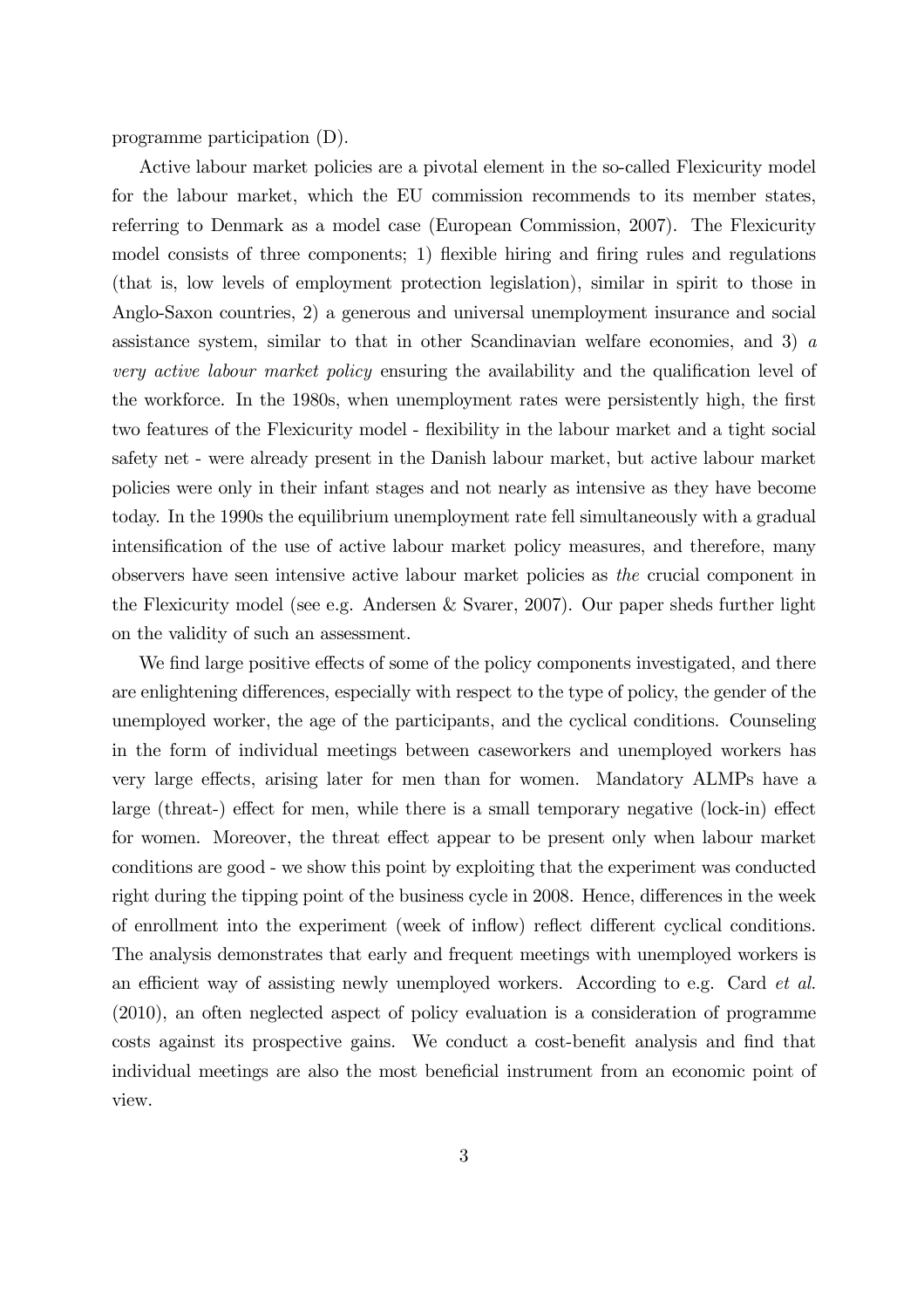The rest of the paper is organized as follows: first, we provide an overview of the literature on active labour market policy effects with a special emphasis on the effects of meetings between caseworkers and clients. In section 3 we describe the social experiments and the data used for the subsequent analysis. Section 4 contains a presentation of our main results and we also discuss the presence of heterogeneous effects with respect to business cycle and age. In section 5 we look closer at dynamics in the short run (first 2-3 years) and present results from a two-state duration model of employment and unemployment. In section 6 we perform a cost-benefit analysis of each experiment focussing on the 2-3 year horizon. Finally, section 7 contains a discussion of further research, policy implications, and a conclusion.

## 2 A review of related literature

There is an extensive literature on the impacts of 'traditional' activation programmes, see e.g. Heckman et al. (1999), Card et al. (2010), and Kluve (2010). Policy impacts are typically modest and not always positive.<sup>2</sup> The best effects are found for employment subsidies, while training programmes sometimes have positive effects when aimed at disadvantaged workers. Public job creation shows more negative than positive effects, possibly due to so-called lock-in effects.

One important aspect of activation policies is the presence of ex ante effects, which potentially apply to the enitre pool of unemployed and not just those entering actual programmes. For instance three observational studies based on Danish data and one on German data show that unemployed workers tend to leave unemployment faster when the probability of activation increases (Geerdsen, 2006; Geerdsen & Holm, 2007; Rosholm & Svarer, 2008; van den Berg et al., 2009). Hence, ex ante effects may change our conclusion on the overall effectiveness of active policies towards a more positive view.

Another element of active labour market policies is that of meetings between caseworkers and the unemployed. Meetings are a cornerstone of active labour market policies: First, unemployed workers typically register their entry into unemployment at meetings, where also their eligibility for receiving e.g. UI benefits is assessed. Second, search effort is monitored at meetings, e.g. in the form of required documentation of job applications.

<sup>&</sup>lt;sup>2</sup>For example, Card *et al.* (2010) find that, in the short term, only 39% of the surveyed studies found significantly positive effects. In the medium term, effects were slightly better, with 50% being significantly positive.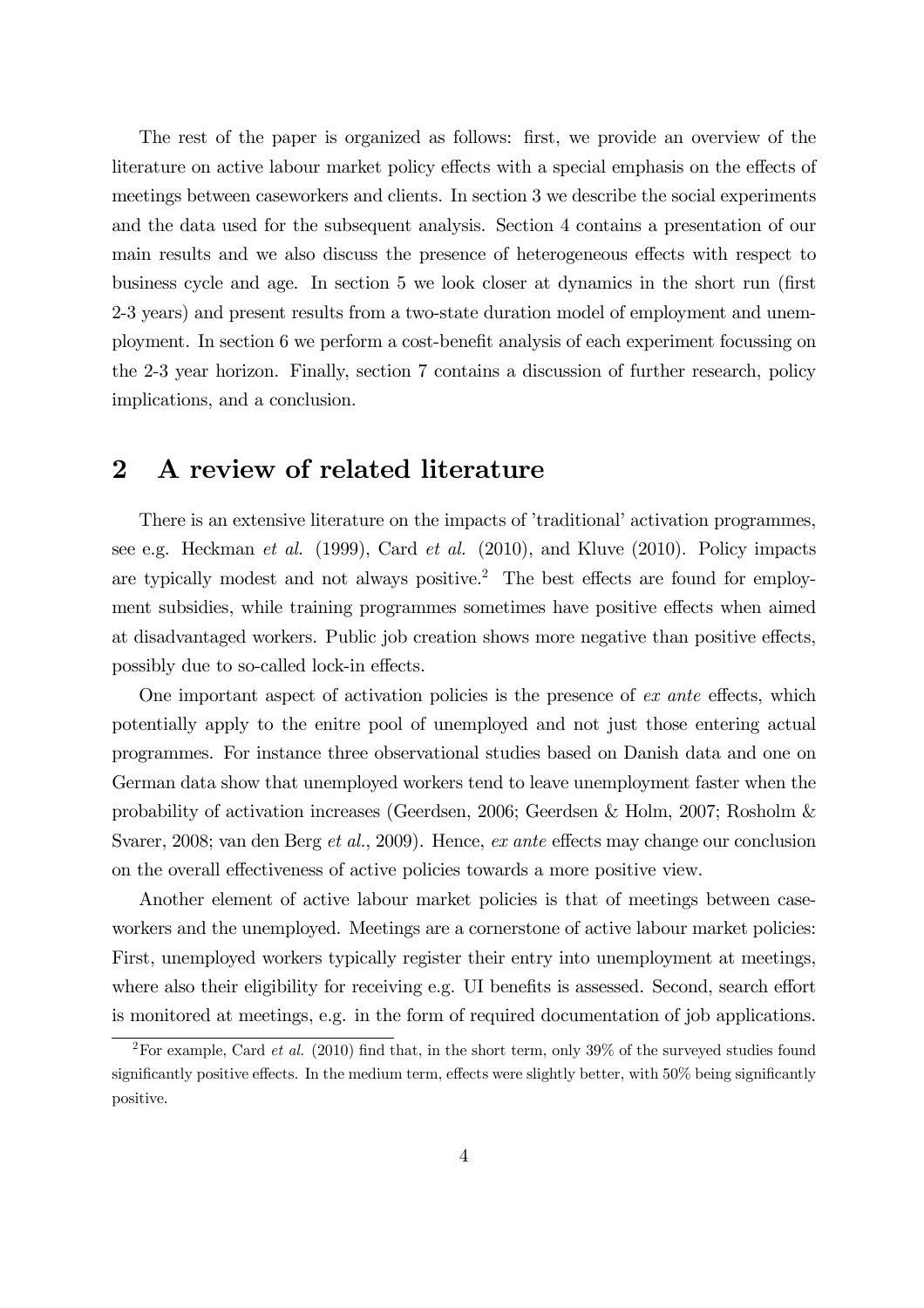Often, the caseworker has to assess whether the unemployed person is available for work. If there is non-compliance in the form of no-show, insufficient search or availability, a sanction may be issued. Third, counseling takes place at meetings. Counseling can be help with the creation of a CV and writing applications, guidance in making career choices, general job search assistance etc. Fourthly, there may be direct referral to vacant jobs. Finally, future participation in ALMPs is discussed and planned at meetings.

Meeting attendance at certain regular intervals during unemployment periods is often mandatory, and no-show may lead to a sanction.

Thus, summarizing the differential aspects of meetings from above, meetings have the potential of affecting individual behaviour ex ante (fear of a sanction) as well ex post (search requirements, job search assistance, and potential behavioural effects from perceived future activation). In the following, we briefly review the evidence on ex ante effects and ex post effects as three of the four experiments in our study have an explicit focus on meetings.

#### 2.1 Ex ante effects of meetings

The literature on the *ex ante* effects of meetings is rather new. Generally, we find that there are ex ante effects, although this does not seem to be the case for long-term unemployed workers. Hägglund (2006) reports from a randomized experiment conducted in Sweden and shows that, for a broad group of unemployed workers, an invitation to a meeting, aimed at monitoring search activity and assisting with more effective job search, led to an increase in the exit rate into employment by 46% already before the meeting took (or should have taken) place.

Cockx & Dejemeppe (2007) analyze the effect of a reform in Belgium in 2004 leading to more intensive monitoring of job search activities of workers with more than 7 months of unemployment. A letter was sent out to the unemployed informing them of this reform, and in general the authors find no impact. However, for better educated workers they do find significantly positive ex ante effects.

Black *et al.* (2003) study a profiling tool aimed at identifying workers at risk of longterm unemployment (LTU). Workers with a high estimated LTU-risk were invited to a meeting with the aim of placement in an activation programme. The selection of whom to invite was randomized, and workers reacted to an invitation by increasing job finding rates after receipt of the letter. Unemployment duration was shortened by 2.2 weeks,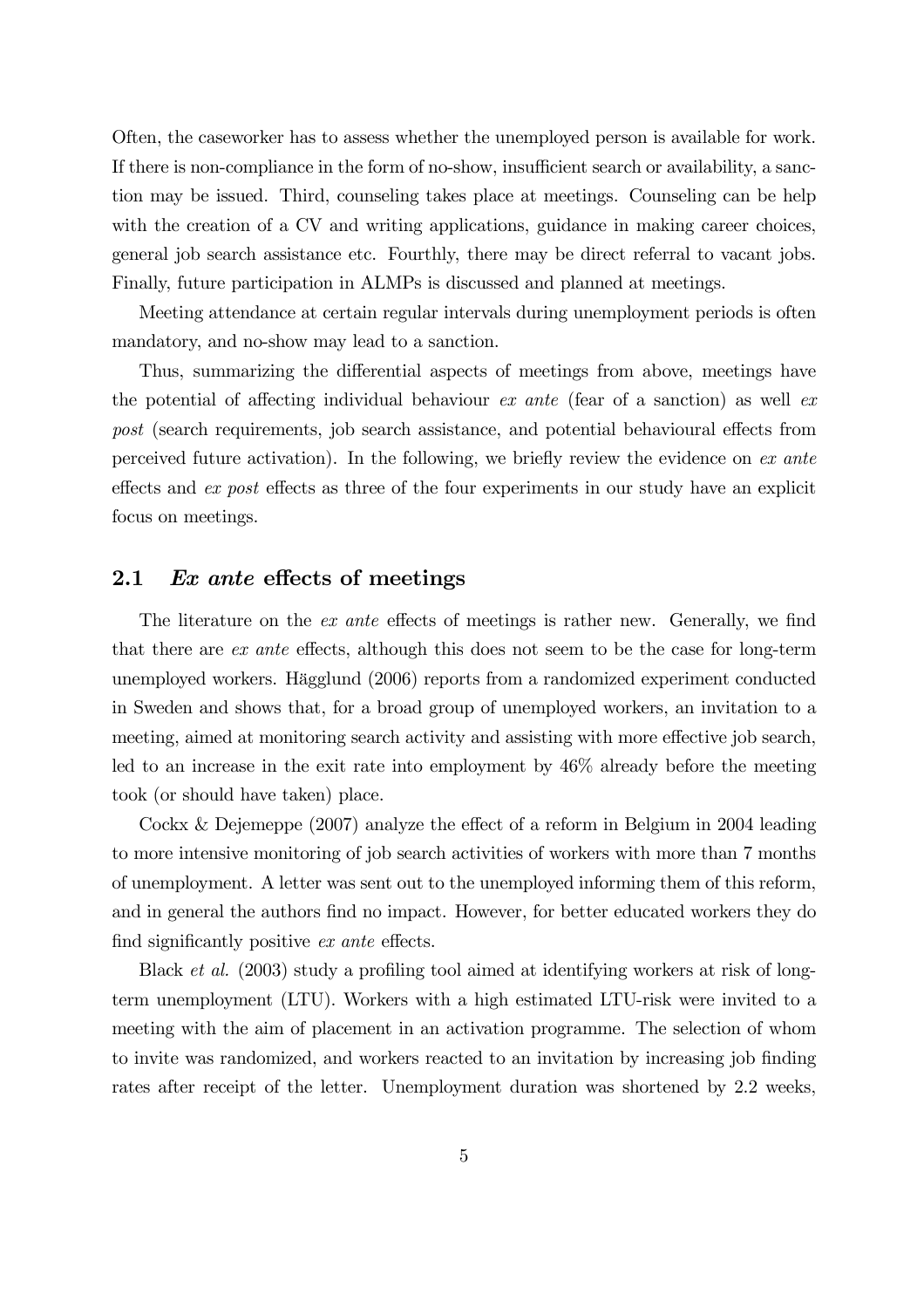and the income of invited workers was higher than for the controls during the year after receipt of the letter.

#### 2.2 Ex post effects of meetings: counseling

Ex post effects from counseling are generally positive, although there, like in the case of ex ante effects from above, is a tendency that the group of long-term unemployed respond less favourably.

Gorter & Kalb (1996) study a randomized experiment conducted in Netherlands, where the time allocated to counseling with caseworkers was increased. They find positive but insignificant effects on the exit rate from unemployment. Blundell et al. (2004) analyzed the introductory part of New Deal for Young People, called the Gateway. It consisted of frequent meetings with a mentor with the aim of encouraging and effectivising job search. The authors construct a difference-in-differences estimator of the impact of the Gateway. They find an increase in the employment rate of 5%-points 4 months after entry into the Gateway.

Crepon et al. (2005) analyze a reform implemented in France in 2001, which increased counseling without altering the amount of monitoring. They found a tendency that programmes aimed at 'better' workers increased the exit rate from unemployment, and that all programmes increased subsequent employment duration.

Hägglund (2009) analyze a social experiment conducted in Sweden, where unemployed youth were offered counseling. He found that, when aimed at all unemployed youth, there were positive effects on the exit rate from unemployment, while this was not the case when the treatment was only aimed at long-term unemployed youth. This corresponds quite well with results from a randomized Danish study, Rosholm & Svarer (2009b), where intensive counseling to long term welfare recipients did not lead to more employment.

Meyer (1995) studies five U.S. experiments aimed at better counseling. Four of the five experiments led to significant reductions in subsequent unemployment, ranging from 0.5 to 4.3 weeks.

Dolton & O'Neill (1996; 2002) analyzed the ReStart program; In England, an offer of meetings every six months for workers with more than six months of unemployment was introduced in 1989. The aim was an effectivisation of search behaviour (counseling part) and an assessment of the availability for work. A randomized experiment was conducted, and Dolton & O'Neill (1996) showed that this led to a 30% increase in exit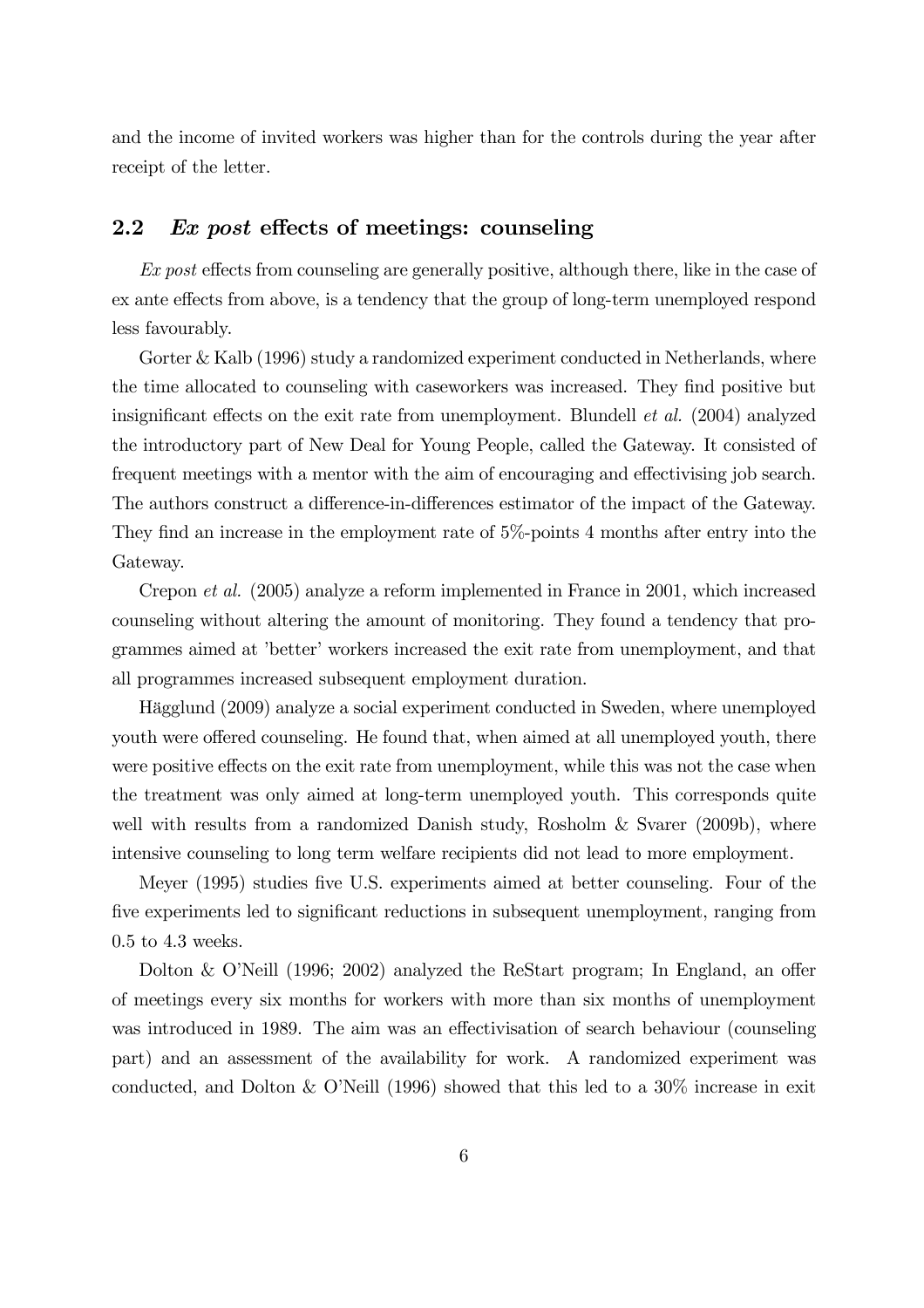rate from unemployment, and Dolton & O'Neill (2002) showed that five years after entry into the programme, the treatment group still had significantly less unemployment than the controls.

#### 2.3 Ex post effects of meetings: Monitoring

Quite a few studies analyze the effect of increasing the rate of monitoring of unemployed workers. They tend to find positive or zero effects in the sense of reduced subsequent unemployment duration and/or increases in employment rates.

Ashenfelter et al. (2005) report from a U.S. randomized experiment, where search requirements were stricter for the treatment group. The increase in monitoring was only implemented during the first couple of weeks of unemployment. There was no effect of the increased monitoring on neither unemployment duration nor on the costs of unemployment benefits.

Klepinger et al. (2002) study another U.S randomized experiment, where unemployed workers are randomized into one of four treatments (and a control group), which involved closer monitoring of different degree and type. Unemployment duration was reduced by 5-7%. Johnson & Klepinger (1994) find similar results based on another U.S. experiment.

Van den Berg & van der Klaauw (2006) study a randomized experiment in Rotterdam with monthly meetings involving increased monitoring. They found a switch from informal to formal search channels as a result of the search and documentation requirements, and positive but insignificant effects on the exit rate from unemployment to employment. Keeley & Robins (1985) find something similar for the U.S. using observational data.

McVicar (2008) exploits exogenous variation in the number of meetings held with the aim of monitoring search activity in the U.K. The exogeneity comes from cancellation of meetings due to reconstruction work on the public employment offices. He found that exit rates from unemployment fell when meetings were cancelled.

Petrongolo (2009) and Manning (2009) both analyze the Job Seekers Allowance programme implemented in the U.K in 1996. This involved frequent meetings with a caseworker to document job search activity. They use observational data and exogenous variation in the timing of the treatment relative to the start of unemployment and find increasing exit rates out of unemployment. However, this is mainly caused by an increased exit rate into incapacity benefits.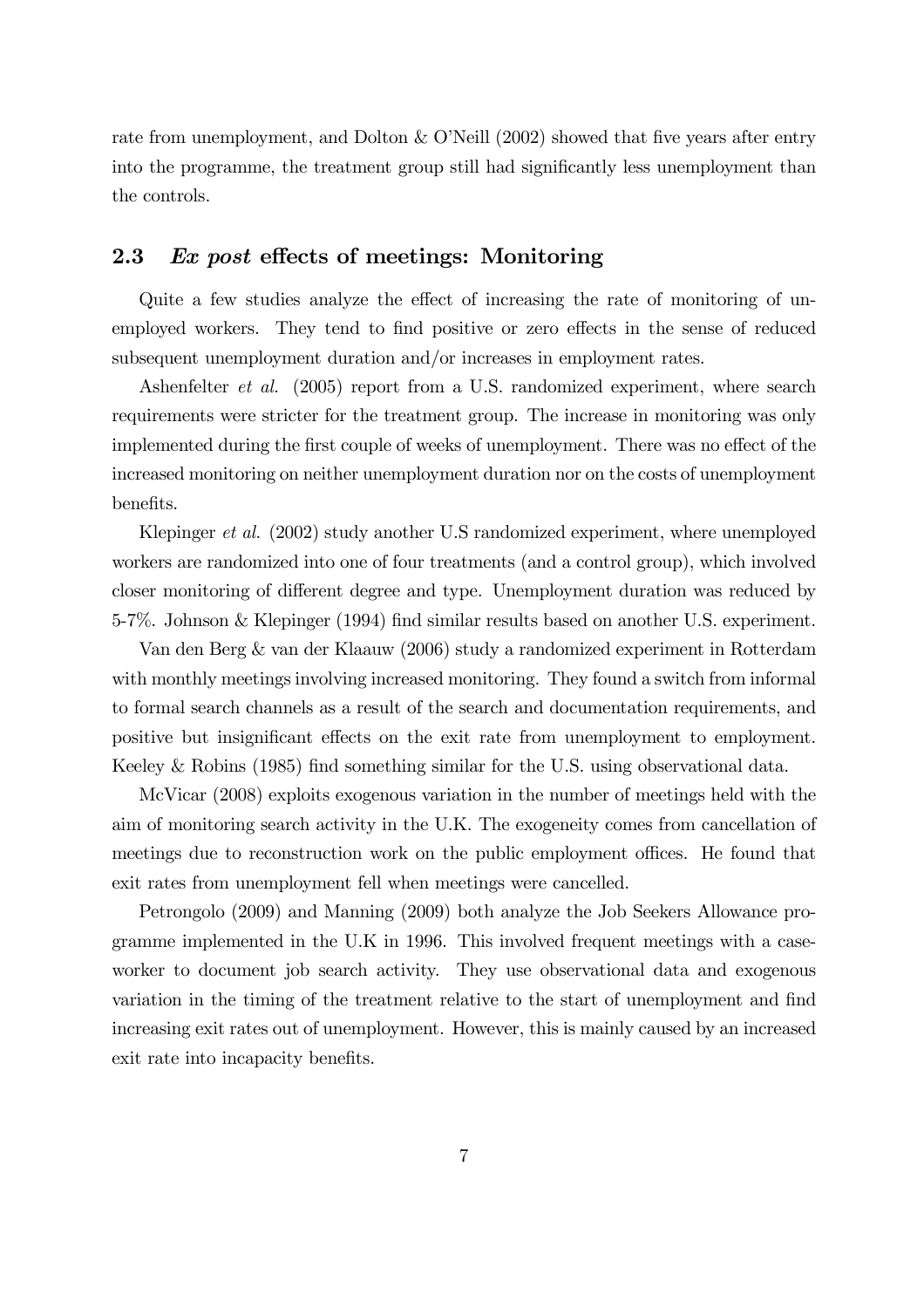#### 2.4 Other aspects of meetings

Other aspects of meetings include ex post effects from the match between a caseworker and an unemployed and also effects from increasing the quality of the meetings. It also includes effects from actions taken by the caseworkers in relation to meetings, for instance job assignments and sanctions.

Behncke et al. (2008, 2010a, and 2010b) investigate the importance of the caseworker, using a survey among Swiss caseworkers linked with a data set on their unemployed workers. They show that unemployed who have a caseworker with a strong network among employers have 3%-points higher employment rates (EPR) subsequently, that workers assigned to caseworkers who are less 'cooperative' have 2%-points larger EPR, and that if caseworkers and clients are similar with respect to age, gender, and educational level, then the unemployed worker has a 4%-point higher EPR. This trilogy of studies therefore adds further insight into the importance of meetings via caseworker contacts; caseworkers provide contacts to potential employers; they put pressure on unemployed workers to search harder, and they can relate to their situation and provide useful insights on job search. These findings therefore suggest ways for policy makers to improve ex post effects of meetings.

Hainmueller et al. (2009) study 14 German jobcentres, which were allowed to hire more caseworkers so as to halve their case load. The increase in the number of caseworkers reduced the number of unemployed by  $10\%$ . Hofmann *et al.* (2010) show that the impact was larger if the additional resources were devoted to either dealing with the unemployed workers through meetings or improving the employer network, while there was no effect if they were devoted to strengthening the organizational structure of the jobcentre.

Fougere et al. (2009) analyse the impact of job assignments by caseworkers using French data. Assignments reduce the search effort of unemployed workers, but the assignments themselves more than outweigh this reduction, such that job finding is faster with job assignments. They find particularly strong effects for the unskilled. Engström et al. (2009) find no effects of assignments in a Swedish context.

Finally, if unemployed workers do not show up for meetings, or if their search efforts are deemed insufficient, sanctions can be issued; in this sense sanctions are also a result of the contacts between unemployed workers and their caseworkers. A number of studies have investigated the effects of sanctions. Lalive *et al.* (2005) and Arni *et al.* (2009) both find that the threat of a sanction may be imposed increase the job finding rates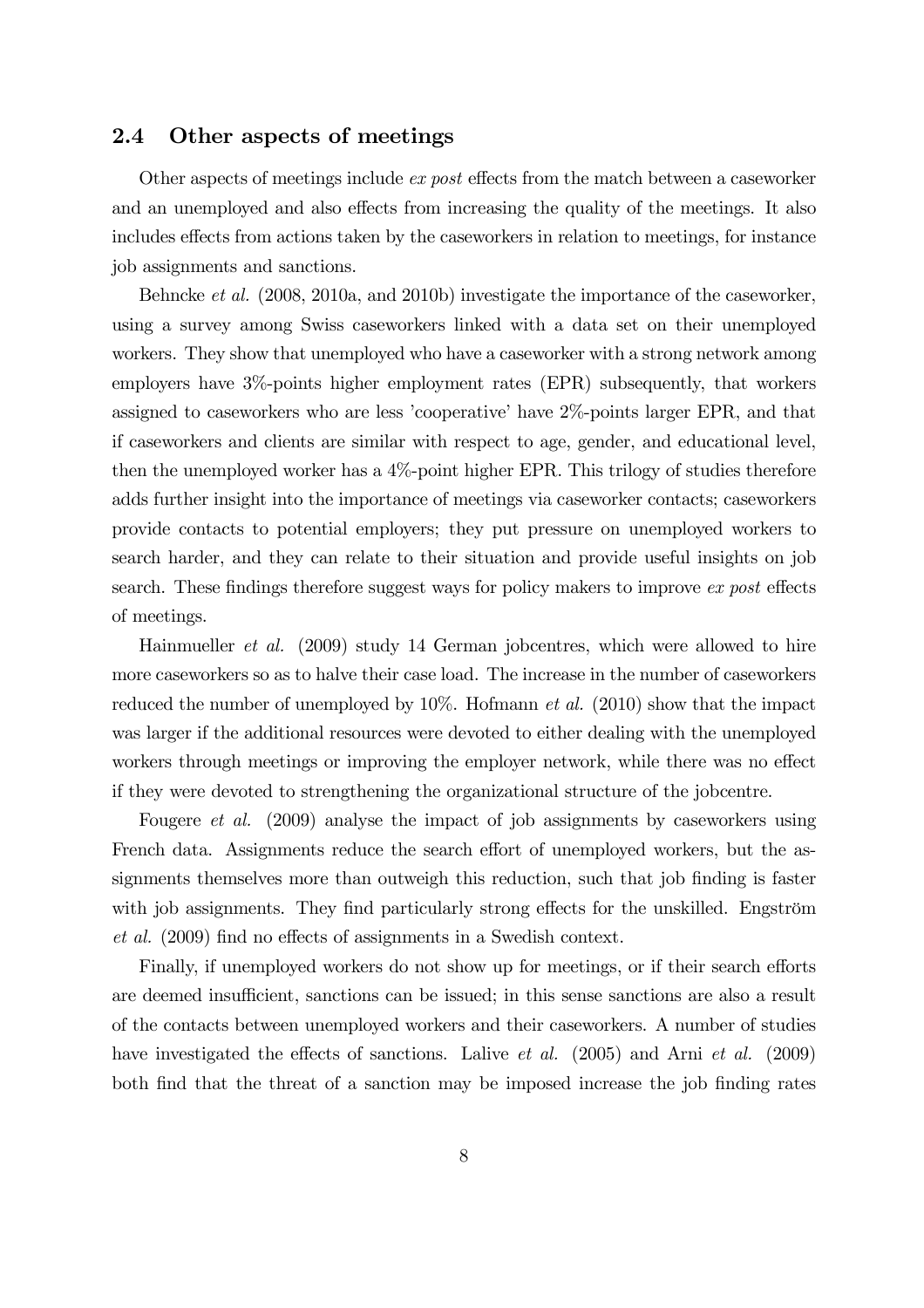of unemployed workers. Van den Berg et al. (2004), Abbring et al. (2005), Lalive et al. (2005), van den Berg & Vikström (2009), Røed & Weslie (2007), and Svarer (2011) all find that sanctions issued increase the subsequent job finding rate dramatically. The range of the effect on the job finding rate is from 25% to 100% depending on the country and the severity of the sanction. Finally, Arni *et al.* (2009) and van den Berg & Vikström (2009) show that those who are sanctioned find less favourable employment than the unsanctioned in terms of wages and job duration.

#### 2.5 Equilibrium effects

Meetings may have important general equilibrium effects, such as negative effects on untreated individuals due to increased competition in the labour market from the treated individuals - this would imply that the control group performs worse than they would have done without the presence of treatment. Positive effects could come from equilibrium responses from firms who increase the number of vacancies due to the lower mean duration of a vacancy (if treated individuals search more - or better). However, our knowledge concerning the presence of general equilibrium effects and their size with respect to meetings is still limited.

Crepon et al. (2012) implement a two-level randomized experiment of a counseling programme in France directed towards young graduates that spent at least 6 months in unemployment. The two-level approach consists of a randomization at the job centre level in the proportion of individuals selected into treatment, and of a randomization scheme within jobcentres into treatment and control groups. This allows testing for externalities on untreated workers (comparing untreated workers in areas with treatment to workers in areas with no treatment), but also to investigate whether the actual treatment effect varies with the proportion of individuals selected into treatment. They find no evidence of negative externalities or displacement effects.

Gautier *et.al.* (2012) analyze general equilibrium effects of the QBW1 experiment in Denmark, using the fact that it was only implemented in 2 out of 15 counties. They compare control group workers in the treatment region with workers in unaffected regions using a difference-in-difference approach. They find some evidence that the job finding rate of the control group workers declines due to the treatment. Furthermore, they construct and estimate a structural search model to determine the effects of implementation of the treatment on a country wide basis and find that negative congestion effects are present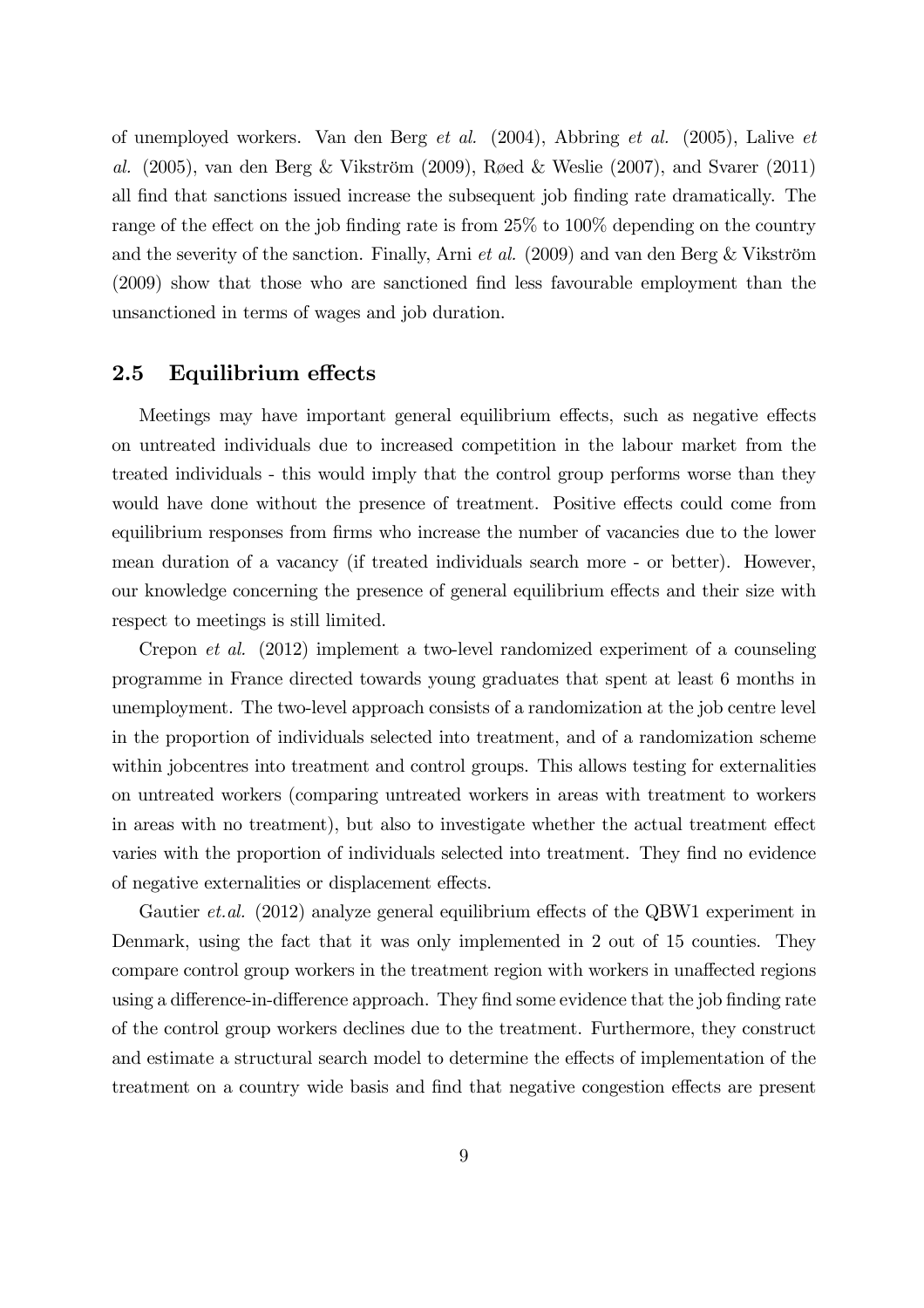and lower the overall treatment effect, which is however still positive and leads to lower equilibrium unemployment.

## 3 The Danish labour market and the experiments

This section presents the experimental design and puts it into the context of the Danish labour market. We then proceed by illustrating the degree of implementation of the treatment protocol, and we look for systematic differences between compliers and non-compliers within the treatment groups. Finally we discuss the experimental design and its relation relation to minimum detectable effects. First we will briefly describe the organization of the Danish labour market with a particular focus on active labour market policy.

The Danish labour market is characterized as flexible with less employment protection legislation than most continental European countries and much more labour turnover (see e.g. OECD, 2009). The Danish labour market has a tight social security net with nearuniversal eligibility for income transfers. Moreover, active labour market policies are among the most intensive in OECD, with around 1.5% of GDP spent per year on active policies.

There are two types of benefits for unemployed workers, UI benefits and social assistance. Approximately 80% of the labour force are members of a UI fund and therefore eligible for UI benefits, while the remaining 20% may receive social assistance (given that they do not have a partner who can provide for them and do not have any savings). UI benefits are essentially a flat rate. As this paper is only concerned with UI benefit recipients, we shall present the policies that apply to them.

The mutual "rights and obligations" principle is a key principle in the current Danish labour market policy. This implies the right of individuals to compensation for the loss of income, but also the obligation to take action to get back into employment. The authorities have an obligation to help the individual improve her situation and has the right to make requirements of the individual concerned.

Under the current rules, an individual who becomes unemployed and is eligible for UI benefits has to register at the local jobcentre. She then has the obligation to attend a meeting with a caseworker at least every  $3^{rd}$  month. She has the right and obligation to participate in an activation programme after 9 months (6 if below 30 years old) of unemployment and subsequently every 26 weeks. These are the labour market policies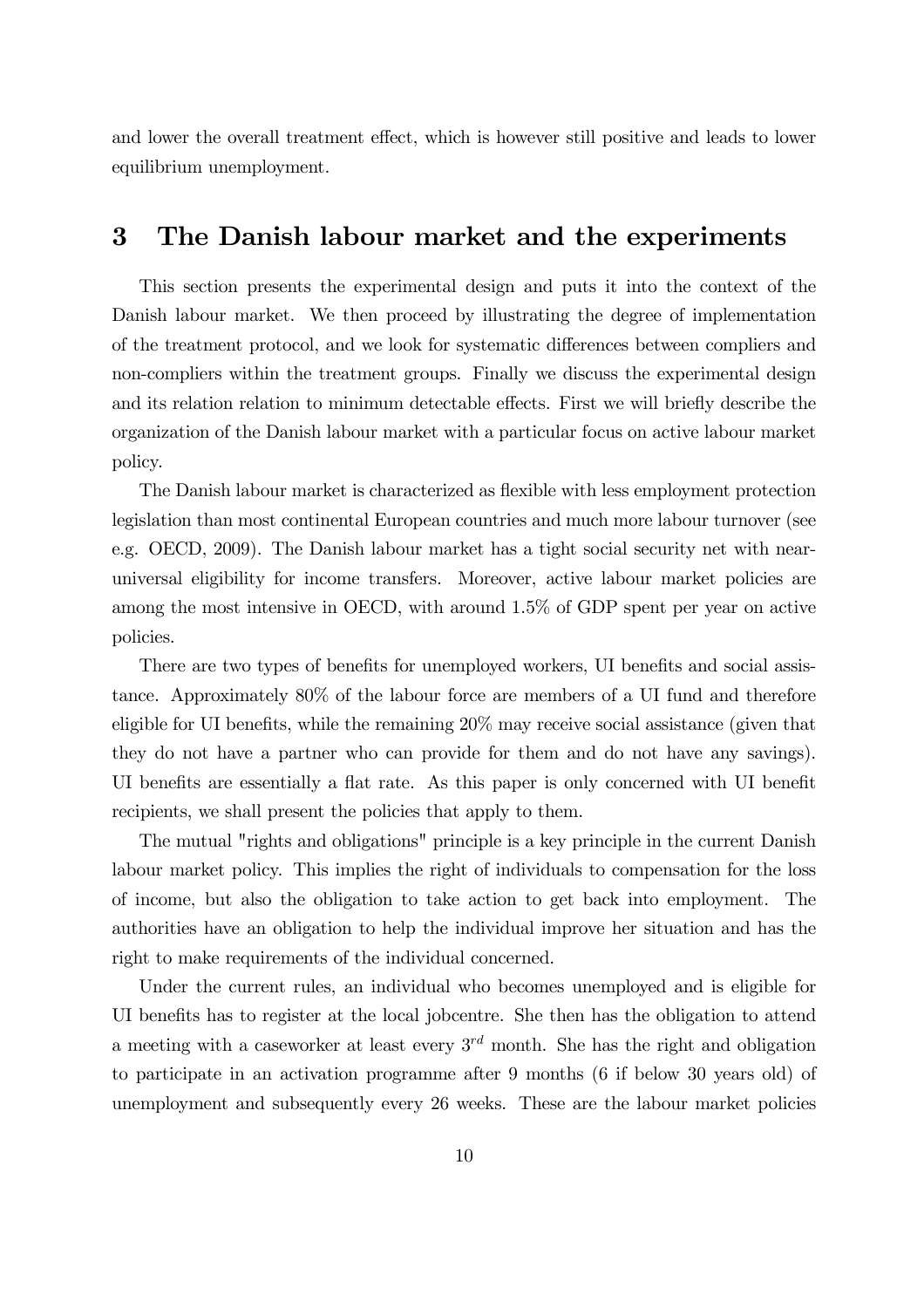that will be faced by individuals in the control groups of the four experiments, who will receive this 'treatment as usual'.

#### 3.1 The experiments

The set of randomized experiments analyzed in this paper consists of four separate experiments, each with its own treatment and control group. They were conducted in four different regions in Denmark. They are summarized in Table 1.

| Experiment   | Content                 | Region          | Jobcentres                |  |
|--------------|-------------------------|-----------------|---------------------------|--|
| $\mathsf{A}$ |                         | <b>Northern</b> | Frederikshavn,            |  |
|              | Group meeting each week | Jutland         | Brønderslev, Hjørring     |  |
| B            | Individual meeting w.   | Copenhagen      | Gribskov, Roskilde,       |  |
|              | caseworkers             |                 | $Ish\varphi$ j-Vallensbæk |  |
|              | every other week        | $&$ Sealand     | Holbæk, Vordingborg       |  |
| С            | Early activation        | Mid-Jutland     | Aarhus                    |  |
|              | (after 13 weeks)        |                 |                           |  |
| D            | Group meeting each week | Southern        |                           |  |
|              | and early activation    | Denmark         | Esbjerg, Vejle            |  |

TABLE 1: OVERVIEW OF THE 4 EXPERIMENTS IN QBW2

The subjects of the experiments are individuals becoming unemployed during weeks 8-29 in 2008 who are eligible for UI benefits. Once an individual registers as unemployed, she is randomized into treatment or control group based on her date of birth. Individuals born on the  $16^{th}$ -31<sup>st</sup> are assigned to the treatment groups, while those born on the 1<sup>st</sup> to the  $15<sup>th</sup>$  are assigned to the control groups. No information was given to the unemployed workers on the selection rule.

The individuals randomized into the treatment groups then receive a letter, during the first week of unemployment, explaining the new treatment to which they will be exposed<sup>3</sup>. This information letter marks the start of the treatment, since the worker may react to the information on the new regime from the day the letter is read. It was not possible to escape treatment by leaving unemployment for a short while and then re-enter later on.

<sup>&</sup>lt;sup>3</sup>The unemployed is not informed that she is participating in a randomized experiment, but rather that she has been chosen to participate in a pilot study.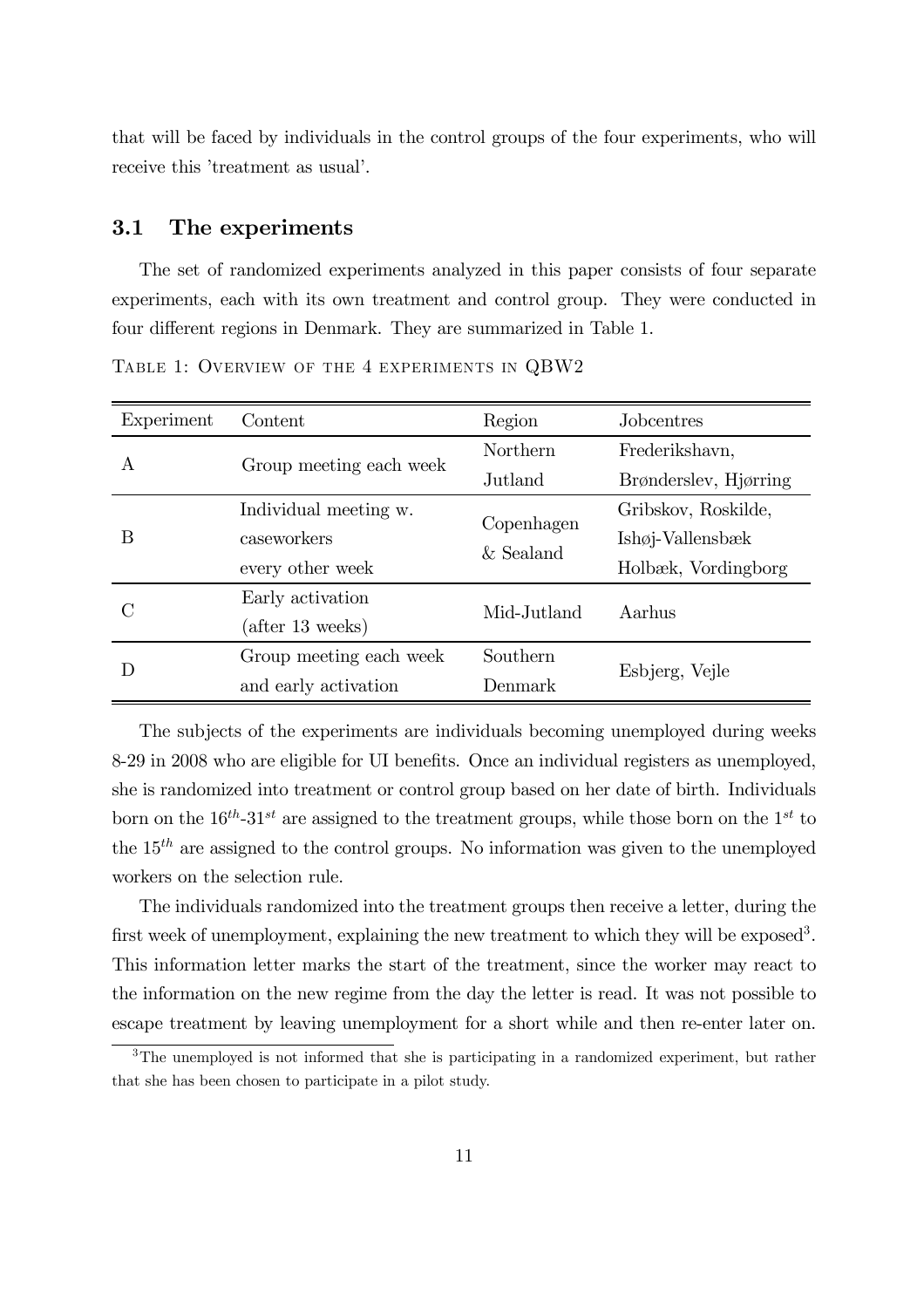In that case, a worker would re-enter the experimental treatment at the stage where she left it.

In all four experiments, the control group receives 'treatment-as-usual', but there may be local variations in the intensity of treatment which will be documented below. The treatmetn group recieves the same treatment plus an extra element, whcih we now present. Starting from the bottom of Table 1, the experiment labeled 'D' is a sort of reference experiment conducted in the region of Southern Denmark. 'D' is partially intended to mimic the QBW1 experiment from 2005-6, although there are some important deviations: meetings are group meetings and there is no two-week JSA course included in the treatment. Hence, this 'reference experiment' consists of less intensive interaction between caseworkers and the unemployed than was the case in QBW1. During the first 13 weeks of unemployment the unemployed worker must attend group meetings with a caseworker and a number of other unemployed workers (typically around 10). If, after 13 weeks of open unemployment, she has not found employment, she has to participate in an ALMP of at least 25 hours per week for at least 13 weeks. After 6 months of unemployment, the experimental treatment ends, and from that point on the rules regarding her treatment is similar to the control group.

The experiment labeled 'A' in Table 1 was conducted in the region of Northern Jutland, and it consisted of weekly group meetings (similar to those in Southern Denmark) during the first 13 weeks of unemployment. After these 13 weeks, the experimental treatment ends. The experiment labeled 'B' in Table 1 was conducted in the region of Copenhagen & Sealand, and consisted of individual meetings with a caseworker every other week for the first 13 weeks of unemployment, that is, a total of 6-7 meetings during the first 13 weeks of unemployment. Again, after 13 weeks of unemployment, those still unemployed in the treatment group would receive the same treatment as the control group. Note that, generally, the stated main intention of both group and individual meetings was counseling of the unemployed; no explicit extra monitoring was required to take place.

Finally, in the experiment labeled 'C', the individual would be required to participate in an activation programme for at least 25 hours per week from week 14 in unemployment until week 26. This experiment was designed specifically to investigate the presence of ex ante effects due to the knowledge of having to participate in an activation program, as well as ex post effects of actually having participated.<sup>4</sup>

<sup>&</sup>lt;sup>4</sup>In order to test specifically for the *ex ante* effect, there should have been no actual treatment taking place from week 13 onwards. However, such a setup would not be legal according to the administrative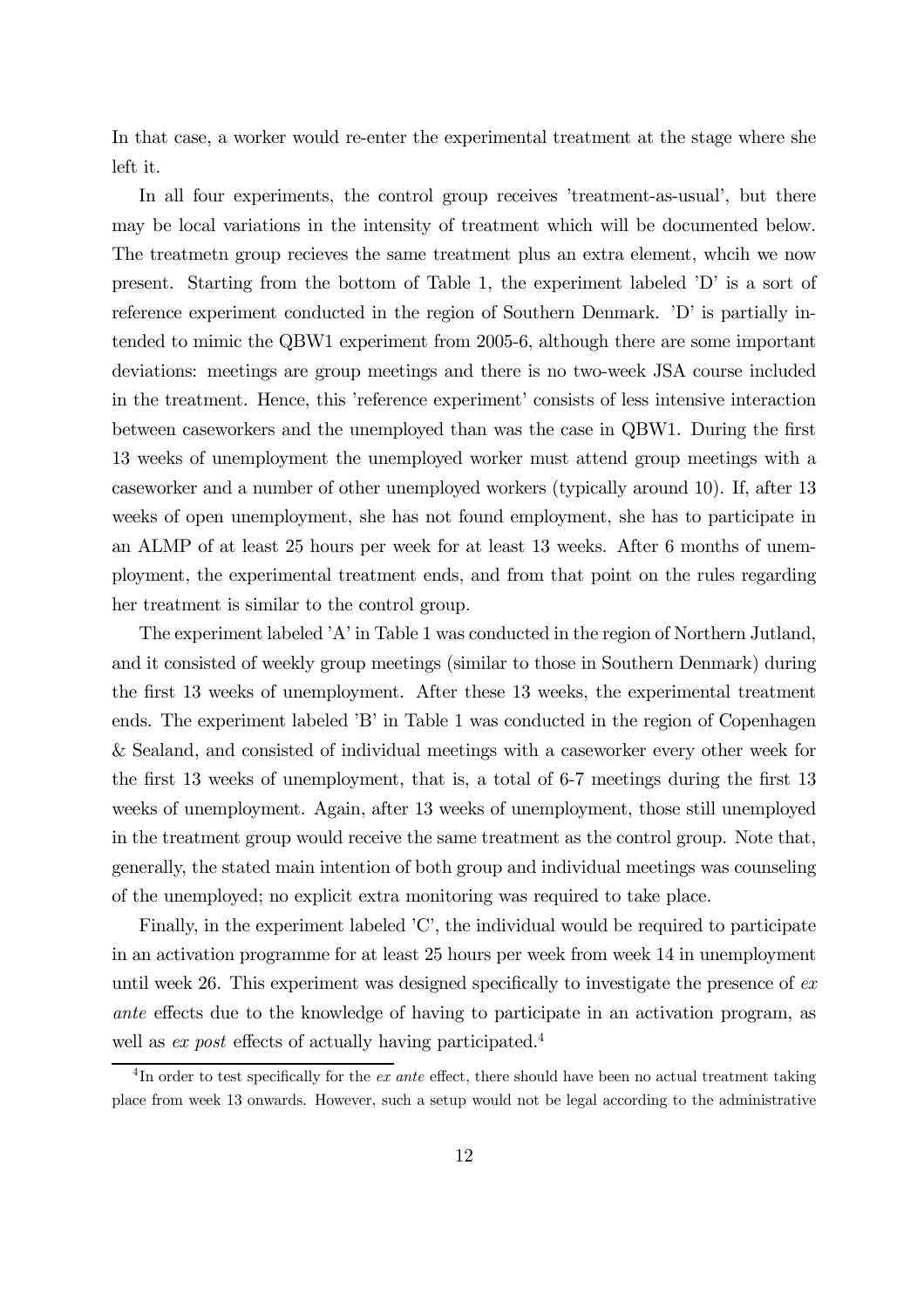The aim of the entire set of experiments was to try to disentangle the positive impacts of the QBW1 experiment, and to investigate cost-reducing policies such as group meetings rather than individual meetings. First, the distinction between 'B' and 'C' informs us whether an early programme effect stems mainly from the threat of mandatory program participation (a threat effect) or from an effect generated by meetings, or both. Second, a comparison between 'A' and 'B' would shed light on whether group meetings could achieve the same impacts as individual meetings (at a lower cost). Finally, the comparison of 'A' and 'D' would tell us if the combination including group meetings would achieve better effects than just group meetings, and the comparison of 'D' to 'C' would tell us if a sequence of group meetings followed by an early and intensive activation programme would lead to better effects than just ALMP participation.

Comparisons such as the ones mentioned above rely on an assumption of comparable labour markets between the different regions. Denmark is the OECD country with the smallest regional disparity in terms of GDP per worker. Furthermore, the regions have roughly the same GDP pr. capita (Danish Business Authority, 2009), and all regions contain large cities (by Danish standards). From an international point of view these differences appear small, and therefore we believe that comparisons across experiments are valid.<sup>5</sup> Simple proportions test indicate that the Mid-Jutland region (Experiment C) is different from the other regions in some respects; the fraction of young individuals is higher. This implies that the fraction of married individuals is lower and it also explains the higher degree of income transfer recipients (which includes study grants). Furthermore, the region of Copenhagen & Sealand (Experiment B) has a larger pool of immigrants among all insured unemployed, reflecting the fact that Copenhagen is the capital of Denmark - and the port of entry for most immigrants - therefore a larger fraction of immigrants live there. Finally, Figure 1 shows the estimated Kaplan-Meier survival estimates from the first unemployment spell for the four control groups. These estimates are very similar and therefore support the validity of comparisons between regions keeping the differences mentioned above in mind. $6$  The figure also illustrate the very dynamic enviroment in which we do our policy evaluation, half of the control groups will have exited from unemployment after 10 weeks.

regulations. Moreover, there could have been severe ethical concerns with such an experiment.

<sup>&</sup>lt;sup>5</sup>In the appendix we have tabulated descriptive statistics for all four control and treatment groups.  $6$ Various rank tests do not reject the null hypothesis of equality of survivor functions.

<sup>&</sup>quot;Failure" is defined as employment, selfsufficiency or education.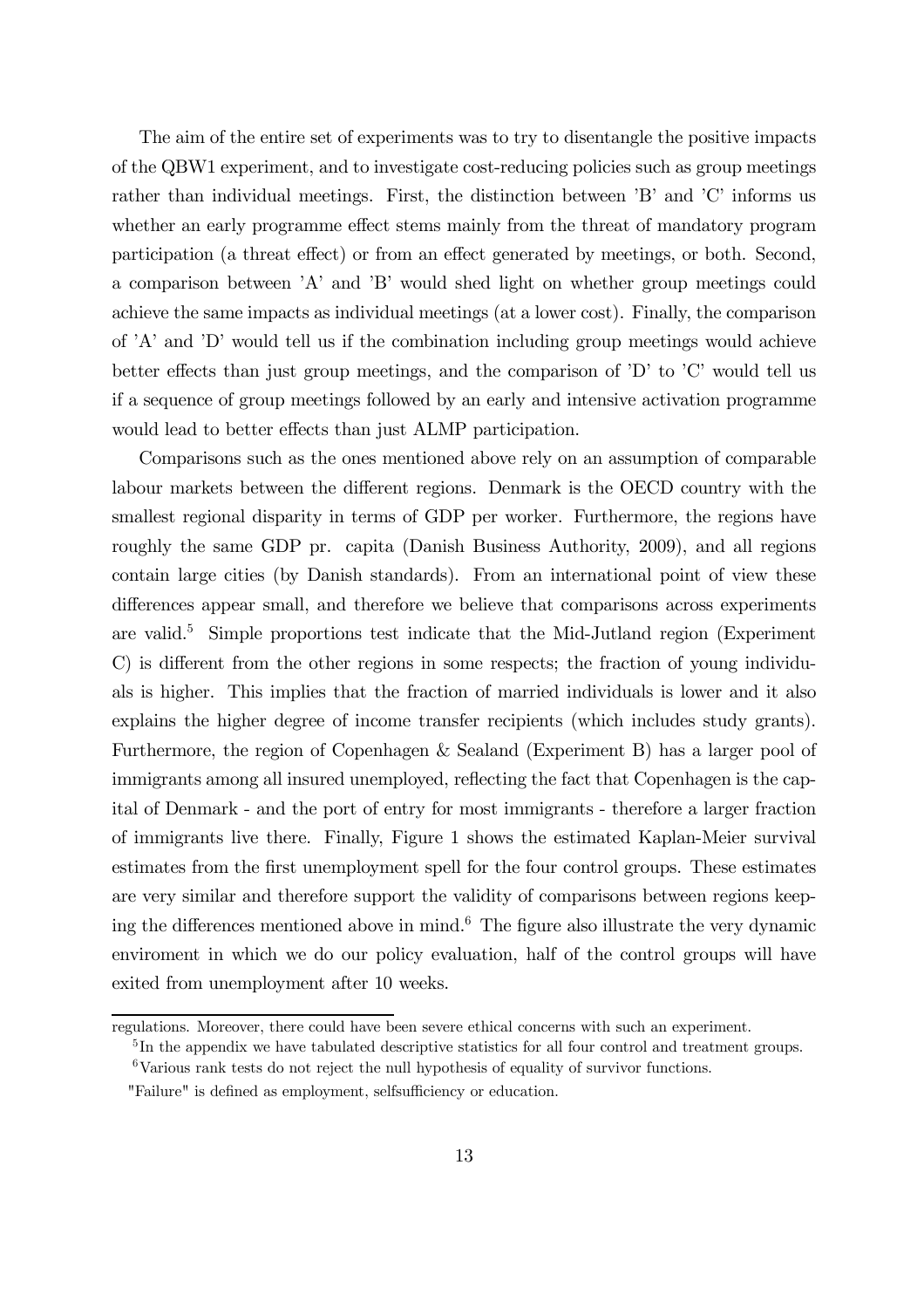

FIGURE 1: KAPLAN-MEIER SURVIVAL ESTIMATES FOR CONTROL GROUPS

#### 3.2 Data

The data are extracted from administrative registers merged by the National Labour Market Authority into an event history data set, which records and governs the payments of public income transfers, records participation in ALMPs, and has information on periods of employment. The administrative data are used for determining eligibility for UI benefit receipt and for determining whether the jobcentres meet their requirements in terms of meetings and activation intensities. The information is therefore considered highly reliable.

The event history data set includes detailed information on: labour market status and history (employment, unemployment, in education, on leave, etc.), etnicity, gender, residence, marital status and UI fund membership.

5411 individuals registered as unemployed in one of the 11 jobcentres which were part of the experiments, between week 8 and week 29 of 2008, both weeks inclusive. Their distribution on treatment and control status and on the four experiments can be seen in Table 2.<sup>7</sup>

<sup>7</sup>We have also analyzed the inflow into the experiment and found that the number of individuals entering every week is very similar in the treatment and control group.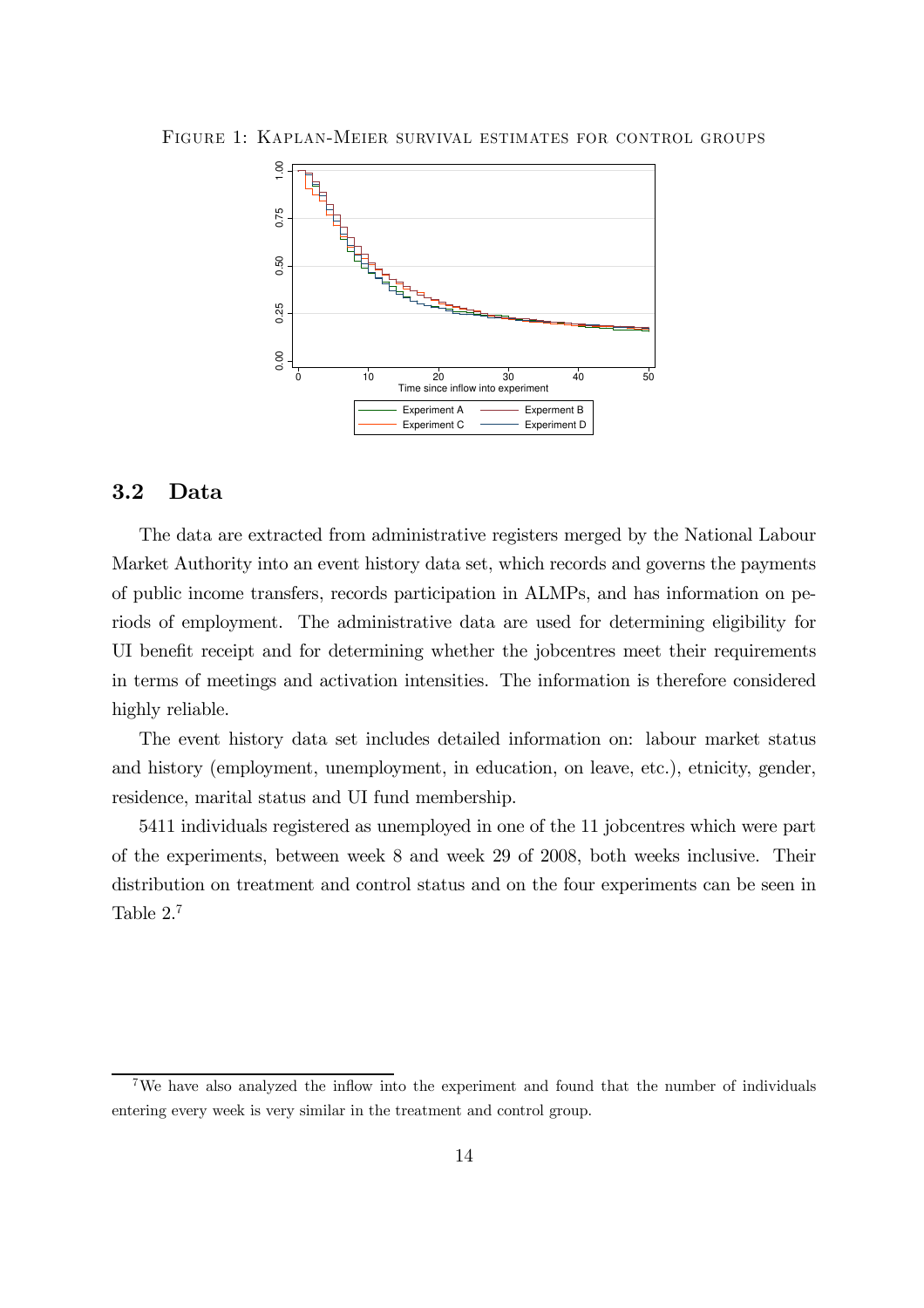|                                           | Men       |     | Women                     |     |
|-------------------------------------------|-----------|-----|---------------------------|-----|
| Experiment, region                        | Treatment |     | Control Treatment Control |     |
| A (group meetings)                        | 304       | 303 | 261                       | 310 |
| B (individual meetings)                   | 376       | 455 | 343                       | 371 |
| C (early activation)                      | 393       | 405 | 454                       | 428 |
| $D$ (group meetings $+$ early activation) | 247       | 247 | 266                       | 248 |

TABLE 2. COMPOSITION OF THE SAMPLE

We have tabulated the averages of selected individual characteristics for each of the sub-samples in the appendix. We find no significant deviations from random assignment.

We have weekly information on labour market status, meeting attendance, and programme participation for each person in the experiment. Each person is followed until the end of January, 2013. Labour market status is calculated based on information from the register on payments of public income transfers, which is used to construct the labour market states 'unemployment' and 'other public income transfers'. Data will also tell us whether individuals are employed or not using information from the E-income register, containing information from employers about their employed workers. Finally, there is a residual labour market category, called 'self-sufficient', consisting of the self-employed and individuals that are neither working nor receiving any income transfers (e.g. housewives).

Given the sampling window (week 8-29 in 2008), all individuals can be followed for at least 237 weeks (there are 53 weeks in 2009) and for at most 258 weeks after their entry into unemployment. We can also follow individuals back in time, although the employment information is available only from 2008 and onwards.

#### 3.3 Implementation

In this subsection, we present evidence on the implementation of the four experiments. To show the degree of compliance to the experimental protocol, we show a set of figures on the weekly meeting intensities and activation intensities. We have also tabulated these intensities on gender and we have found no remarkable differences in this dimension.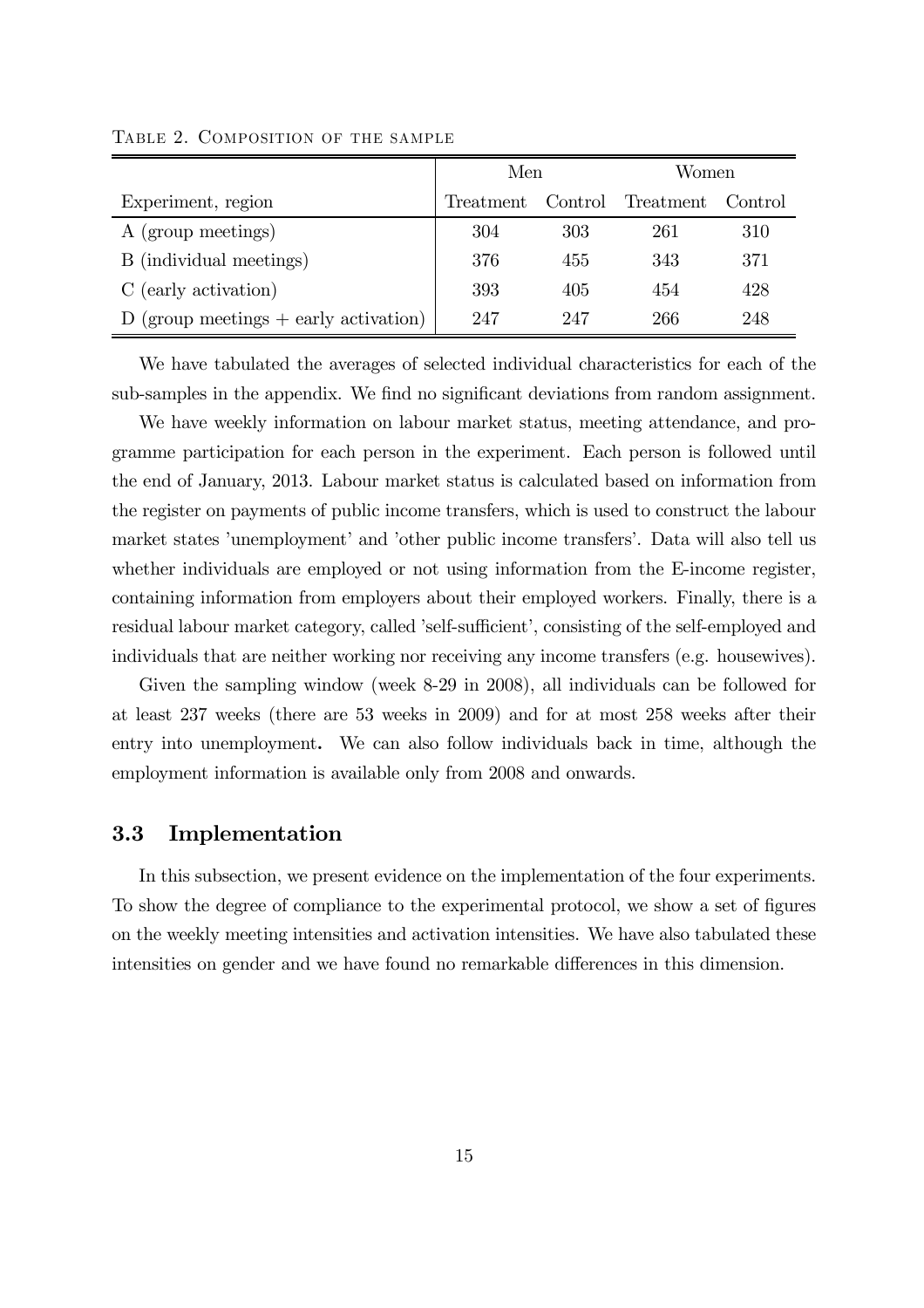

FIGURE 2: WEEKLY MEETING INTENSITIES

Note: Meeting intensities for those who are still unemployed in a given week.

Figure 2 plots the weekly meeting intensity in the 3 regions for the treatment and control group. In Experiments A and D the treatment group were intended to participate in group meetings on a weekly basis. In both projects, we see that only around 60% of the those in the treatment group who were still unemployed in a given week participated in meetings in any of the first 13 weeks. In Experiment B, we observe a saw-tooth pattern reflecting the fortnightly meetings. Summing the meeting intensities for two consecutive weeks, the fortnightly meeting intensity begins around 90% and then falls to about 65% around week 13. In Experiment C there was no intention of extra meetings, and this is also what we observe in the data. Hence, even though participation in meetings does not comply completely to the requirements of the experiment, the treatment groups in the three relevant projects attended significantly more meetings than did the corresponding control groups during the early phases of the unemployment spell. We look more into the characteristics of thoose that actually recieve treatment in the next section. The meeting rate for the treatment and the control groups is the same after the period of the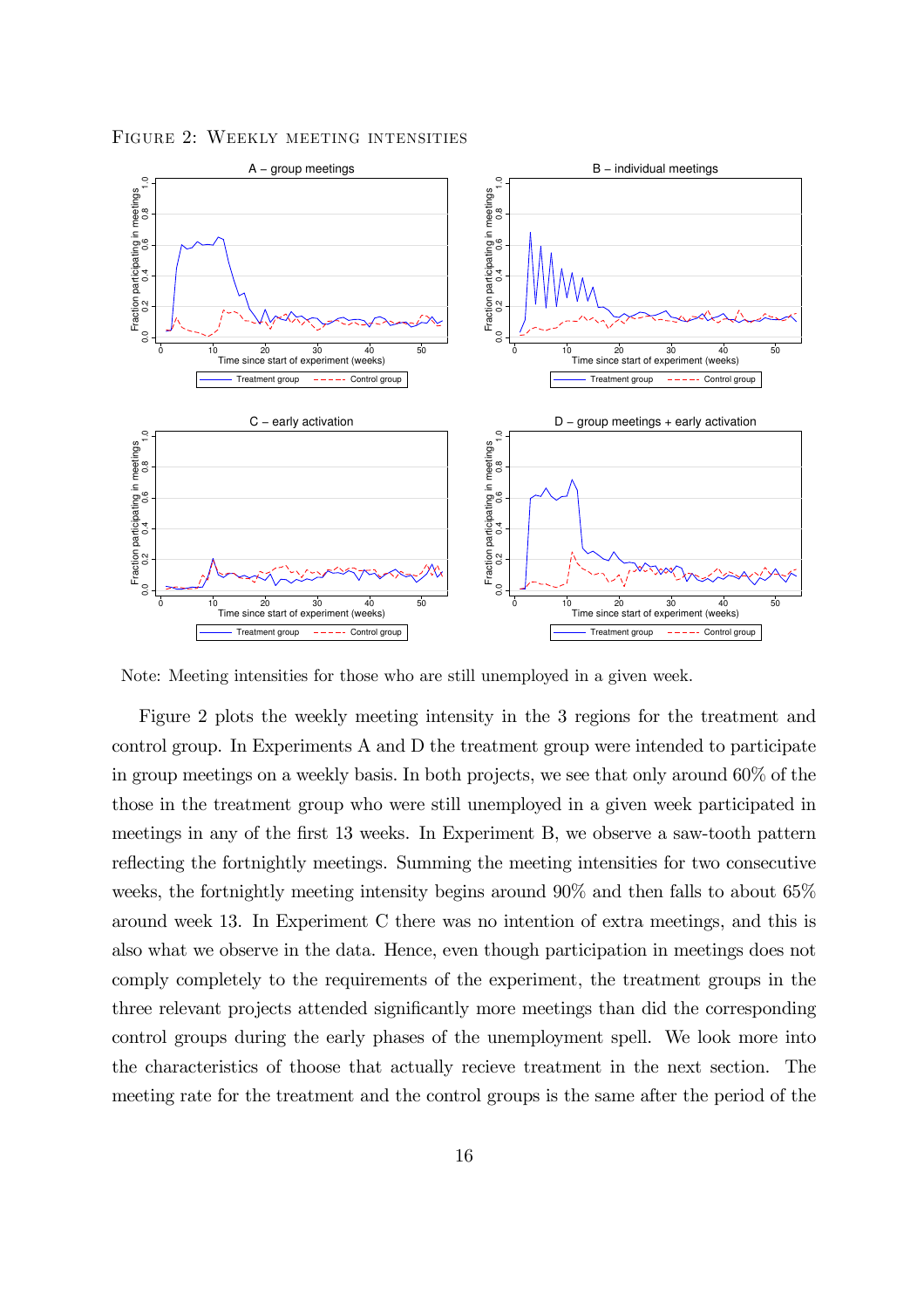experimental treatment in all regions. Notice, however, that the sequence of intensive meetings continues a few weeks beyond week 13 of the unemployment spell. We interpret this as an implementation lag in the treatment process, as well as a consequence of meetings cancelled earlier in the unemployment spell due to sickness, job search, etc.



FIGURE 3: WEEKLY ACTIVATION INTENSITIES

Note: Activation intensities for those who are still unemployed in a given week.

Figure 3 shows weekly activation intensities. In the two projects with scheduled early activation (C and D), we see a sharp increase in the activation intensity around week 13. Again, not everyone in the treatment groups was activated between week 13 and 26, but the activation intensity is much higher for the treatment group than for the control group, especially in Experiment C. In Experiment D, which was conducted in two jobcentres in Southern Denmark, it turns out that one of the jobcentres did not implement early activation at all. That is, for the treatment group in that jobcentre, the treatment was similar to the treatment in Experiment A.

Further analysis of the type of activation to which the unemployed in the treatment groups were assigned reveals that the unemployed are assigned to programmes with the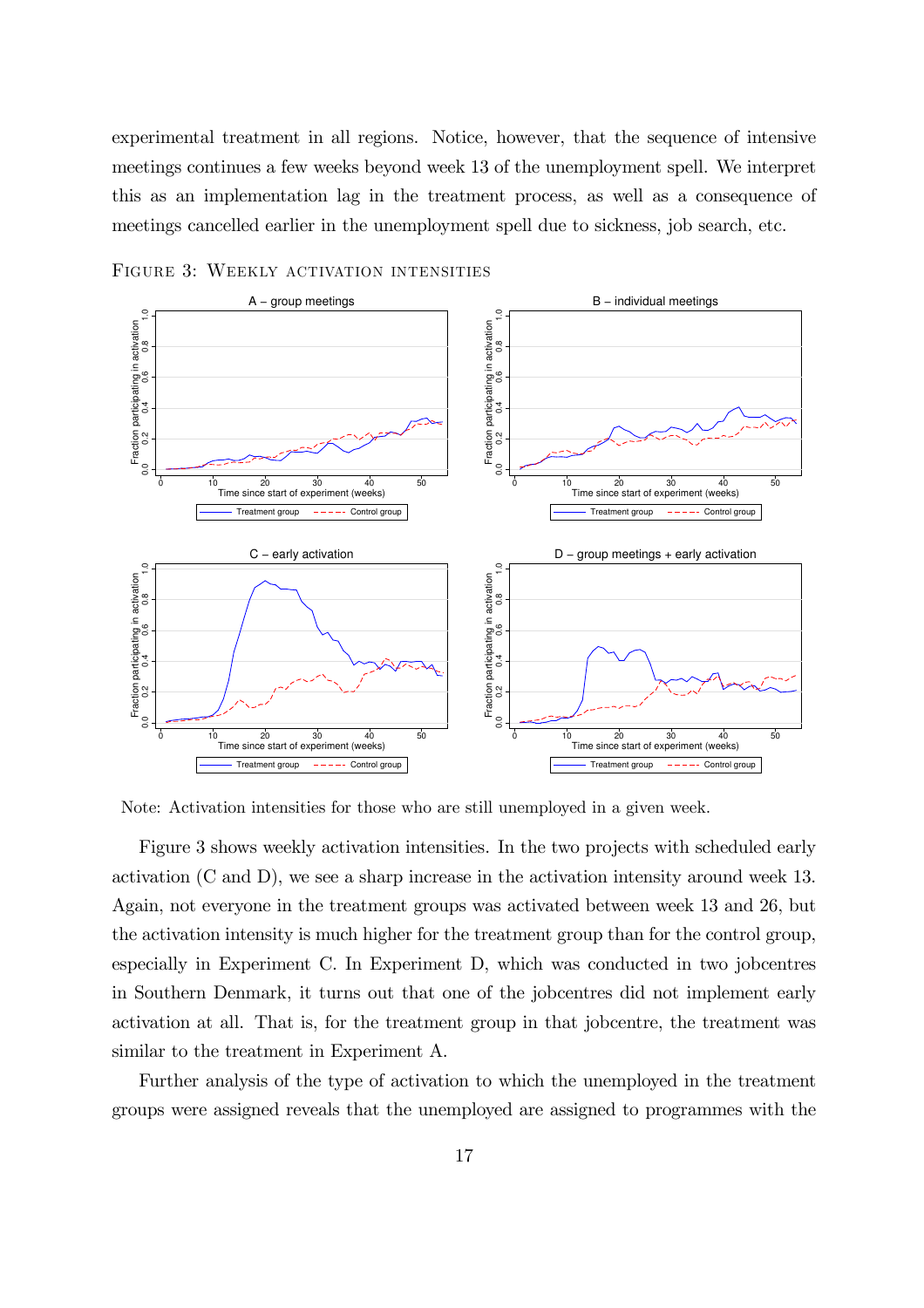intention to upgrade and clarify their skills (i.e. educational and training programmes). These are typically programmes with a duration of around 4 weeks. This category of programmes is the most commonly used activation instrument in Denmark (see e.g. Danish Economic Council, 2007).

In all regions we observe an increase over time in the activation intensity for those who remain unemployed in the control groups. This follows naturally from the large focus on active labour market policy in the Danish flexicurity model (see e.g. Andersen & Svarer, 2007). After the end of the experimental treatment period (in week 26), the activation intensities for treatment and control groups converge rather quickly. In Experiment B a marginally larger fraction of the remaining unemployed in the treatment group is activated compared to the control group, possibly reflecting outcomes from the meetings with caseworkers (or dynamic selection out of the group).

All in all, the meetings and activation intensity figures reveal that the treatment groups to a large extent received the intended treatments (with the exception of one jobcentre in Southern Denmark), and they were treated much more intensively than the control groups in the relevant dimensions. As compliance to the treatment protocol is not 100%, the treatment effects that we will determine below can be regarded as "intention to treat effects". We will not report ATE effects as we believe that the ITT effects are really the policy relevant effects in this setting, since it reflects the 'modus operandi'. Furthermore, compliance is not a static concept in our experiments (more on this below).

Lastly, we consider the treatment of the control groups between different regions to analyze whether their treatment in some regions was given lower than normal priority due to the intensified treatment requirement for the treatment groups. This could for instance be due to lack of economic ressources (a substitution effect). Note that, in order to avoid such effects, extra ressources were given to the jobcentres in compensation for the intensified treatment requirement. Using the fact that the timing and content of the treatment varies between regions we analyze the presense of such effects. Therefore we compare the meeting and activation intensities between the different regions over time to determine whether there are systematic differences in the treatment of the control groups in different regions. The figure is reported in the appendix, and although there is local variation, we do not find any systematic differences between the regions.<sup>8</sup>

<sup>8</sup>Possibly with the exception of experiment C that to some extent has a higher activation intensity (especially around 40 weeks). This is very likely due to a higher fraction of young unemployed for whom there are more strict rules regarding activation participation.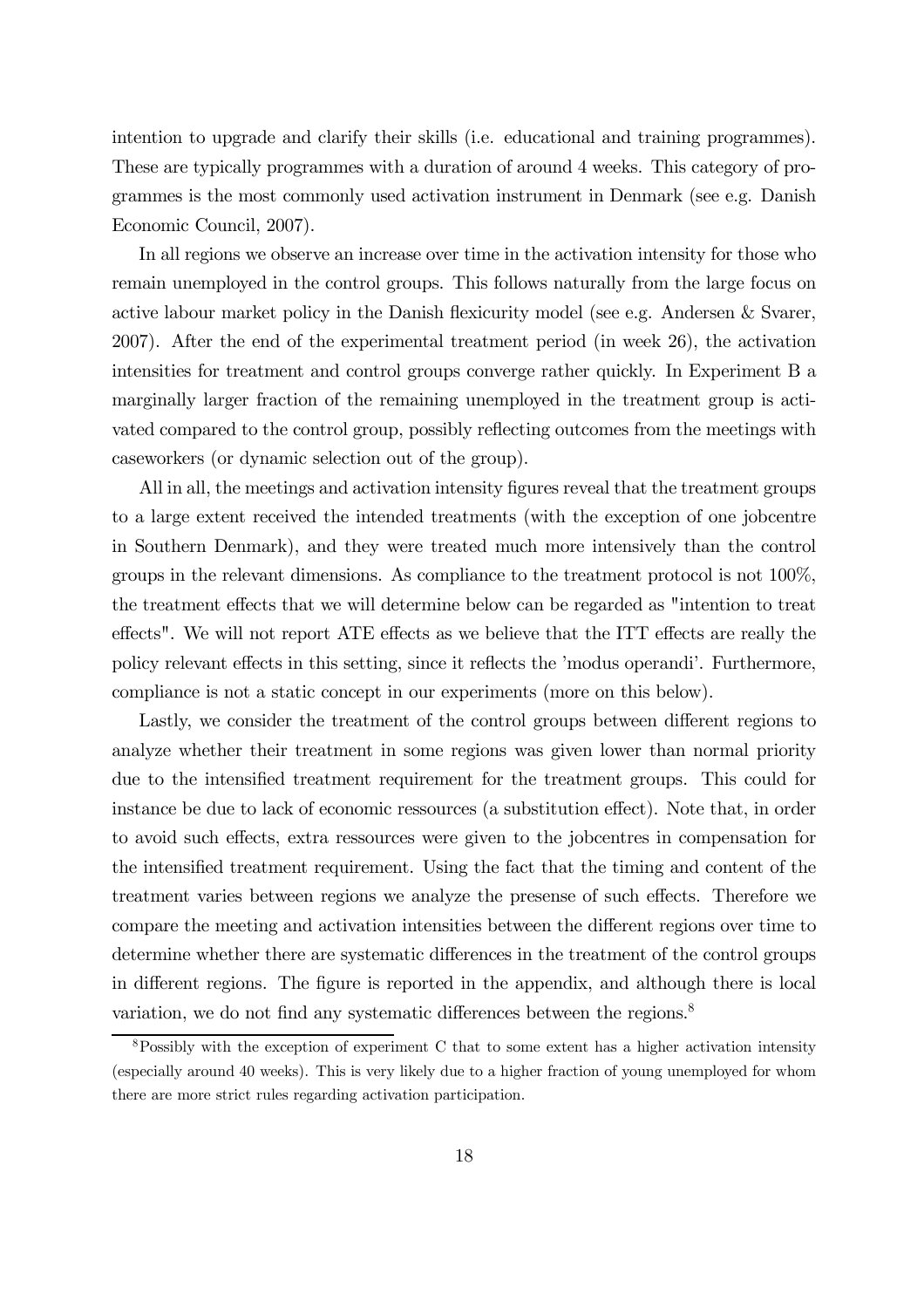#### 3.4 Non-compliance

The analysis above has established that, although the treatment intensity is larger in the treatment group than in the control group, there are individuals in the treatment group who do not recieve the intended treatment (or at least not at the intended timing). The identification of compliers and non-compliers to the treatment protocol is not straightforward in our setting where treatment is essentially a whole sequence of, for instance, meetings; a non-complier one week may be a complier in the subsequent week and so forth. We also see a clear implementation lag of treatment, such that individuals might recieve treatment after the intended treatment period. Note that non-compliance can either be a result of the lack of action from job centres (no meeting scheduled) or from individuals in the treatment group (e.g. due to sickness), and that there might be reasonable arguments for the job centres not to give the intended treatment, if for instance the individual has informed the job centre that he has found a job and begins work in, say, a few weeks.

With these problems in mind it is, nevertheless, still important to analyze the degree of compliance and relate it to the intention-to-treat effects we present in the next section. If there are systematic differences between compliers and non-compliers, ATE effects are not just directly obtainable by scaling the ITT effects using the proportion of compliers (which again is problematic in our dynamic setting, as the degree of compliance differs over time and people can leave to employment at any point in time).

To analyze the degree of compliance, we construct a variable (excess treatment)which adds up the number of meetings/weeks of activation an individual has participated in 5 and 10 weeks after treatment should have started<sup>9</sup> and subtracts the ideal treatment had compliance been 100% (and taking into account that individuals should only be treated when unemployed). This deals with the fact that we see some very short employment spells in the data which implies that the amount of intended meetings (activation) vary between individuals.<sup>10</sup>

excess treatment is regressed on a set of covariates (all the variables used in Tables 6-9 in the Appendix), job centre dummies and the local unemployment rate (at the job centre level).

<sup>9</sup>According to the design protocol i.e. week 1 for Exp. A,B,D and week 10 for Exp. C

<sup>&</sup>lt;sup>10</sup>Our accumulated treatment measure, which we call excess treatment, is thereby calculated as the provided treatment subtracted the ideal treatment had there been 100% compliance with the treatment protocol.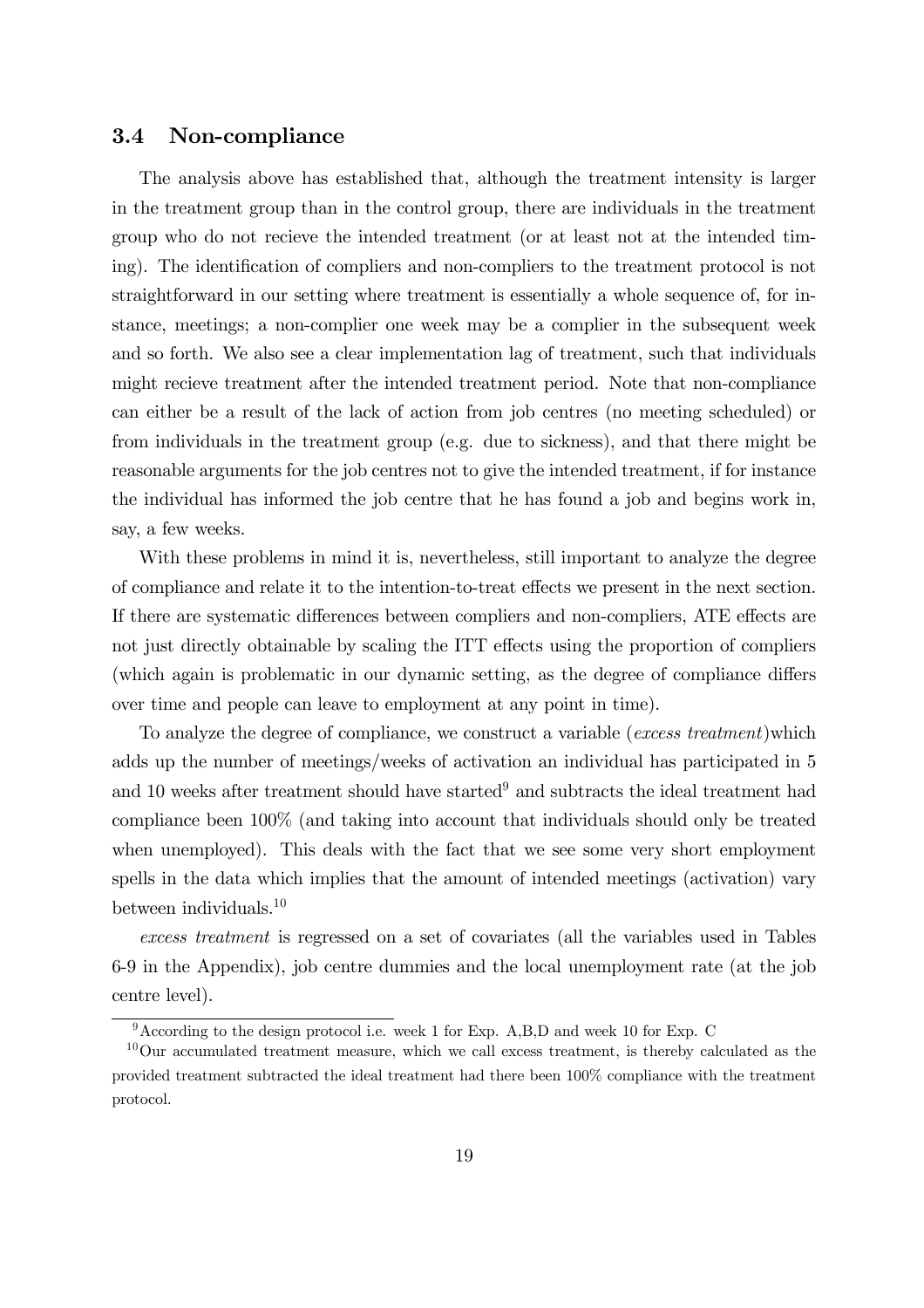In Table 3, we summarize the mean 'excess treatment', which is negative in Experiments A,B and D implying that in week 5 after inflow individuals in Experiment A (group meetings) have recieved 2 meetings less than intended on average. As this difference hardly grows when we look at the achieved treatment after 10 weeks we subscribe a part of this effect to the implementation lag earlier documented. Table 3 also reports  $R^2$ statistics from our regressions<sup>11</sup>. Generally we have very low explanatory power in our regressions, which implies that the main part of the variation in achieved treatment is due to factors unobserved to us. In terms of significant explanatory variables we mainly see jobcenter differences (significant jobcenter dummies) but some small differences also prevail.

In Experiment A, individuals who have experienced more unemployment during the past 3 years are less likely to participate in the group meetings. In Experiment B, individuals who have earlier been sicklisted, or worked in the construction or manufacturing industry are less likely to participate in the individual meetings. In Experiment C individuals aged 50 or above and unemployed who are member of the UI-fund for academics are activated to a larger extent. Finally, in Experiment D older aged individuals are less likely to participate in meetings. Interestingly, in Experiment C and D there also seems to be an inflow effect, such that individuals enrolled into the experiment in the last half of the inflow period are participating in meetings/activation to a smaller extent.

| TABLE 3: EXCESS TREATMENT          |  |         |                               |         |  |  |
|------------------------------------|--|---------|-------------------------------|---------|--|--|
|                                    |  |         | $Exp. A$ Exp. B Exp. C Exp. D |         |  |  |
| Week 5:                            |  |         |                               |         |  |  |
| Mean <i>excess treatment</i> -201  |  | $-0.5$  | 0.43                          | $-2.18$ |  |  |
| $R^2$ of estimated model 0.07      |  | 0.07    | 0.09                          | 0.07    |  |  |
| Week 10:                           |  |         |                               |         |  |  |
| Mean <i>excess treatment</i> -2.35 |  | $-0.73$ | 0.30                          | $-2.78$ |  |  |
| $R^2$ of estimated model 0.08      |  | (111)   | 0.11                          | 0.05    |  |  |

Note: The estimated regression model is a linear regression model where explanatory variables are job centre dummies and the local unemployment rate plus the variables reported in tables 6-9. The dependent variable is the difference between provided and intended treatment.

Although there are indications that weaker groups of unemployed (older workers or

 $11$ Output from regressions are available upon request, we summarize all significant findings from our regressions after 10 weeks below.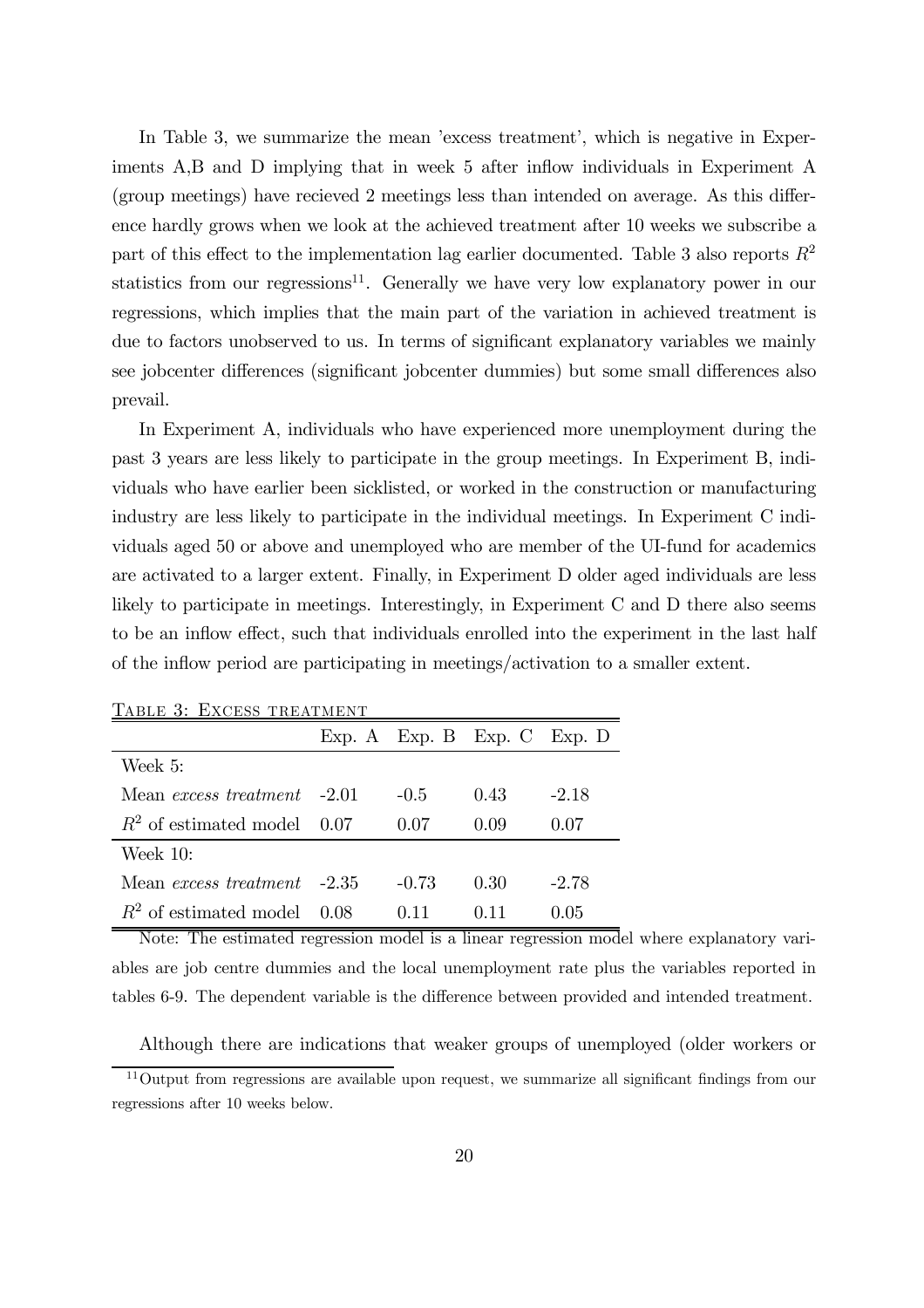previously unemployed) comply to a smaller degree, the findings in Table 3 suggest that non-compliance to treatment is largely random and therefore do not compromise the results presented below.

#### 3.5 Minimum Detectable effects

Inference from randomized experiments are often challenged by limited sample sizes. Power calculations in our setting shows that we can only hope to detect moderately large  $\text{effects}^{12}$ . Minimum detectable effects (MDEs), i.e. the smallest true treatment effect given a specified level of statistical power, significance and given a specific statistical test, are determined by the sample size and the standard level of variation in a sample, where the later is high due to a very dynamic labour market. The Danish labor market is characterized by a very high turnover which implies quite large variation employment status over time. For example, the annual gross outflow (and inflow) rate from Danish firms is about 27%, compared to 14-20% in most other European countries. Hence, the standard deviation of accumulated employment over almost five years is likely to be large.

In the present case, with total sample sizes of 500-875 after splitting by gender, using a significance level of 90% (95%) and a power of 80%, the MDEs are in the range of 0.17-0.22 standard deviations (0.19-0.25). Explaining, say, 25% of the variance by covariates would bring the MDEs down to 0.15-0.19 (0.17-0.22). Hence, to decrease the minimum detectable effect size we have tried various specifications, where we include covariates as conditioning variables in order to reduce the residual variation in the sample. Not surprisingly we found that conditioning on past individual history helps decrease the residual variation in our sample to some extent (for more on this, see e.g. Bloom, 2006). The overall patterns of effects are not changed by inclusion of the history variables, which is also to be expected, as the variation accounted for by labour market history is independent of treatment status, due to the randomization design.

### 4 Main results

In this section we present the effects from each of the four experiments. The main outcome is the accumulated number of weeks employed from the start of the experiment

<sup>&</sup>lt;sup>12</sup>We use the program Optimal Design to determine mimimum detectable effects. Results are available on request.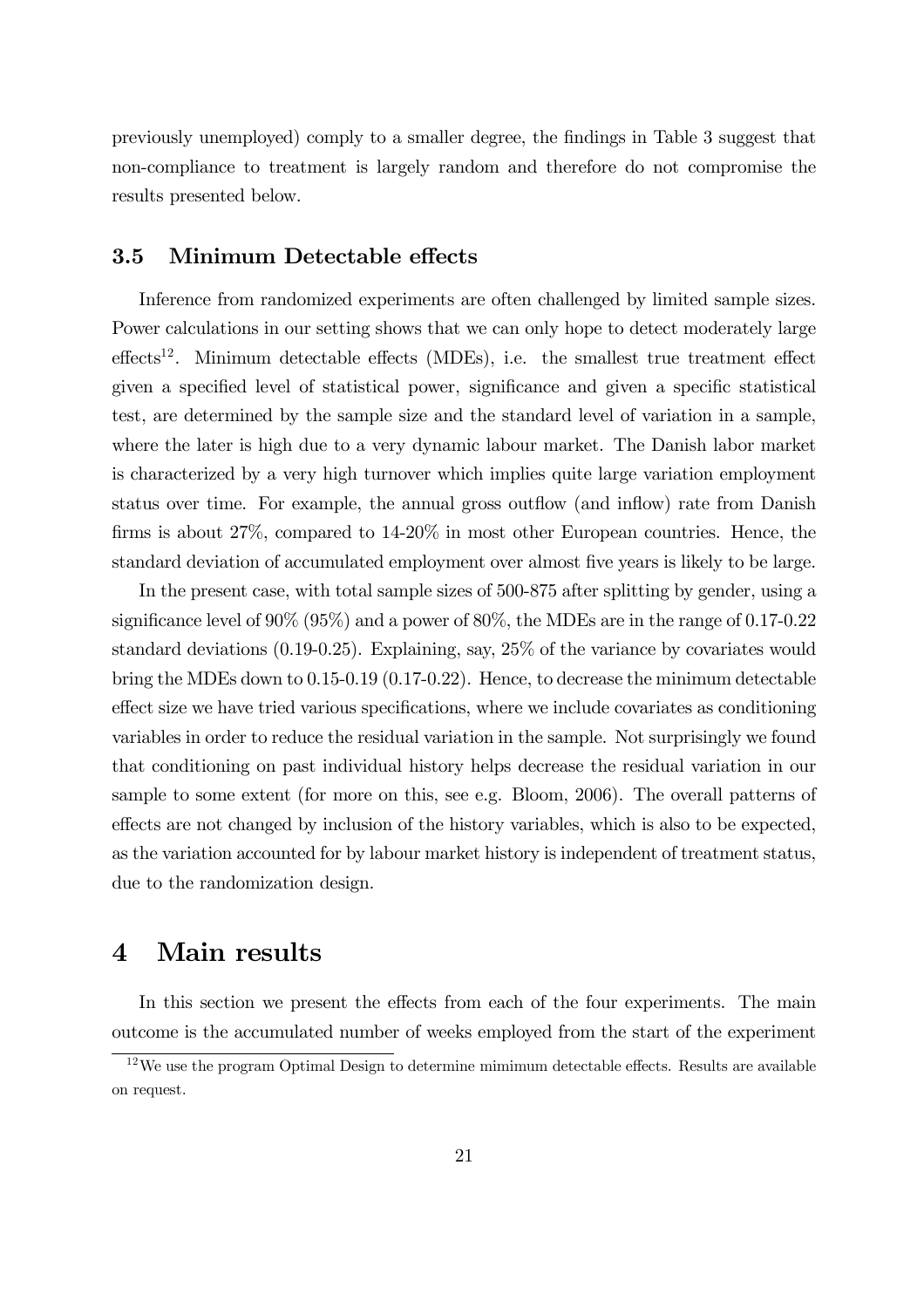until week  $t$ , and then we let  $t$  vary from 1 to 237 weeks.

The effect of treatment in a given week  $(\beta)$  is estimated in the following regression:

$$
W_{it} = \alpha + \beta_t T_{it} + \gamma H_{it} + \varepsilon_{it}
$$

where  $W_{it}$  is the accumulated number of weeks in employment t weeks after enrollment into the experiment,  $T_{it}$  denotes treatment status and  $H_{it}$  is a measure of previous employment history.<sup>13</sup> The treatment effect at time  $t, \beta_t$ , measures the average number of extra weeks spent employed for the treatment group compared to the control group from the beginning of the experiment until  $t$  weeks later. We also report the relevant bound of the confidence interval of the effects both at a 5% and 10% level corresponding to a one-sided test, where the hypothesis is that the effect is above 0. Our hypothesis is that all interventions have positive effects, as they are motivated by, and consists of elements from, QBW1, which showed large positive effects. The confidence intervals are obtained by bootstrapping, where each individual in a given bootstrap sample is followed for all  $237$  weeks.<sup>14</sup>.

#### 4.1 Experiment A: Group meetings

FIGURE 4: THE EMPLOYMENT EFFECT OF EXPERIMENT A (GROUP MEETINGS)



Note: The figure shows the accumulated difference in the employment rate between the treatment and control groups. The one-sided confidence bands are obtained by bootstrapping.

 $13H_{it}$  measures the number of weeks the individual was employed in the timespan from  $-10$  to  $-10-t$ weeks before enrolment into the experiment.

<sup>&</sup>lt;sup>14</sup>Adding additional explanatory variables in the regressions does not change neither the results nor the confidence bounds noticeably.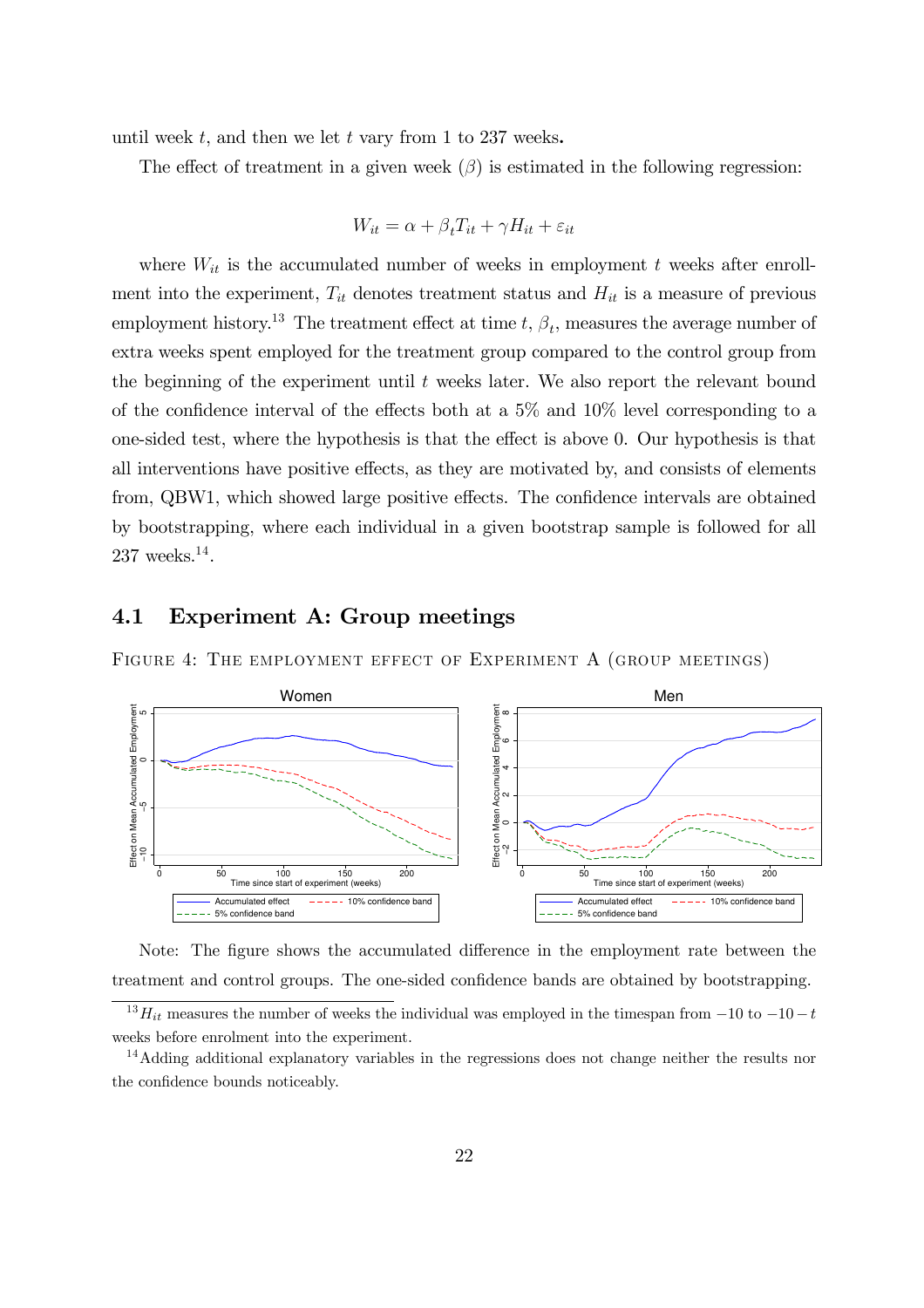Figure 4 shows the employment effects of Experiment A, the group meetings. For women, there overall effect is not signifcantly different from zero. There are indications of positive employment effects in the first part of the period, but these wear out, and after 2 years the difference in accumulated employment between the treatment and control gruop is 0. For men employment differences accumulate quite dramatically after 2 years, such that after 4 years, men in the treatment group have accumulated 7 weeks employment more than those in the control group. The wide confidence bands shows that although the effect is large, the robustness is not. The effect for men is only marginal significant.

The fact that the effect accumulate at later periods suggests that the primary channel through which group meetings affect employment is via longer job duration rather than shorter unemployment duration, and this result appears to hold much more strongly for men than for women.

#### 4.2 Experiment B: Individual meetings





Note: The figure shows the accumulated difference in the employment rate between the treatment and control groups. The one-sided confidence bands are obtained by bootstrapping.

Figure 5 shows the effects of the Experiment B, fortnightly individual meetings. Both women and men benefit greatly from participating in individual meetings. Two years after entry into unemployment, the treatment group has accumulated an overall average of around 4-6 weeks more of employment than the control group. Considering that the total employment rate of the control group over the two-year period is slightly below 50%, this corresponds to more than a 10% increase in the employment rate over the two-year period after entry into the programme. This is a very large effect and it is also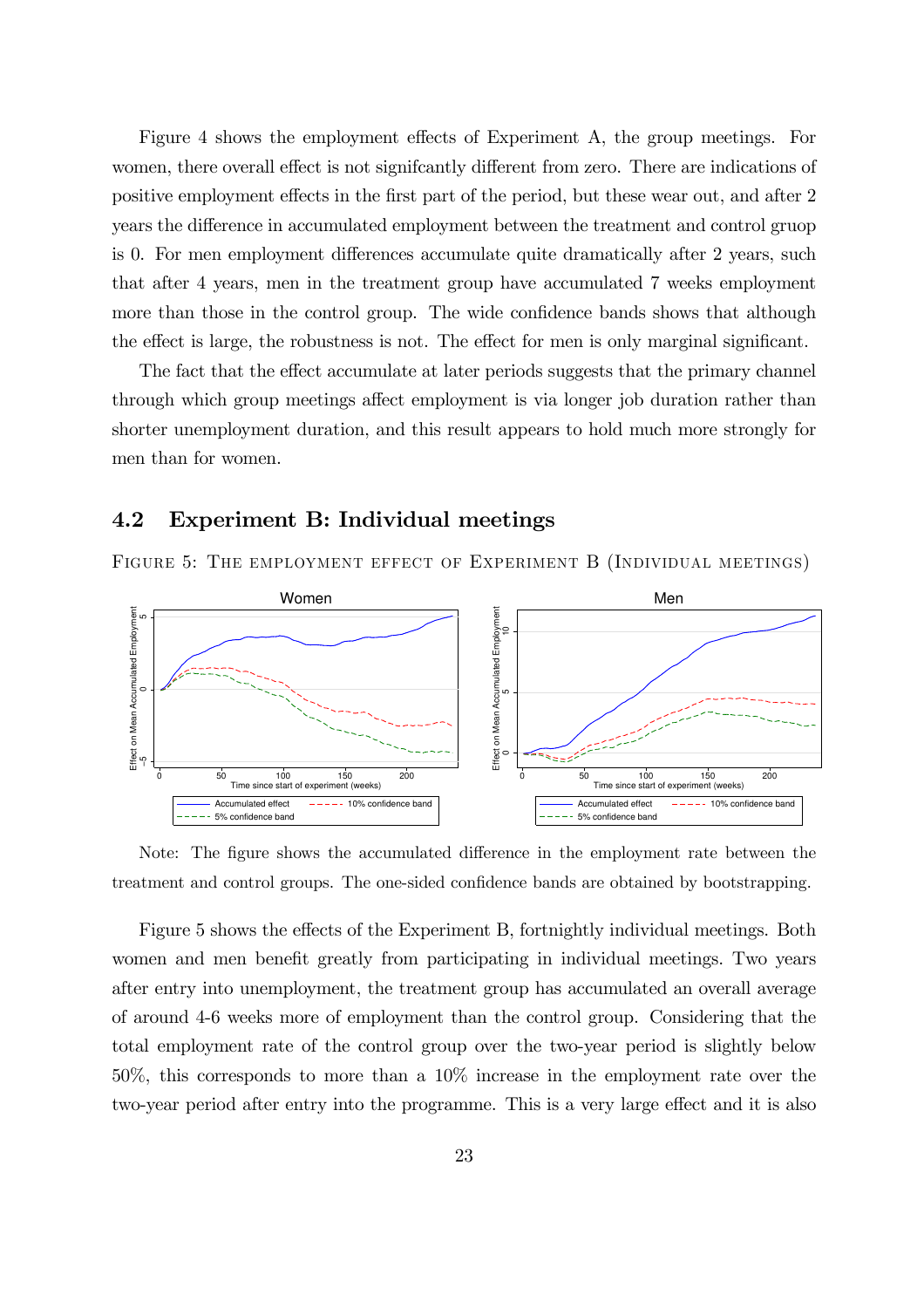statistically significant at the 5% level for men and also for women (at least within the first 18 months). For women, the effect tends to stabilize after two years, while for men, it continues to accumulate such that, after almost five years, men in the treatment group have accumulated around 11 weeks more employment than men in the control group.

As in Experiment A, observe that men respond much later than women to the treatment, suggesting that women find jobs faster, while men keep their jobs longer (this is analyzed in section 5). In the appendix, we plot the difference in treatment effects between men and women for the initial 50 and 250 weeks. The impact on accumulated number of weeks of employment for women is significantly different from their male counterparts already from the first few weeks of the experiment and continues to be so for the first 50 weeks. In the longer run men accumulate more weeks than women. This further illustrates that there are subtle differences in terms of dynamic behaviour across gender.

The results from this experiment confirm the patterns found in the literature, that there are positive effects of intensified counseling for the unemployed. This holds even in the Danish case of already fairly intensive counseling. Compared to the effects of the group meetings in Experiment A, the effect is much larger when individual meetings are used. Naturally, the cost of having individual meetings is larger. In the cost-benefit analysis later in this paper, we show that the extra costs of having individual meetings are strongly dominated by the positive effects on accumulated employment.

#### 4.3 Experiment C: Early activation

FIGURE 6: THE EMPLOYMENT EFFECT OF EXPERIMENT C (EARLY ACTIVATION)



Note: The figure shows the accumulated difference in the employment rate between the treatment and control groups. The one-sided confidence bands are obtained by bootstrapping.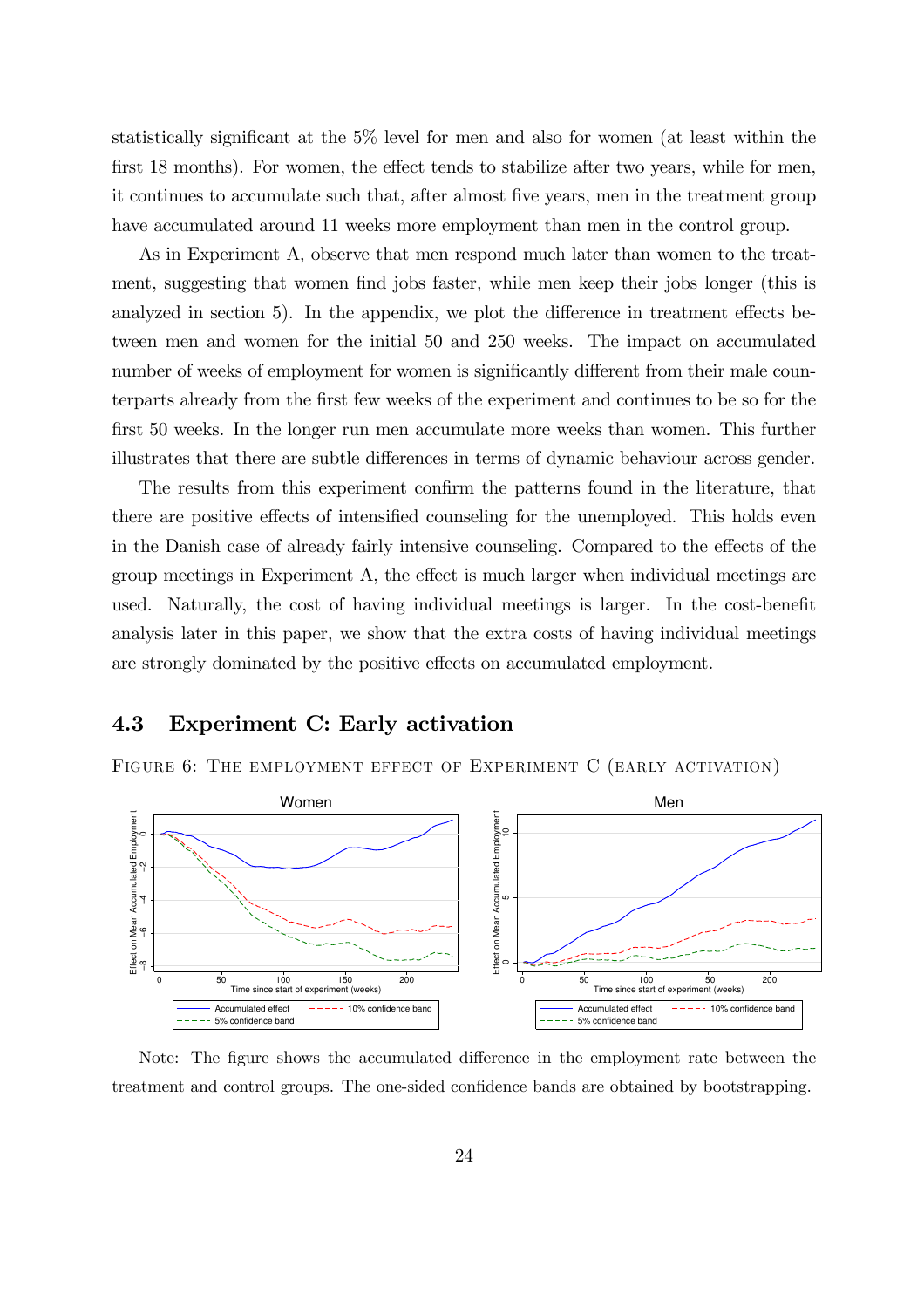Figure 6 shows the effect of early activation (after 13 weeks of unemployment). The difference between women and men is remarkable. In the appendix we provide the gender difference for each  $t$  with confidence bands (again for 50 and 250 weeks), and, as in experiment B, it is clear that there are statistically significant differences across gender, and furthermore they persist over time. From Figure 6 it appears that women do not react at all to the anticipated activation, and if anything their accumulated employment is reduced (albeit not significantly), presumably due to locking-in effects. For men, the effect starts accumulating already after 9 weeks of unemployment, suggesting that at least a part of the observed effect is an ex ante effect, when compared to Figure 3, which shows that the activation intensity does not start to increase before weeks 13 to 17. For women, the small negative impact dies out over time, while for men, the positive effect continues to accumulate to 11 weeks after almost five years.

Given that the effect for men may be a threat effect, we would have expected to observe higher transition rates back into unemployment, such that an initial positive effect would tend to decline or at least not increase further over time. As shown, we find the opposite, suggesting that threat effects not only scare male workers out of unemployment but keep them from returning - and the effect is statistically significant. The finding that men react to the threat of activation, but women do not, is consistent with the results by Rosholm & Svarer (2008), Geerdsen & Holm (2007), and also Black *et al.* (2003). Comparing these results to the finding from QBW1, it seems that the positive effect for women may be driven by the individual meetings, whereas for men we see both an effect from the threat of mandatory programme participation (a threat effect) and an effect generated by meetings.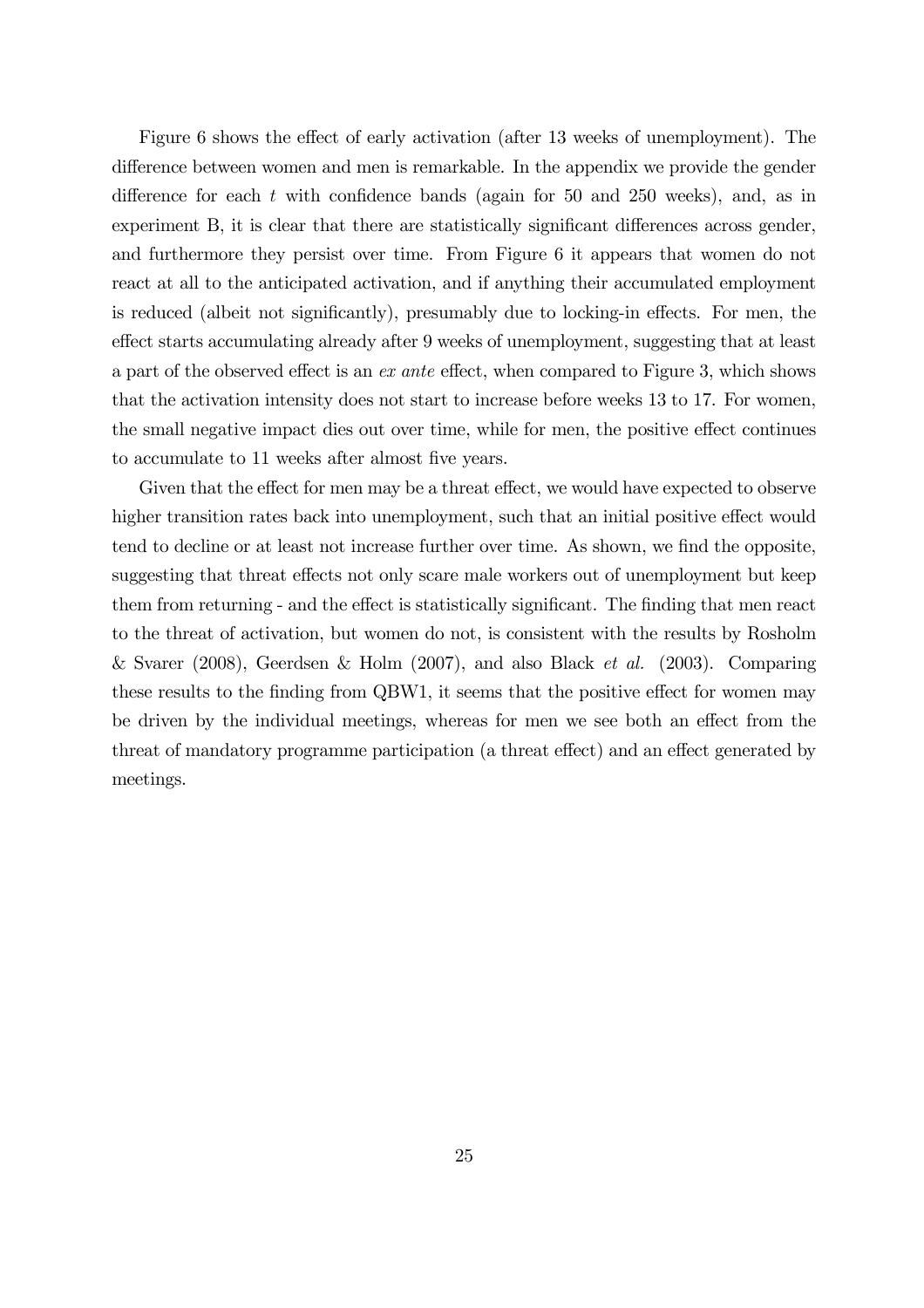#### 4.4 Experiment D: Group meetings and early activation

FIGURE 7: THE EMPLOYMENT EFFECT OF EXPERIMENT  $D$  (EARLY ACTIVATION + GROUP MEETINGS)



Note: The figure shows the accumulated difference in the employment rate between the treatment and control groups. The one-sided confidence bands are obtained by bootstrapping.

Figure 7 shows the effect of combining group meetings with early activation. We observe a positive and significant effect for women initially, but compared to the case in Experiment A it appears that when we combine meetings with early activation, the effect stops accumulating after less than a year. After two years there is no difference in accumulated employment between the treatment and the control groups. For men the effect is close to zero the first year, whereafter the difference between employment in the two groups favours the control group, although not significantly so. This finding illustrates the importance of evaluating ALMPs over time as conclusions might change due to the dynamics of subsequent employment and unemployment spells.<sup>15</sup>

It is interesting that, whereas there was a positive effect for men of early activation in isolation, this is no longer the case when combined with group meetings. We do not have a good explanation for this deviation. We have tried to exclude the job centre that did not comply with the treatment protocol<sup>16</sup>, but this did not change main results.

As a robustness check of our findings above, we have also performed the same analysis where we construct one control group from the 4 regions and compare this synthetic control group to the different treatment groups. The central findings still remain, there

<sup>&</sup>lt;sup>15</sup>Card *et al.* (2010) show in their survey that programme evaluations with a longer time horizon are more likely to find positive impacts.

<sup>&</sup>lt;sup>16</sup>See working paper version of the paper for the results (IZA discussion paper 6970).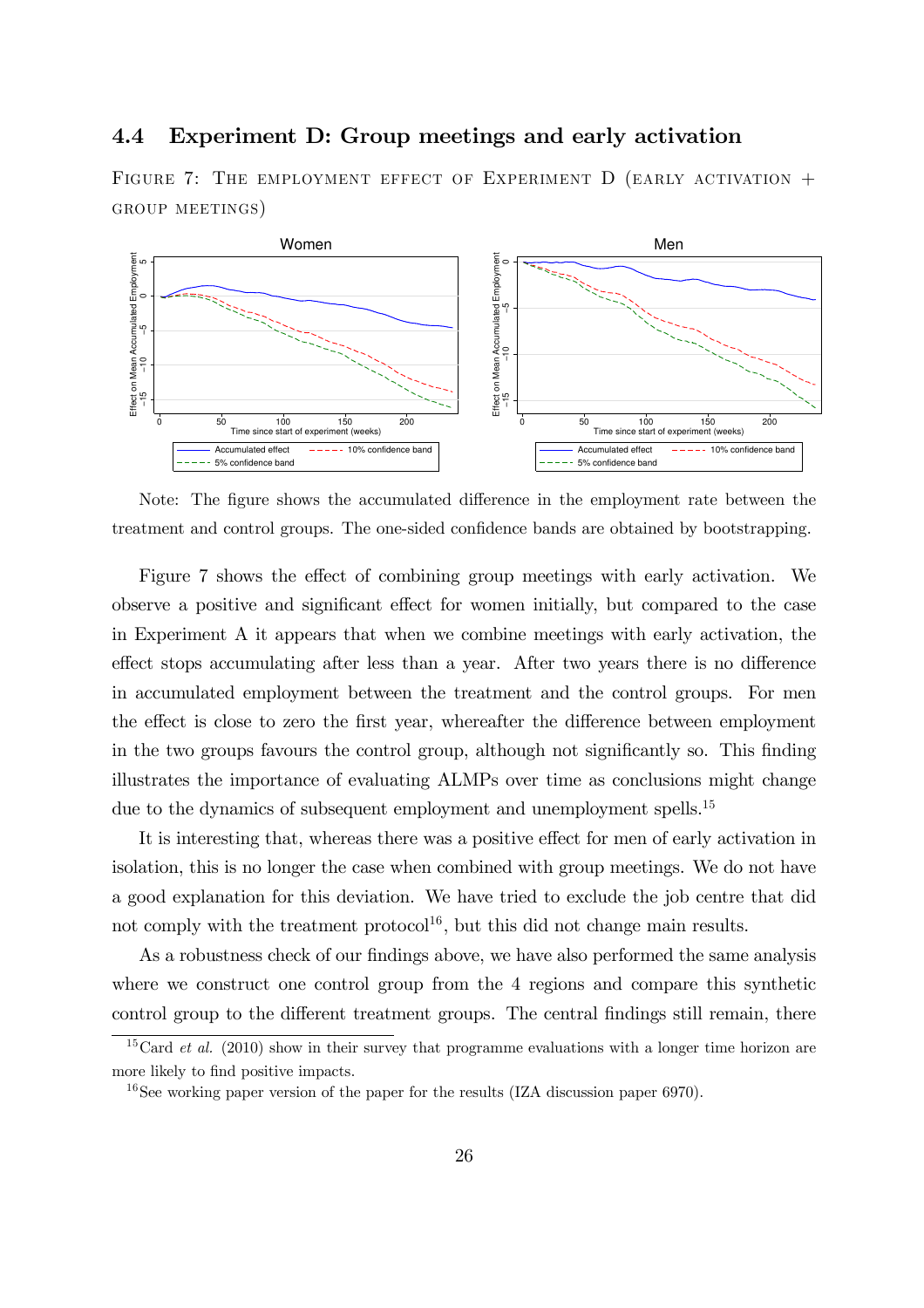are effects from treatment in the experiments involving individuals meetings (B) and early activation (C).

#### 4.5 Heterogeneous treatment effects

The analysis presented in the last section creates a strong case for the effect of meetings for both women and men. The results also reveal intriguing differences between men and women in terms of behavioural responses to the different treatments. To further analyze whether treatment effects vary along different dimensions we have investigated the interaction of treatment with age, business cycle conditions and other explanatory variables (the variables used in tables 6-9). This part is based on a simple linear regression of accumulated weeks of employment in week 100 and 230 on treatment status, age group or business cycle indicator, and their interactions.<sup>17</sup> The results are robust to other model specifications that account for probability mass in zero weeks of accumulated employment (e.g. a tobit model).

Related to age, the only statistically significant finding is that it is especially young men who react to (the threat of) early activation. The result shows that young men have accumulated 22 weeks more in employment than their counterparts in the control group after 230 weeks.

Next, we exploit the fact that the inflow period of QBW2 gives an opportunity to relate the effectiveness of the differential treatments to the business cycle. Figure 9 depicts the normalized (first quarter of 2000=1) outflow rate from unemployment to employment of individuals entering unemployment from 2000 until 2009 conditional on a wide range of explanatory variables.<sup>18</sup> The figure illustrates the large impact of the financial crisis in Denmark. It illustrates that the crisis led to a collapse of outflow rates from unemployment from the beginning of the 3rd quarter of 2008 and onwards. Performing a similar estimation by region, we have found that this time pattern is present in all regions. This implies that individuals becoming unemployed in the last part of the inflow period (week

<sup>&</sup>lt;sup>17</sup>Other interactions were not found to yield interesting insights. To save space we do not include the results in the paper, but they are of course avaliable upon request.

<sup>&</sup>lt;sup>18</sup>This rate is determined by estimating a piecewise constant unemployment duration model on the inflow to unemployment during the period 2000-first half of 2009, including a wide range of explanatory variables, including labour market history and demographics, and specifically time-varying quarterly dummies, which are shown in the graph and captures any variation over time in the outflow rate to employment that is not accounted for by observed variables.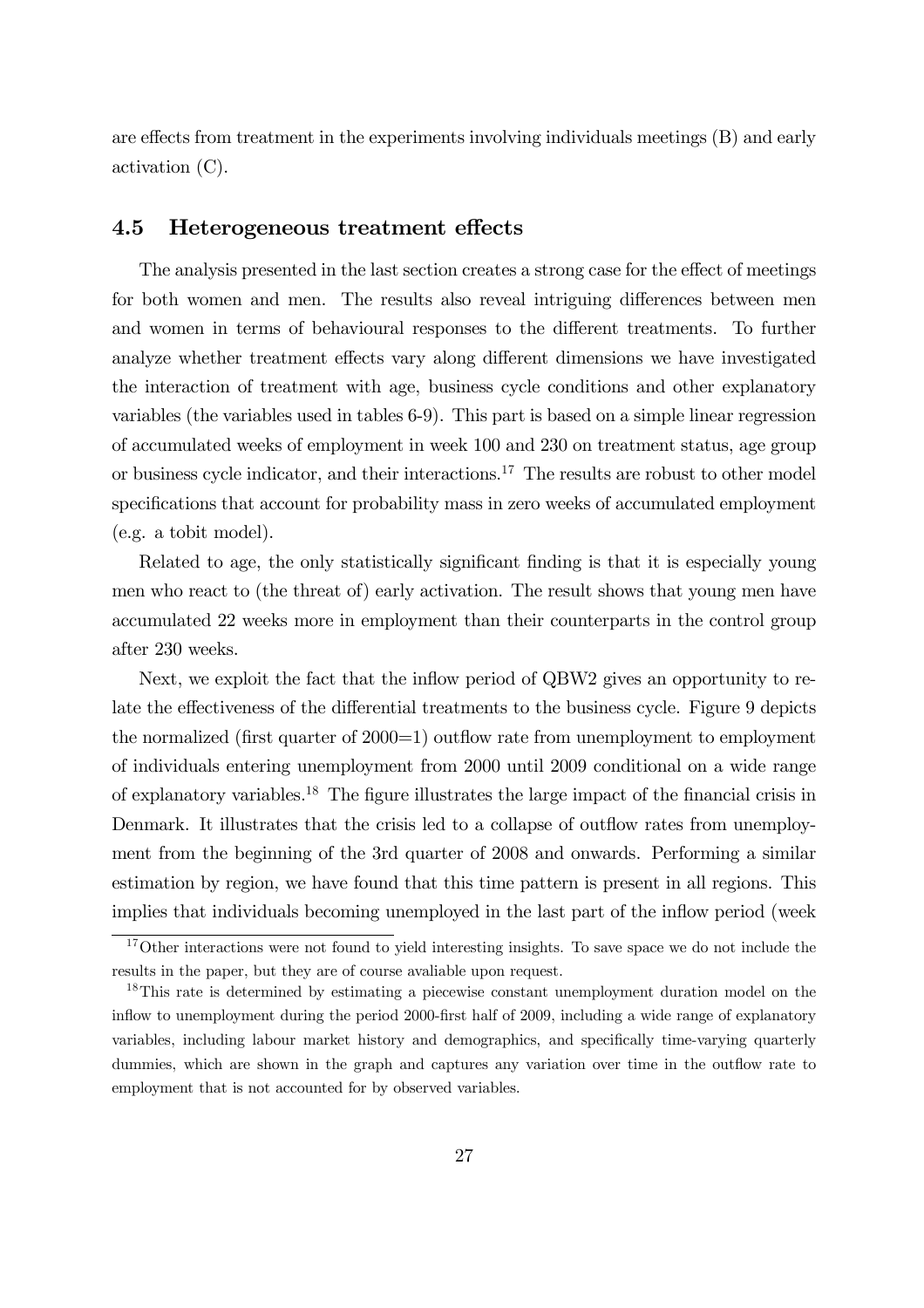16-29) of the experiment will potentially experience worse labour market conditions, as they become unemployed very close to this dramatic decline in outflow rates.<sup>19</sup>



FIGURE 9: THE NORMALIZED EXIT RATE FROM UNEMPLOYMENT

Source: Own calculations based on an estimated duration model

In it only in Experiment C (early activation) we find a business cycle dependent effect. Here, men who become unemployed in the first part of the experiment, when labour market conditions were good, accumulate 12 weeks more in employment than those becoming unemployed closer to the time when the Danish economy was hit by the financial crisis. After 230 weeks the effect is still of the same size but no longer significant, suggesting that the treatment group members enrolled at later points in time eventually reach the same employment rates as those in the treatment group who enter earlier. Overall the inflow effect suggests that the threat effect of having to attend early activation programmes is more prominent during favourable economic conditions. It is presumably easier to react to a threat of activation when there are plenty of jobs to choose from.

## 5 The dynamics of treatment effects

Next, we focus mainly on the short term effects of the programmes in order to provide explanations for the mechanism behind the reported treatment effects above. We provide

<sup>&</sup>lt;sup>19</sup>As earlier mentioned the inflow into control and treatment groups is stable, so we can in fact treat the treatment and control groups in "good" or "bad" times as a separate experiment. It is important to keep in mind, that we assume that the intensity and efficiency of treatment is constant wrt. week of inflow below.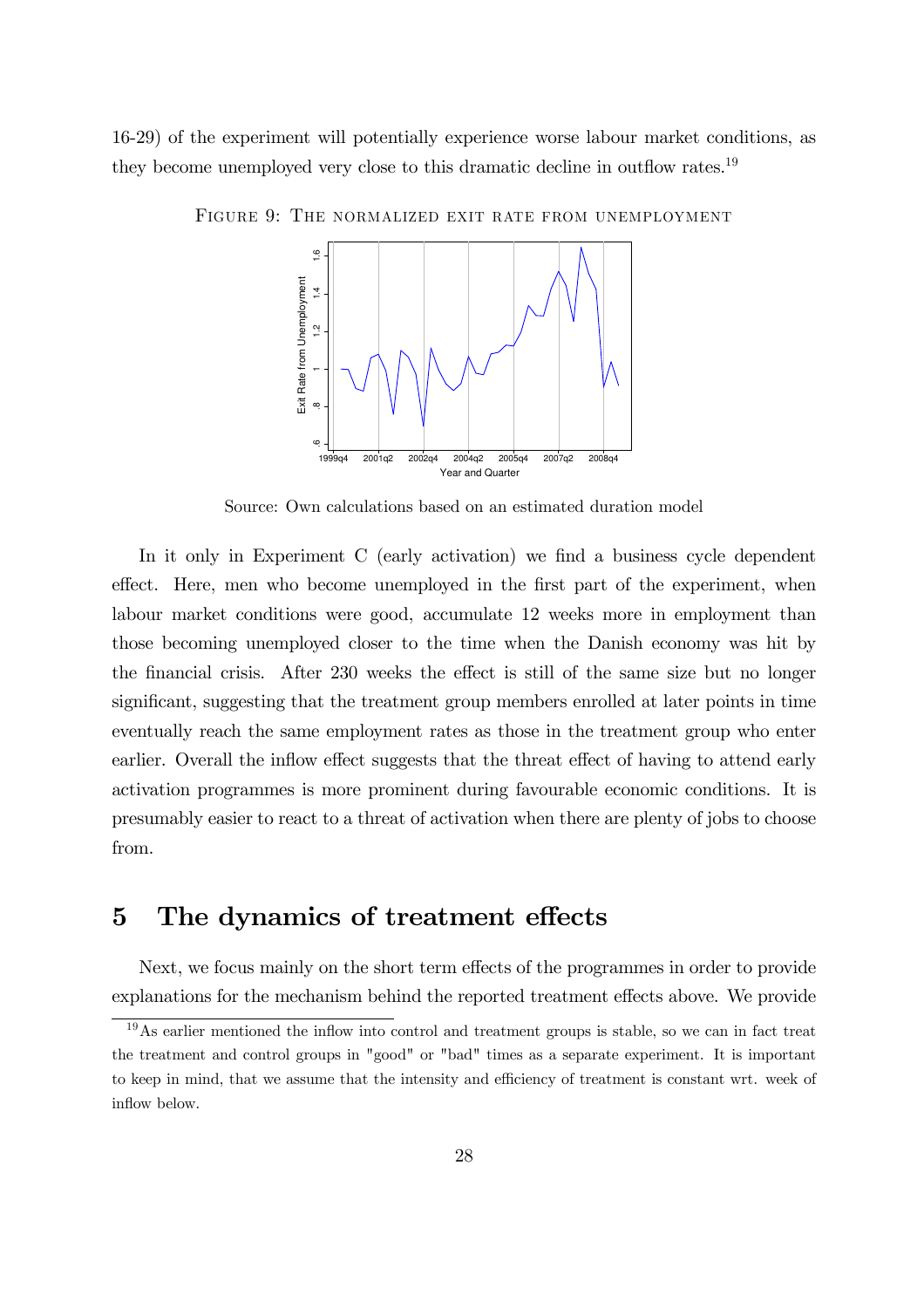insight into the dynamics of the treatment effects by extending the analysis to a multi-state duration framework. We analyze the effects of treatment on unemployment duration and subsequent employment duration. We include all spells of employment and unemployment experienced during the two-year period (approx. 100 weeks) following the start of the experiment.<sup>20</sup> Initially we present the estimation framework and then we proceed with the results.

#### 5.1 Evaluation method

For each experiment, we have two random samples of the inflow into unemployment implying that the distribution of any unobserved variables is independent of treatment status at the time of inflow. However, already one week into the unemployment period, those in the treatment group will become aware of the experiment and this might alter their future behaviour and thereby violate the assumption of identical distributions in unemployment. This leads to identification issues, because of the so-called dynamic selection problem. Specifically, the random assignment only ensures comparability of the treatment and control groups at the start of the unemployment spell. At later times treated units with characteristics that have a positive/negative interaction effect with treatment on the

transition probability leave the initial state first/last, so that these characteristics are under/over represented among the treated relative to the controls. This selective outflow from unemployment confounds any simple comparison using observed hazard rates for the treated and controls. Therefore, we cannot just compare transition rates between the treatment and control group as these will be biased estimates of the treatment effects if this selection process on unobserved variables is not accounted for. The transition rates will capture both a treatment effect and a selection effect (for more on this issue see Abbring & van den Berg, 2005).

We can illustrate this point in a single-spell single-state model. Denote the observed hazard rate at time t as  $\theta(t|X, D)$  where X is the observed heterogeneity of individuals and  $D$  is an indicator for being assigned to the treatment group. Imagine that the information letter is sent at time 1 and that U represents an unobserved variable (say, motivation or ability). Due to randomization into treatment,  $U$  will be independent of treatment status at the time of inflow, implying that  $\theta(t|X, D = 1) = \theta(t|X, D = 0)$  for  $t = 0, 1$ . However,

 $20$ Treatment group assignment has no severe effects on transition rates into other labour market states such as self-sufficiency or other public income transfers. If anything, time spent in such states is reduced. These results are not reported but are available upon request.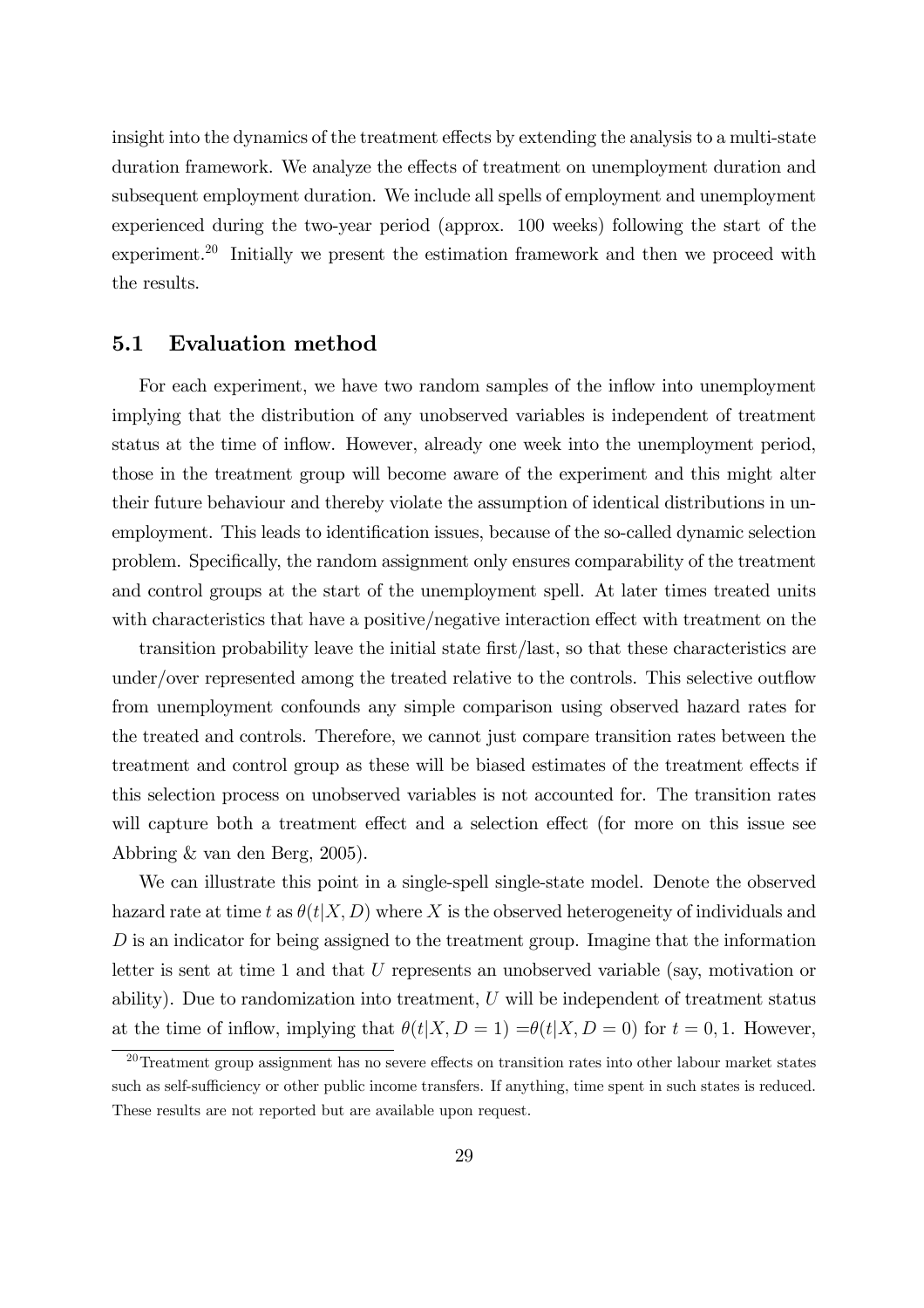for  $t \geq 2$  this will not necessarily be the case, as the received information is likely to change the behaviour of those in the treatment group from their "normal behaviour" (the control group). The observed hazard rate for  $t \geq 2$  is equal to

$$
\theta(t|X,D) = E_U[\theta(t|X,D,U)|T \ge t],
$$

which depends on the distribution of the unobserved variable conditional on survival until t. If treatment affects behaviour, the distribution of this unobserved variable is likely to differ between the control and treatment groups for  $t \geq 2$ . Hence,  $\theta(t|X,D)$  is likely to differ both due to a direct treatment effect and due to a composition effect for  $t \geq 2$ .

Duration models allow us to account for this selection bias by explicitly modelling the selection process out of the state of interest.The cost of this is the imposition of distributional assumptions. Abstracting away from our single-state model, we also need to deal with spurious correlations arising from non-random selection into employment, when we extend the problem above to post-unemployment outcomes (employment duration). To do so, we allow for transition-specific unobserved terms to be correlated across states. Note that the random effects assumption, needed in the mixed proportional hazard (MPH) model presented below, according to which treatment and unobserved explanatory variables are independent in the inflow to unemployment, is satisfied by construction due to the random assignment to treatment.

We use a non-parametric specification for the unobserved heterogeneity distribution, and we do not impose a priori a fixed number of mass points in the distribution of the unobserved components. Instead we rely on the Akaike Information Criterion to decide the number of mass points. The baseline hazard is piecewise constant. We control for various explanatory variables and estimate the models separately for men and women, as the above analysis has shown very different behavioural patterns over time. The method of estimation is NPMLE (see e.g. Heckman & Singer, 1983), and we treat individuals moving to other states than employment and unemployment as censored observations. The two hazard rates, from unemployment to employment and from employment to unemployment, are assumed to have a MPH form:

$$
\theta_j(t | X_j, U_j, D) = \psi_j(t) \exp(X'_j \beta_j) \exp(\delta_j(\tau) D) \exp(U_j)
$$
 for  $j = ue, eu$ 

where  $\psi_j(t)$  is the baseline hazard for the transition j. Treatment causes a shift upward or downward in the hazard rates. We allow for time-varying treatment effects;  $\delta_j(\tau)$ , where  $\tau$  denotes time since entry into the experiment (for unemployment,  $\tau = t$ , while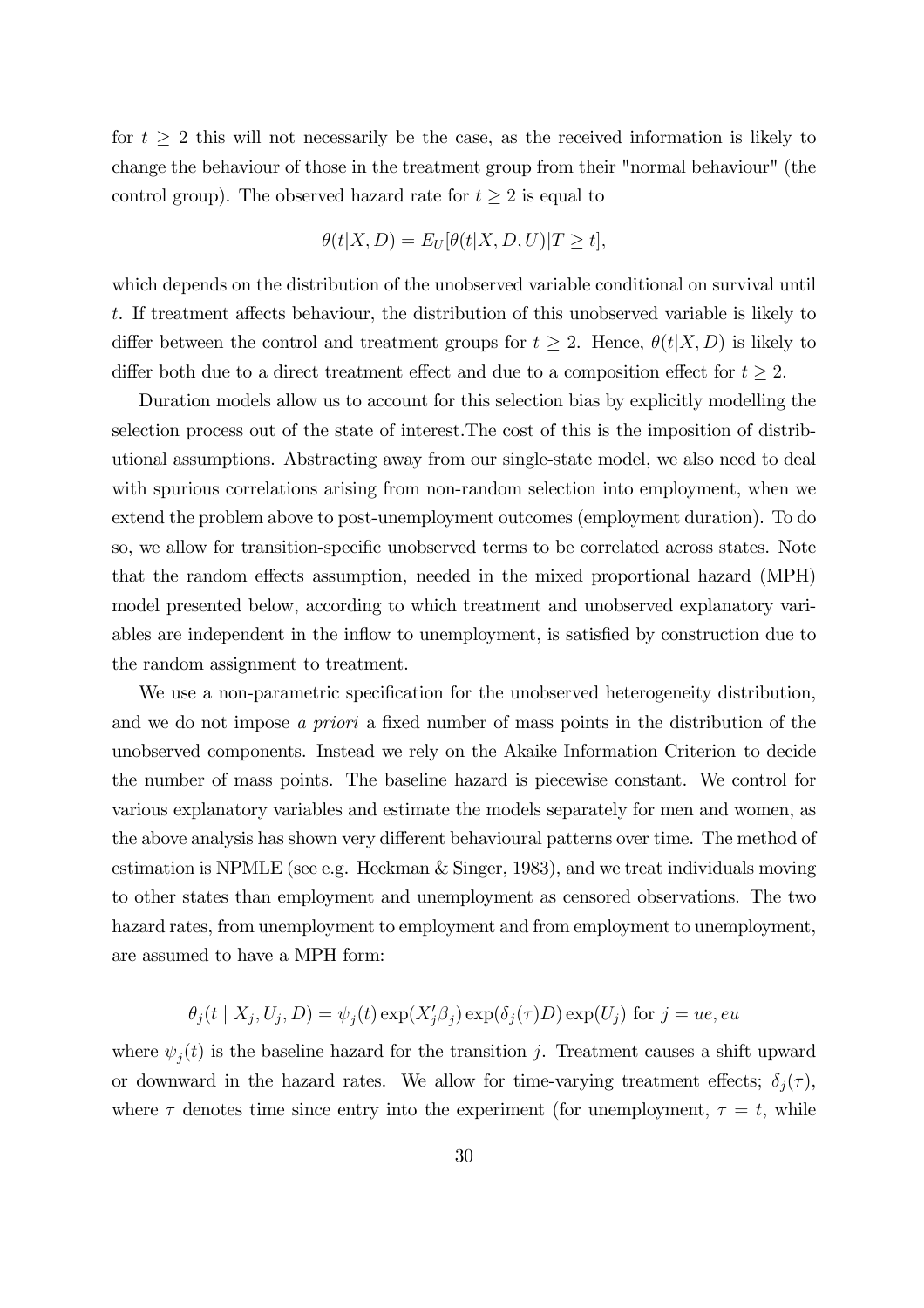for employment spells,  $\tau$  is equal to the duration of unemployment plus the elapsed employment duration. The time-variation is chosen to capture the change in treatment intensity around week 16 (see the comments above on implementation lags). Formally, this means that we take  $\delta_j(t | X_j) = \delta_j^1$  $j^1(7 \le 16) + \delta_j^2$  $j^2(7 > 16)$ .

#### 5.2 Estimation results, dynamic treatment effects

Table 3 reports the results from the estimation of the model specified above. Explanatory variables, similar to those in section 4, are included in the estimations but not reported in the table to save space.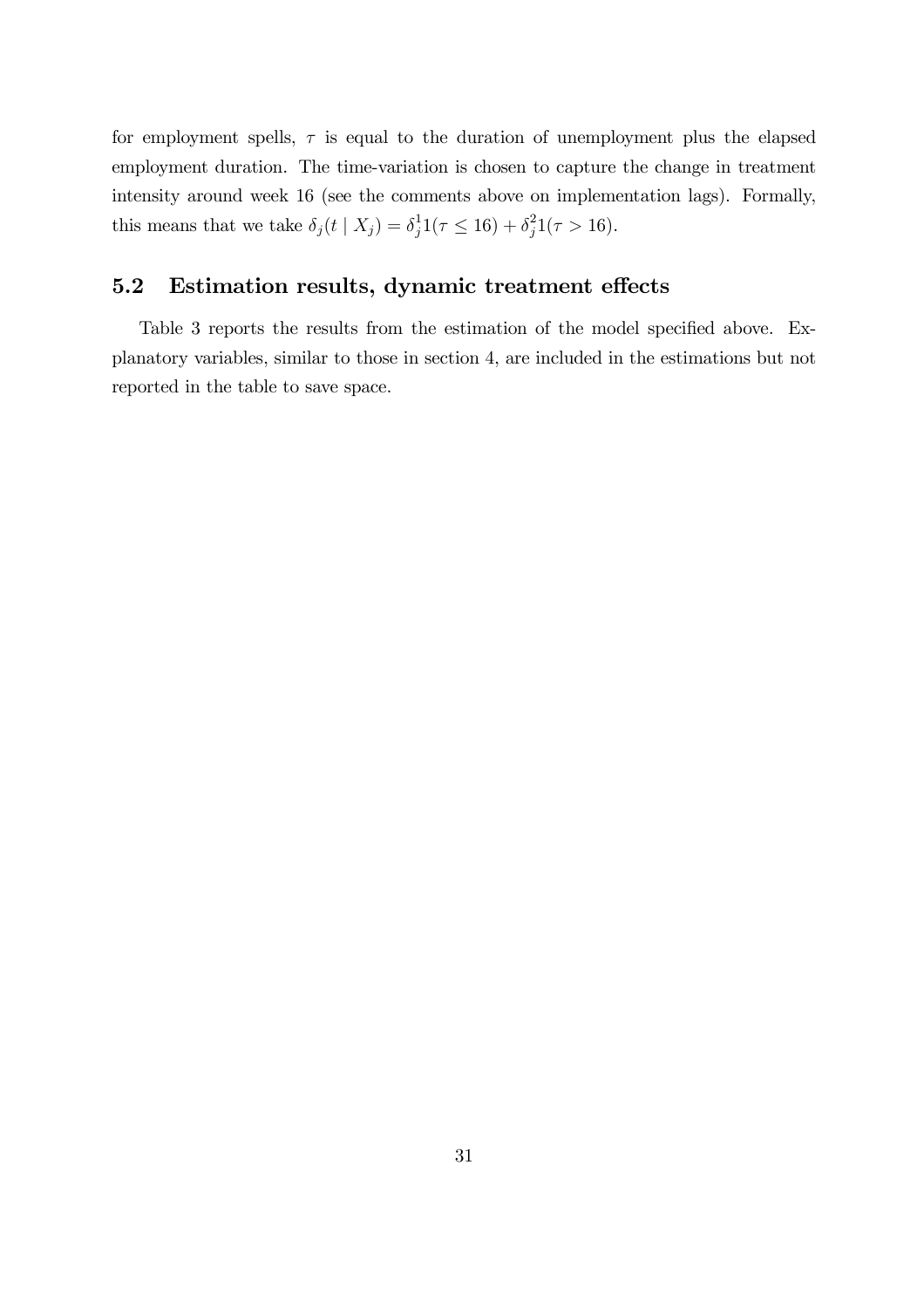|                                          | Men      |           |          | Women   |  |  |  |
|------------------------------------------|----------|-----------|----------|---------|--|--|--|
|                                          | Coeff    | Std.err   | Coeff    | Std.err |  |  |  |
| Experiment A (group meetings)            |          |           |          |         |  |  |  |
| $\delta_{ue}(1-16)$ -0.066               |          | 0.127     | $-0.004$ | 0.136   |  |  |  |
| $\delta_{ue}(17+)$                       | $-0.016$ | $0.117\,$ | 0.080    | 0.122   |  |  |  |
| $\delta_{eu}(1-16)$ -0.073               |          | 0.380     | 0.529    | 0.490   |  |  |  |
| $\delta_{eu}(17+)$ -0.318 0.130          |          |           | 0.029    | 0.232   |  |  |  |
| Experiment B (individual meetings)       |          |           |          |         |  |  |  |
| $\delta_{ue}(1-16)$                      | 0.017    | 0.108     | 0.192    | 0.116   |  |  |  |
| $\delta_{ue}(17+)$                       | 0.050    | $0.104\,$ | 0.090    | 0.129   |  |  |  |
| $\delta_{eu}(1-16)$ -0.082 0.404         |          |           | $-0.424$ | 0.494   |  |  |  |
| $\delta_{eu}(17+)$ -0.283 0.136          |          |           | $-0.044$ | 0.177   |  |  |  |
| Experiment C (early activation)          |          |           |          |         |  |  |  |
| $\delta_{ue}(1-16)$                      | 0.143    | 0.103     | 0.036    | 0.109   |  |  |  |
| $\delta_{ue}(17+)$                       | $-0.039$ | $0.095\,$ | $-0.224$ | 0.112   |  |  |  |
| $\delta_{eu}(1-16)$                      | $-0.084$ | 0.409     | 0.047    | 0.407   |  |  |  |
| $\delta_{eu}(17+)$                       | $-0.140$ | 0.134     | 0.000    | 0.163   |  |  |  |
| Experiment $D$ (meetings $+$ activation) |          |           |          |         |  |  |  |
| $\delta_{ue}(1-16)$ -0.029               |          | 0.140     | 0.217    | 0.125   |  |  |  |
| $\delta_{ue}(17+)$                       | $-0.029$ | 0.139     | $-0.040$ | 0.139   |  |  |  |
| $\delta_{eu}(1-16)$ -0.435               |          | 0.403     | $-0.600$ | 0.455   |  |  |  |
| $\delta_{eu}(17+)$                       | $-0.111$ | 0.151     | 0.129    | 0.182   |  |  |  |

TABLE 3: ESTIMATES FROM THE DURATION MODEL

Note: bold (italic) figures indicate significant at the  $5\%$  (10%) level.

The treatment effects of Experiment A (group meetings) show no effect on job finding for men, and only a small insignificant effect for women after 16 weeks of unemployment. This is consistent with the lack of an early impact, especially for men, in Figure 4. For men who find employment, the employment separation rate is significantly lower in the treatment group, while for treated women, exit rates from employment back into unemployment are increased, albeit insignificantly.<sup>21</sup>

<sup>&</sup>lt;sup>21</sup>Note that very few find a job and leave it again before week 16 after entry into the experiment. This explains the large standard errors on the treatment effects on the hazard out of employment before week 16.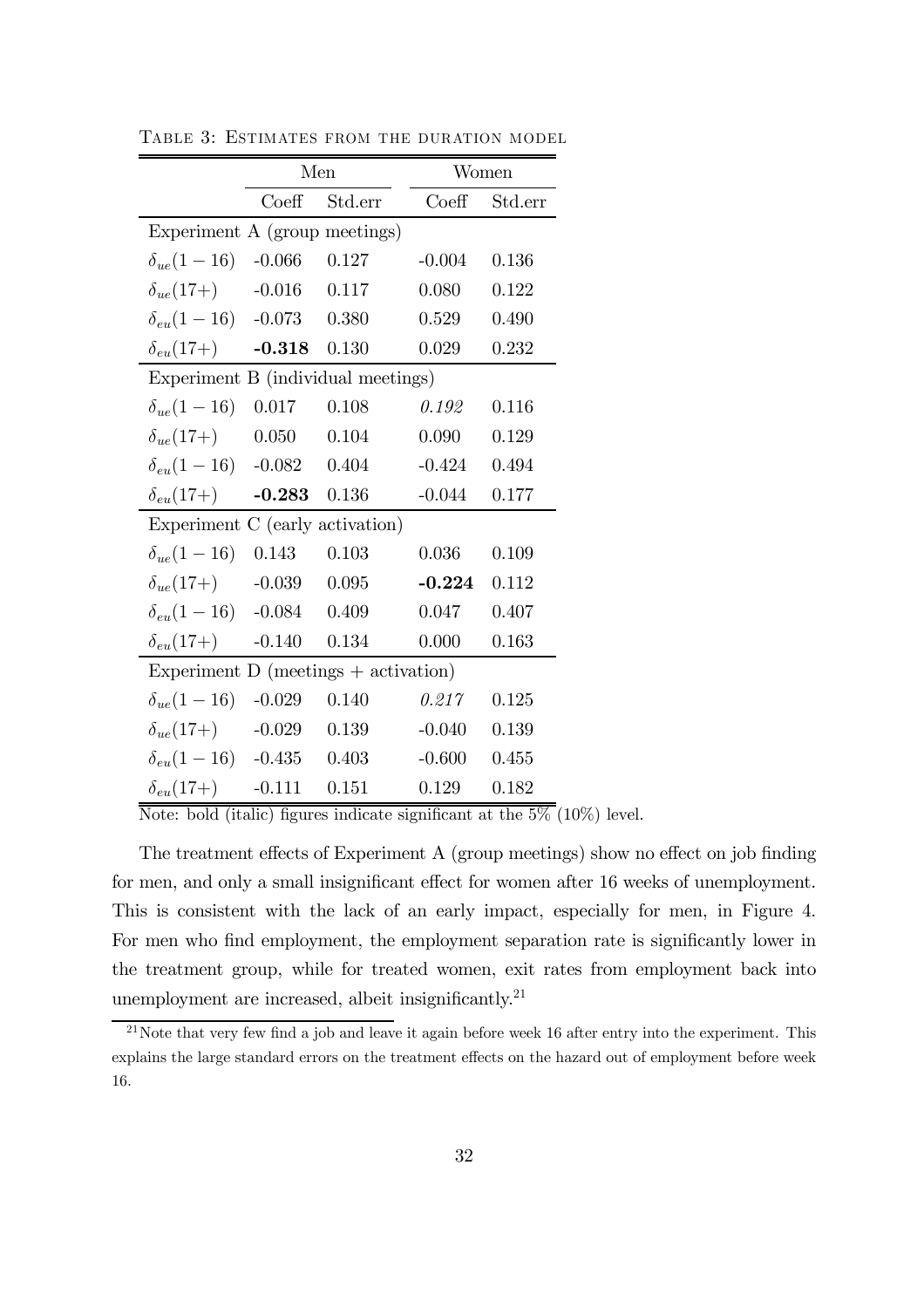The findings thus explain quite well the observed pattern of accumulated effects presented in Figure 4. For women, there is a slight increase in job finding rates after some time, which might suggest a counselling or network effect arising from more efficient job search or access to new search channels. For men, the effect arises entirely due to longer lasting employment spells. One interpretation of this result is that meetings/counseling improve the match between employers and employees, and if this is the case, the effects are likely to grow even further over time. The impact relative to the baseline hazard is a 27% decrease in the transition rate back into unemployment  $(exp(-0, 318) - 1)$ .

Similar findings for men follow from Experiment B (individual meetings); however, in contrast to Experiment A there is a small positive impact on job finding (not significant) and once again a significant negative effect on the transition rate from employment back into unemployment for individuals in the treatment group. The small positive effect on the transition rate out of unemployment is important, as the combined effect leads to a much larger impact on accumulated employment than group meetings, cf. Figure 5. For women there is an immediate effect of meetings on the transition rate into employment (significant at the 10% level), whereas this was not the case with the group meetings. The effect on the transition rate from employment into unemployment is negative - albeit smaller and not significant compared to the one for men.

The estimates suggest that the accumulated 5 week employment gain for men observed after 2 years in Figure 5 comes mainly from more stable employment, whereas for women the 3.5 week effect comes mainly from faster job finding. In the figures above, this difference is seen as the accumulated gain from treatment for men set in at a much later stage than for women.

For Experiment C (early activation) we see a much higher effect for men from treatment group assignment in the first 16 weeks when compared to the first two experiments. This indicate ex ante effects in the form of threat/motivation effects from the anticipated future enrollment into an activation programme. We also observe a negative effect on the transition rate out of subsequent employment, such that the ex ante effects do not imply less stable job relations as one might have expected. However, none of these effects are statistically significant, in spite of the large (and significant) accumulated effects found in Figure 6. We explain this by the fact that both of the mentioned effects work in the same direction. In section 5.2, this presumed *ex ante* effect was shown to arise mainly during the more favourable cyclical conditions. If we introduce an interaction between our treatment group indicator and an indicator for becoming unemployed during good and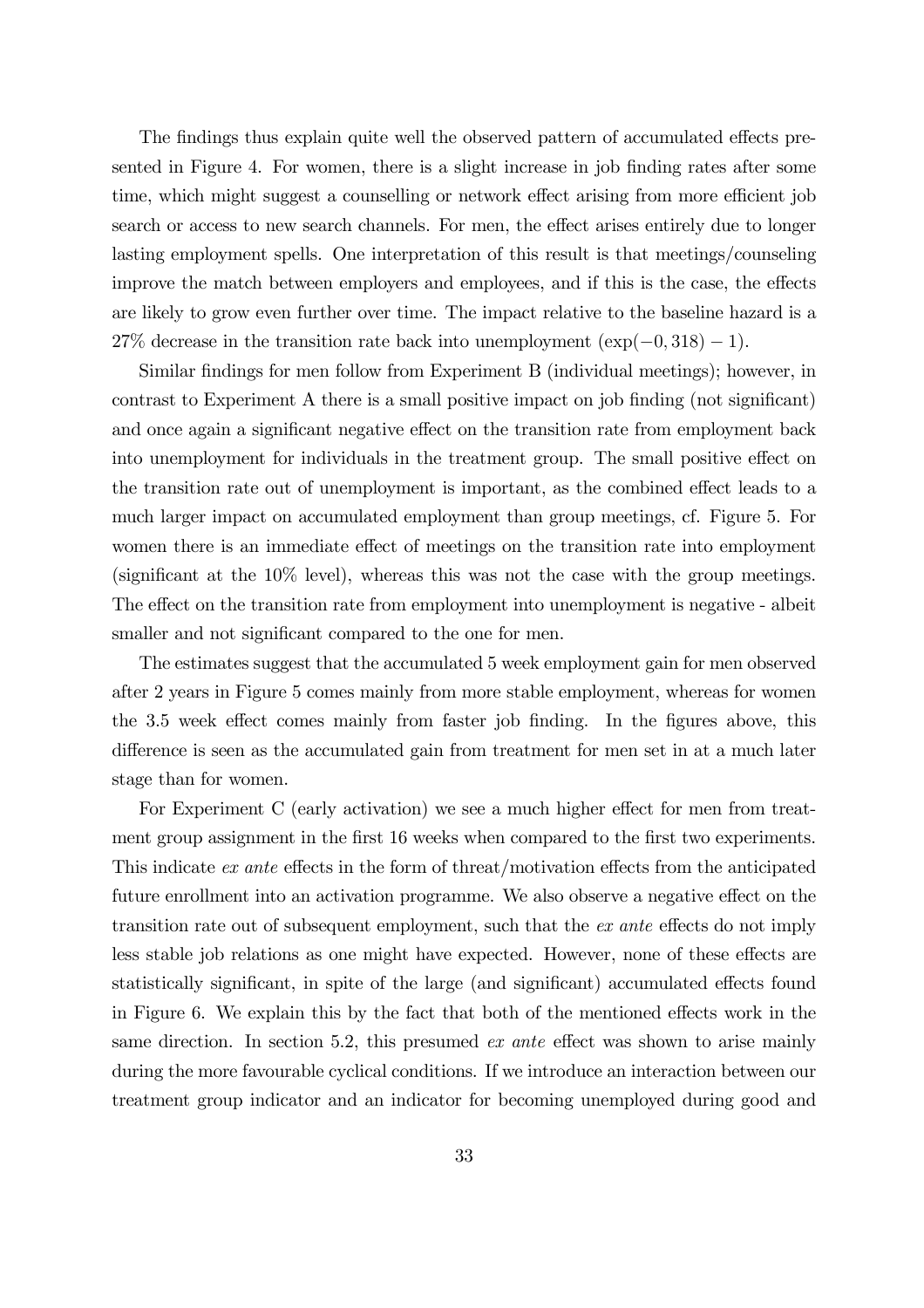bad economic conditions, the results show a significant positive effect during the good cyclical conditions (coefficient 0.1773, std.err. 0.0896) and a small, insignificant, negative effect during bad conditions.

Women respond remarkably different than men to early activation - there is no sign of ex ante effects, and instead we see a large significantly negative effect, on the transition rate out of unemployment from week 17 and onwards. This is presumably a standard locking-in effect from participation in activation programmes. For women, there is no effect on the transition rate from employment back into unemployment, which leads to an overall negative (insignificant) impact on accumulated employment after 2 years in Figure 6.

The results from Experiment D (early activation + group meetings) shows a slight negative effect on job finding for men, and that they tend to have a smaller exit rate from jobs. Overall the results from the duration model does not support the findings in Figure 7 that showed a negative effect for men. The missing link is that the transition rate to other types of public income transfers was higher for the treatment group, and this seems to drive the lower employment rate. For women we see a positive effect on the transition rate out of unemployment in the first 16 weeks, which is similar to what we had in the case of individual meetings. In relation to Figure 7, the initial positive effect on transitions into employment is, however, counteracted by a higher transition rate back into unemployment for employed individuals in the treatment group. Notice that comparing transition rates between Experiments C and D, there was a positive effect for men of early activation in isolation, which is no longer found when combined with group meetings.

Finally, we compare the above findings with those reported in relation to the QBW1 experiment.<sup>22</sup> The studies find that on average individuals in the treatment group leave unemployment around 20% faster than individuals in the control group. This is an effect of about the same size as what we have reported for women exposed to meetings and for men exposed to the threat of early activation. For men, we find an additional favourable effect in Experiments A-C on their subsequent employment spell. This is also the finding in Blasco & Rosholm (2011). They include subsequent employment spells and find that overall the experiment reduces unemployment reoccurrence for men, but not for women. Hence, the results found here are in accordance to what was found in QBW1 and may hence help to explain the findings there is a combined effect of frequent individual meetings

<sup>&</sup>lt;sup>22</sup>See eg. Rosholm (2008), Graversen & van Ours (2008a & 2008b) and Blasco & Rosholm (2011)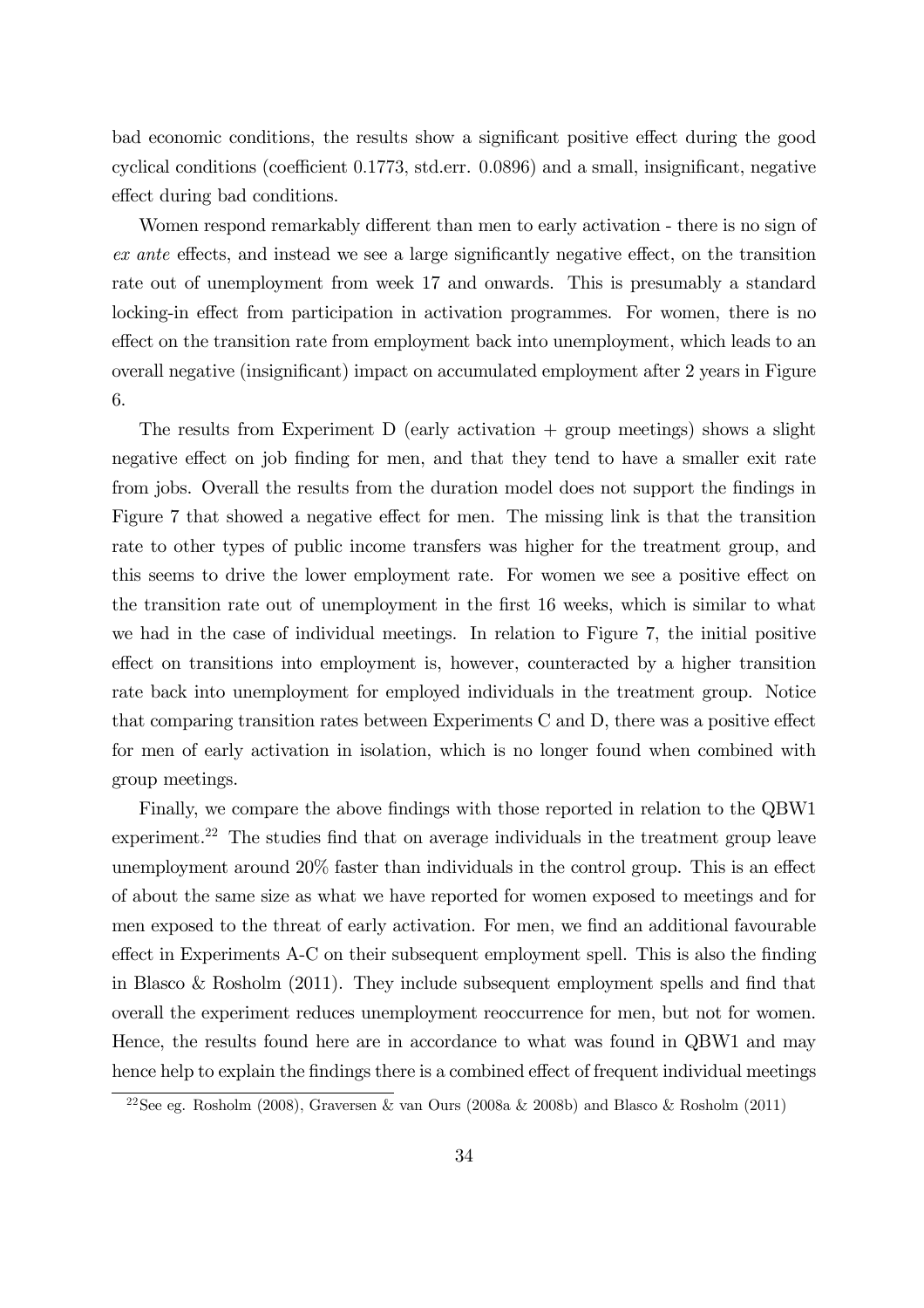and the threat of future activation. It also underlines the importance of allowing for effects in subsequent employment spells in evaluating ALMPs.

We are not able to explain why women find jobs faster and men tend to keep them longer when exposed to meetings. Nor why men react to perceived future activation by searching more and finding better jobs, while women do not. Some of it may be due to different search focus - women tend to find employment in the public sector and men in the private sector. Furthermore, caseworkers are mostly female and often have experiences from other jobs in the public sector, which may enable them to help women better. Public jobs typically last for a long time, which might explain why there is no impact on exit from jobs for women. It might also just be the case that predominantly female caseworkers are better able to help female job searchers, as suggested by Behncke et al. (2010b). Finally, psychological and behavioural reactions might differ between men and women; for example, women may listen more to the advice of the caseworkers, while men are more self-confident and perhaps therefore less inclined to take advice.<sup>23</sup> However, this is all speculation, and data on behavioural aspects would be necessary to shed light on this issue. In fact, the National Labour Market Authority of Denmark has recently decided to supplement all new experiments with surveys before and after on behavioural issues, specifically in order to gain more insight into the behavioural nature of such effects.

### 6 Cost-benefit analysis

In this section we contrast the costs of running each of the four experiments with the gains obtained by increasing employment rates. In addition, we adjust for the marginal costs of providing public funding via taxation. The CBA calculates the net gains accumulating over the first two years after entry into the experiment. We have chosen this time horizon in order to focus on short term effects and not rely to heavily on time effects several years after treatment (also we avoid taking discounting into account).

The costs are split into costs of income transfers and costs of operating the active labour market policy (called programme costs). The costs of income transfers are calculated based on weekly per individual costs of a given income transfer. Programme costs are provided as average costs of operating activation programmes of a given type (cost data are provided by the National Labour Market Authority), individual meetings last between 15 and 30 minutes (information on average meeting duration is provided by the

 $^{23}$ This explanation was suggested to us when we presented the results to an audience of case workers.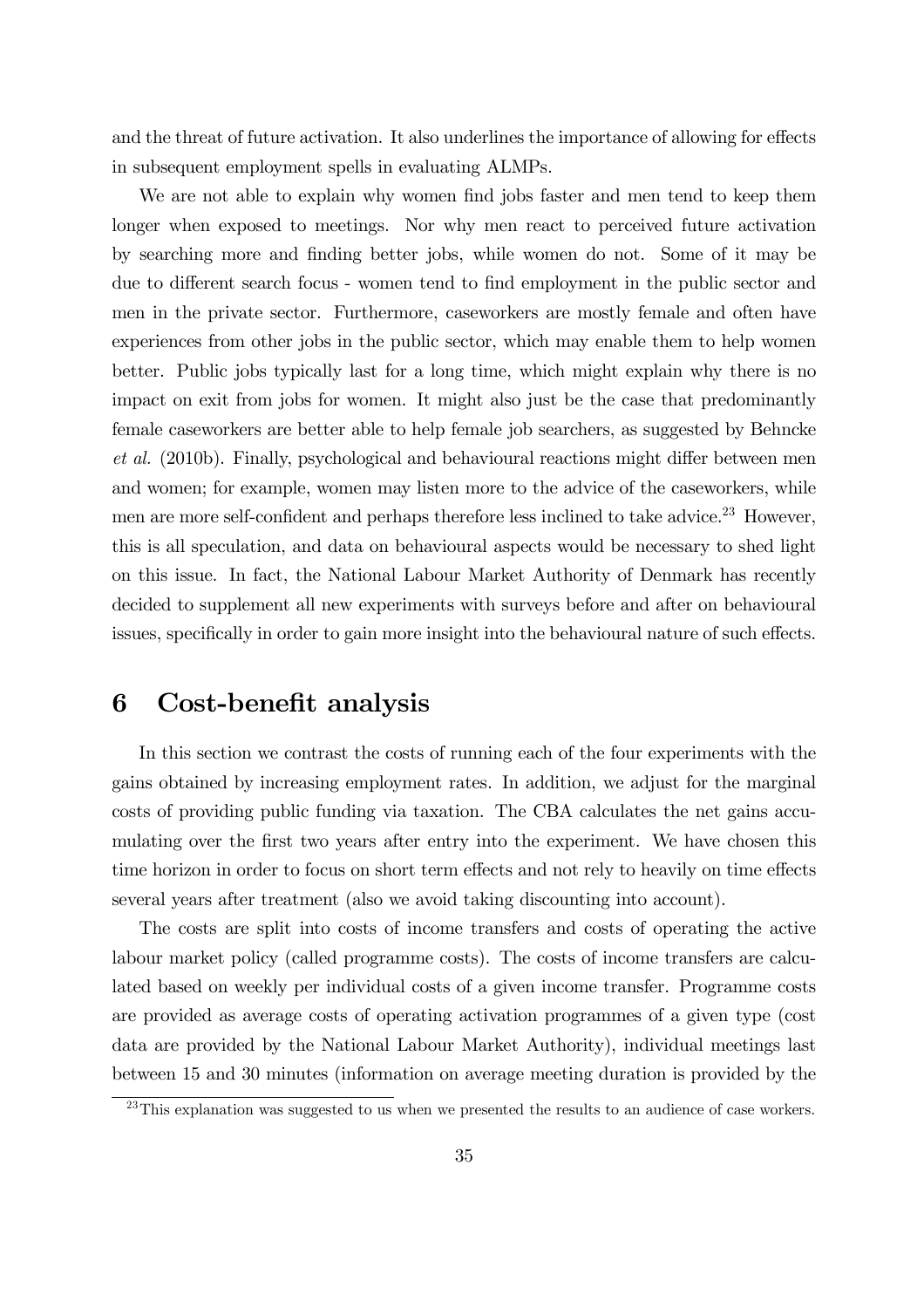participating jobcentres), and group meetings last 2-3 hours and have 6-30 participants per meeting). The price of a meeting per worker is then calculated by multiplying its duration with the hourly costs of a caseworker and dividing by the number of participants.

Public income transfers represent only a reallocation of income, hence, in the costbenefit calculation, we only include the marginal costs of providing public funds via taxation, assumed to be 20% (this is the official rate recommended for cost-benefit calculations by the Danish Ministry of Finance). Costs of operating the active labour market policy, however, are a genuine extra cost and as such is multiplied by 1.2 in order to accommodate the marginal costs of public funds (MCPF). On the benefits side, we assume that employed workers are able to obtain work at approximately the average weekly wage rate for previously unemployed workers (approximately EUR 40,200 per year divided by 46 working weeks). We assume further that the wage is equal to the marginal cost of production, such that all the gain from increased production accrue to the workers.<sup>24</sup> We assume that there will be no future effects of the programme beyond the two years time horizon. Any additional accumulation of employment gains will therefore tend to improve on the result. Finally, we ignore any general equilibrium effects that might be present (see e.g. Crepon *et al.*, 2011; Gautier *et al.*, 2012). The results of the cost-benefit analysis is shown in Table 4.

<sup>&</sup>lt;sup>24</sup>Note that we do not perform separate calculations for males and females in order to save space.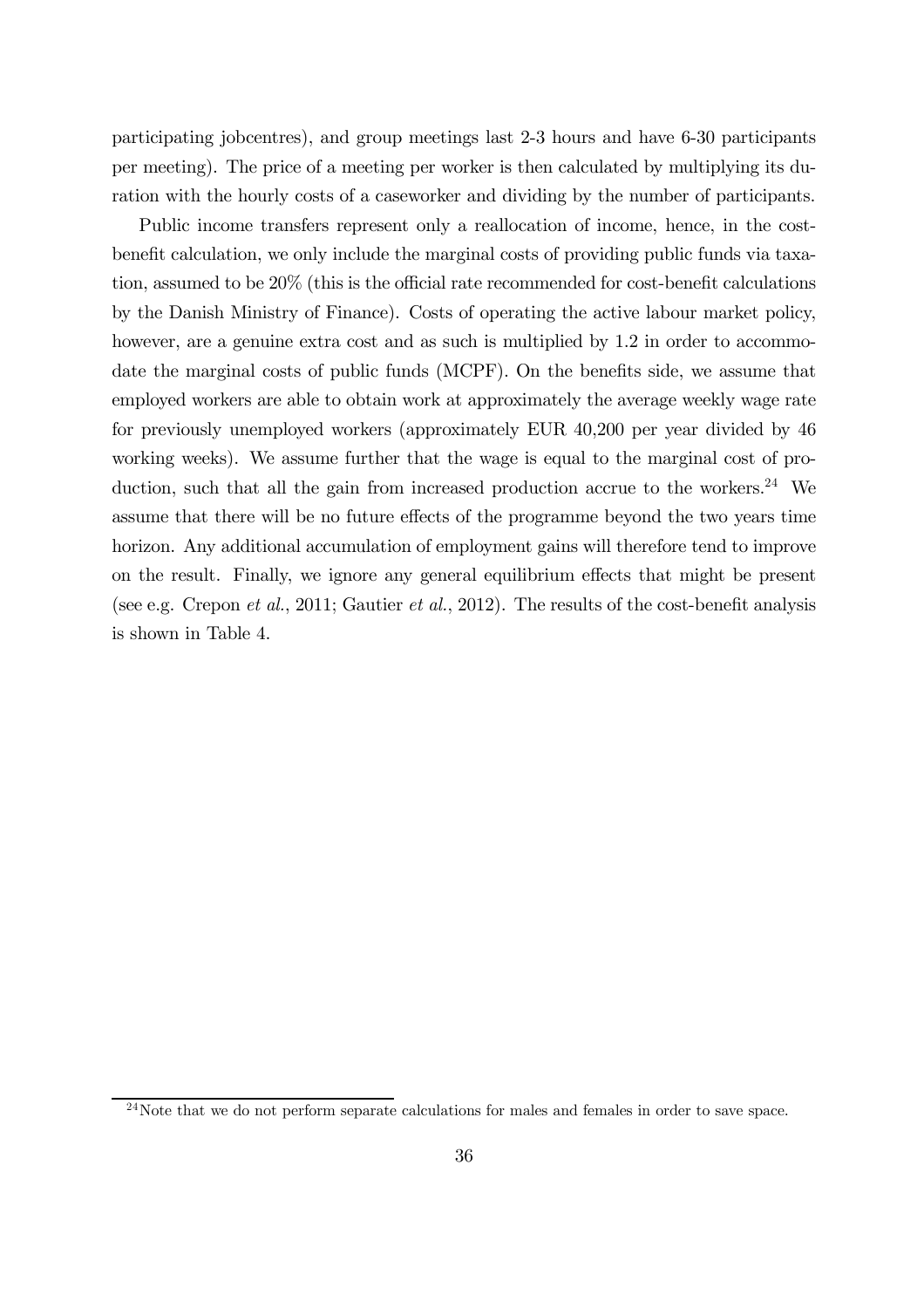|                                        | Costs  | Corrected for MCPF |
|----------------------------------------|--------|--------------------|
| Northern Jutland - Experiment A        |        |                    |
| Saved income transfers                 | 1486   | 297                |
| Saved programme costs                  | $-237$ | $-284$             |
| Saved total costs                      | 1249   | 13                 |
| Accumulated gain in employment (weeks) |        | 1.52               |
| Value of increased production          |        | 1329               |
| Net result of CBA (in $\in$ )          |        | 1342               |
| Copenhagen & Sealand - Experiment B    |        |                    |
| Saved income transfers                 | 1569   | 314                |
| Saved programme costs                  | 41     | 49                 |
| Saved total costs                      | 1610   | 363                |
| Accumulated gain in employment (weeks) |        | 4.99               |
| Value of increased production          |        | 4362               |
| Net result of CBA (in $\in$ )          |        | 4725               |
| Mid-Jutland - Experiment C             |        |                    |
| Saved income transfers                 | 412    | 82                 |
| Saved programme costs                  | $-295$ | $-354$             |
| Saved total costs                      | 117    | $-272$             |
| Accumulated gain in employment (weeks) |        | 1.75               |
| Value of increased production          |        | 1530               |
| Net result of CBA (in $\in$ )          |        | 1258               |
| Southern Denmark - Experiment D        |        |                    |
| Saved income transfers                 | 108    | 22                 |
| Saved programme costs                  | $-366$ | $-440$             |
| Saved total costs                      | $-258$ | $-418$             |
| Accumulated gain in employment (weeks) |        | $-1.37$            |
| Value of increased production          |        | $-1198$            |
| Net result of CBA (in $\in$ )          |        | $-1616$            |

#### TABLE 4: COST-BENEFIT ANALYSIS (PER UNEMPLOYED WORKER)

Table 4 shows that individual meetings with caseworkers are not only the most effective instrument in terms of increasing employment, they also lead to the largest net gains to society. The net gain per new unemployment spell is around EUR 4725, and even the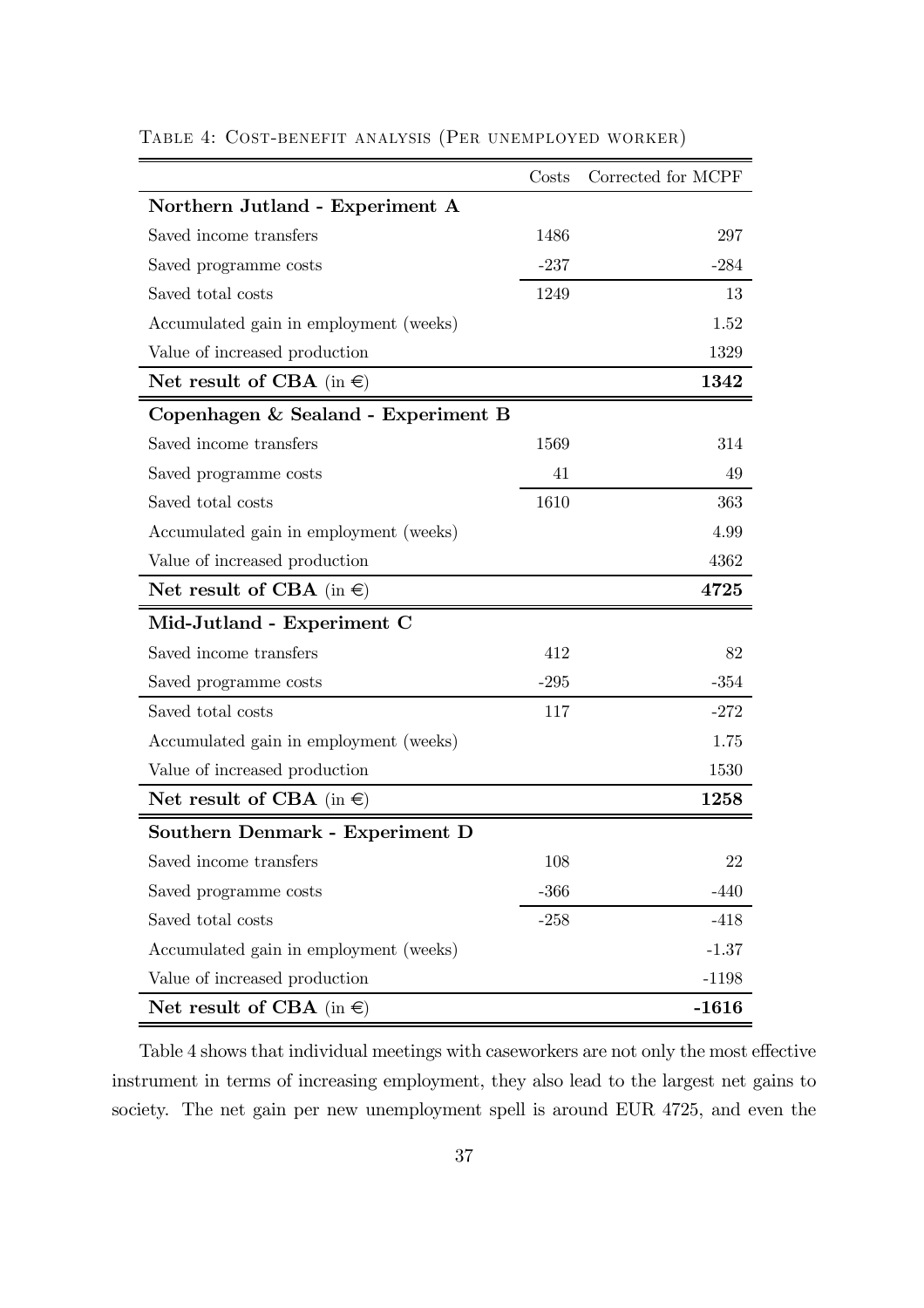isolated cost calculation for the public sector shows net savings (the  $2^{nd}$  column of Table 4). Group meetings - although their impact was more modest - also give a surplus in the costbenefit analysis, since the costs of running these meetings are fairly low. The same is true for early activation, where the positive effects found for men were sufficient to outweigh the slightly negative effects for women and the costs of running the programmes. For the (imperfectly conducted) experiment with group meetings as well as early activation, the cost-benefit analysis reveals a deficit of about EUR 1600 per unemployment spell. As mentioned in the literature review, these results are likely to change in the presence of general equilibrium effects from the programmes. General equilibrium effects could potentially improve as well as worsen the cost-benefit calculation, although Gautier et al. (2012) indicate that overall gain becomes smaller but does not disappear, when general equilibrium considerations are included, at least for the experimental design in QBW1. On the other hand, effects lasting beyond the two-year observation period will increase the gains of treatment and thereby increase the profitability of the programmes.

## 7 Conclusion

We have analyzed the effects of four randomized experiments conducted in Denmark in 2008. The experiments entailed different combinations of early and intensive treatment in terms of meetings and activation. A previous experiment showed that the combination of meetings, job search courses, and early activation reduced the length of unemployment spells and was economically attractive (see Graversen & van Ours, 2008a & 2008b, and Rosholm, 2008). The purpose of the set of experiments analyzed in the present study was to test which of the several instruments used in QBW1 caused these large effects and whether similar results could be achieved using cheaper instruments such as group meetings.

The evidence we present is quite compelling; fortnightly individual meetings between newly unemployed workers and caseworkers can increase employment rates over the next two years by 10%, corresponding to 5 weeks, and our cost-benefit analysis shows that the surplus per new unemployment spell is around EUR 4725. We find it remarkable that having to attend 6-7 meetings during the first 13 weeks of the unemployment spell can have such a large effect on subsequent employment rates. Nevertheless, the positive effect of individual meetings for newly unemployed workers is highly consistent with the results found in the literature on the effects of meetings between caseworkers and unem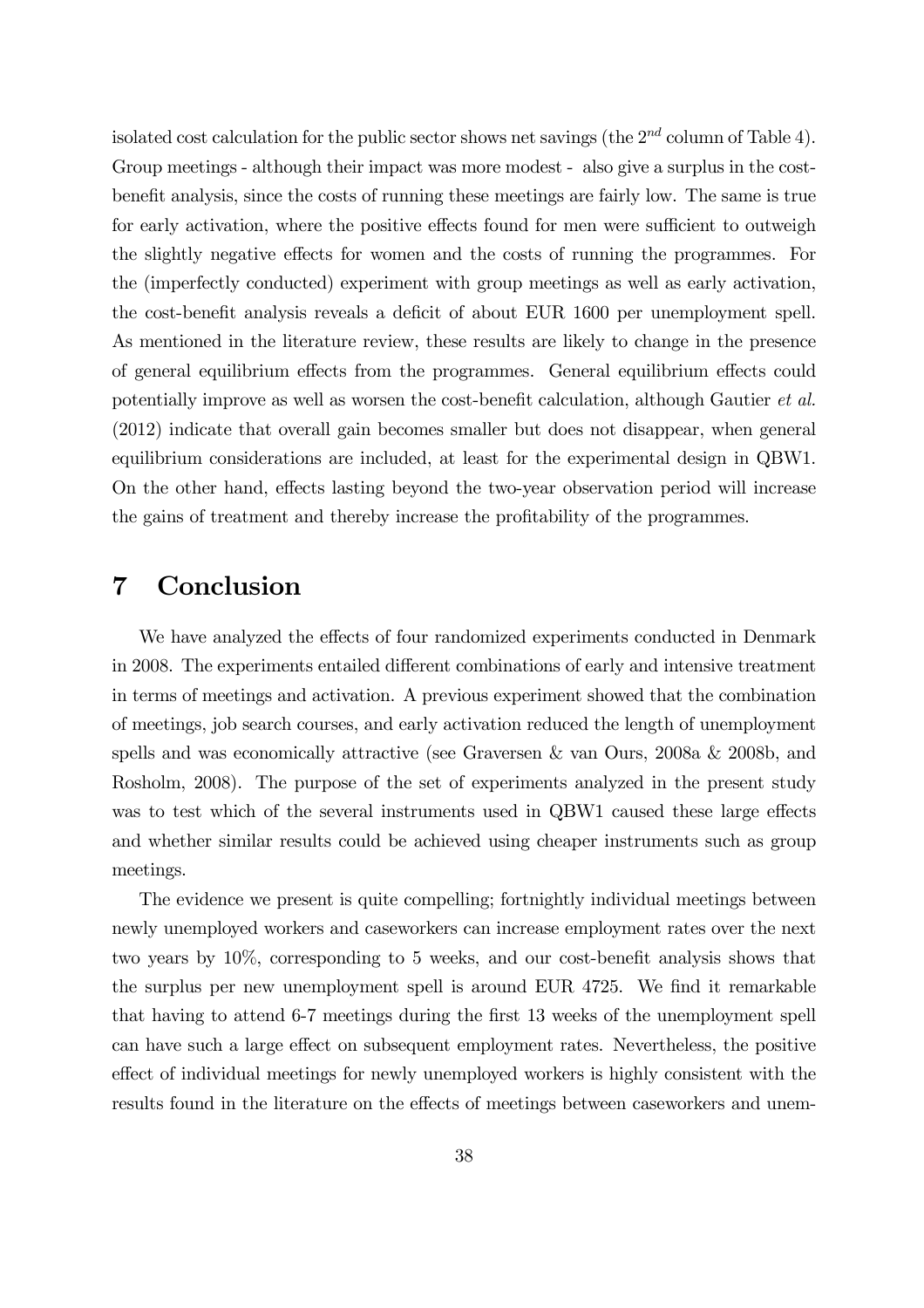ployed workers. The policy advice is obvious; increasing the frequency of meetings with caseworkers is strongly recommendable.

The accumulated effect of meetings is large for both men and women, but it starts materializing much earlier for women than for men. A multi-state duration analysis suggests that the explanation is that women find jobs faster, while men keep them longer, as a result of these meetings. A couple of potential explanations for these differences by gender are that

- most caseworkers are female, and unemployed women may receive better job search assistance from them than men (cf. Behncke et al., 2010b),
- women and men work in different labour markets, with men being more likely to work in the private sector and women in the public sector. Again, female caseworkers may have better knowledge of public-sector vacancies than they have of vacancies in the private sector.<sup>25</sup>

Unfortunately we have no information at present allowing us to test these hypotheses.

In the experiment involving group meetings we see a similar gender pattern but the effects are more modest, leading to about 2 extra weeks of employment over a two-year period. We therefore conclude that one cannot achieve the same remarkable employment results using group meetings instead of individual meetings.

The positive and economically attractive results found in relation to meetings have also implied that a new wave of experiments will start in 2013. They will explore different aspects w.r.t. to meetings and try to explore the quality-quantity trade-off using a crosscutting design to investigate the effects of increasing meeting intensity versus the quality of the meetings, or both.

Early activation also shows positive effects for men, especially young men, and especially during the more favourable cyclical conditions, while for women there was actually a negative effect of early activation due to lock-in effects. The effect comes from a threat effect (ex ante effect) and more stable subsequent employment. This evidence on threat effects of early activation for men but not for women corresponds well to results found by Rosholm & Svarer (2008), who found such threat effects for men but not for women. A couple of potential explanations for these differences are that

 $^{25}$ An additional explanation suggested by a group of female caseworkers when these results were presented for them was that men tend to be more confident/proud/stubborn, and that advice therefore takes longer to 'sink in'.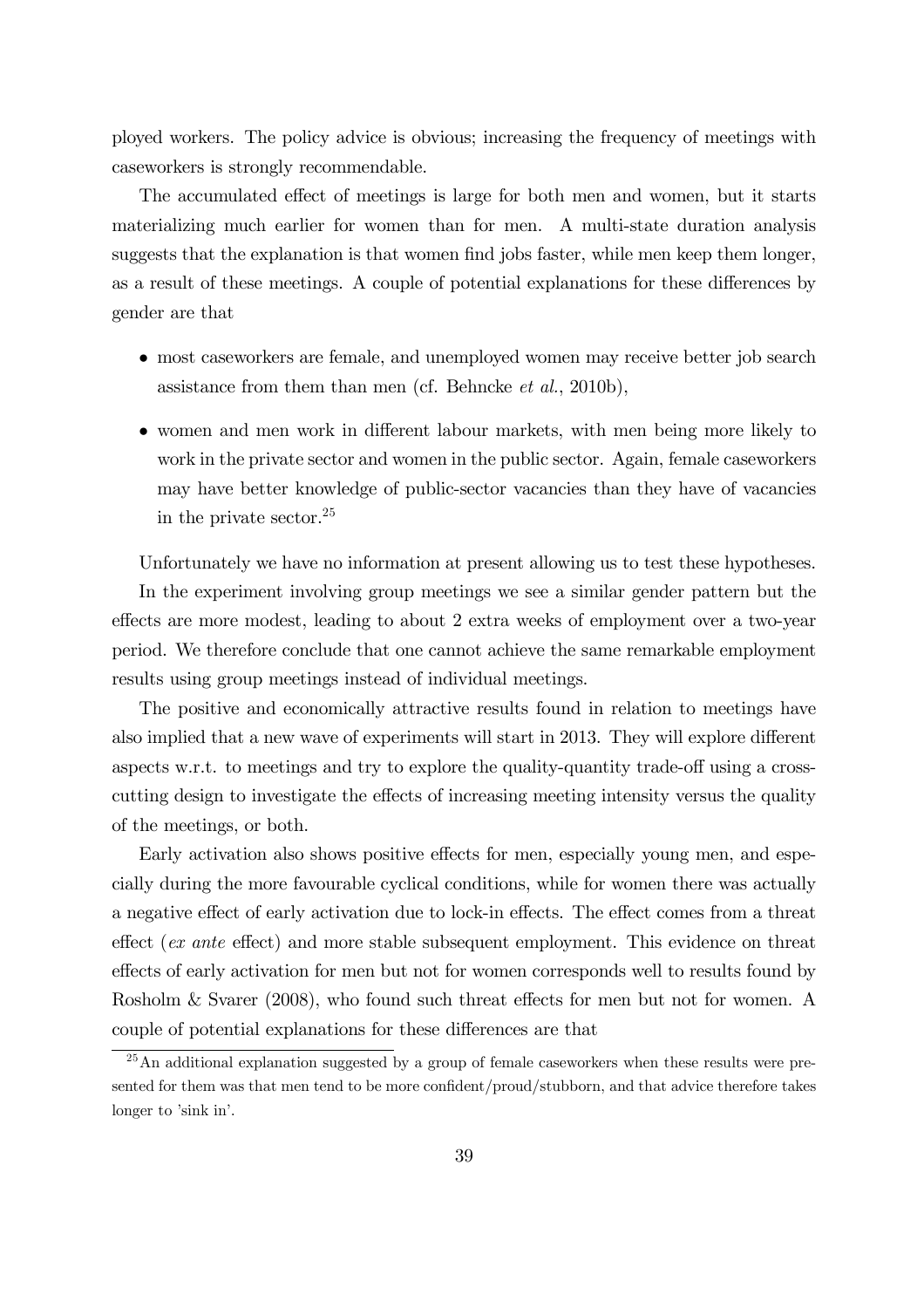- unemployed men work in the untaxed sector, and therefore when facing mandatory activation, they prefer ordinary employment
- men dislike activation for other reasons, while women value the social network provided.

Again, we have no additional information allowing us to test these different hypotheses, but the behavioural gender differences documented here certainly warrant further future research on these experiments and on the differential impact of active labour market policies on men and women.

Finally, it should be mentioned that the present study does not in any way take into account general equilibrium effects or substitution effects arising from the experiment. Gautier *et al.* (2012) and Crepon *et al.* (2012) offer some insights, but overall we still know very little about the presence of general equilibrium effects and their size with respect to the actual policy implemented. It might very well be the case that meetings lead to more positive effects if they improve the match between workers and firms and this way improve the profitability of a vacancy. It could also be the case that the general equilibrium effects differ between whether the stated intention of the meetings is counseling or monitoring likely favouring the former. This is also left for future study.

We believe that the results obtained in this paper shed some light on the reason for the Danish success in having obtained a low structural unemployment rate prior to the recent global economic crisis. Before the crisis the structural unemployment rate was estimated to be around 3.5% as compared to 9-9.5% in 1993. Since then, active labour market policies have been introduced and continuously tightened during the 1990s and early 2000s. Especially, meeting intensities have increased, early activation has been introduced (mandatory activation was pushed forward from 4 years to 9 months of unemployment during this period), and noncompliance with the rules has led to sanctions. Moreover, we believe that the results point to possible improvements of the policy conducted, with even more focus on early individual meetings, which are much cheaper than full-time programme participation. The fact that the threat effect of early programme participation disappears during a cyclical downturn may warrant further analysis of optimal cyclical labour market policies.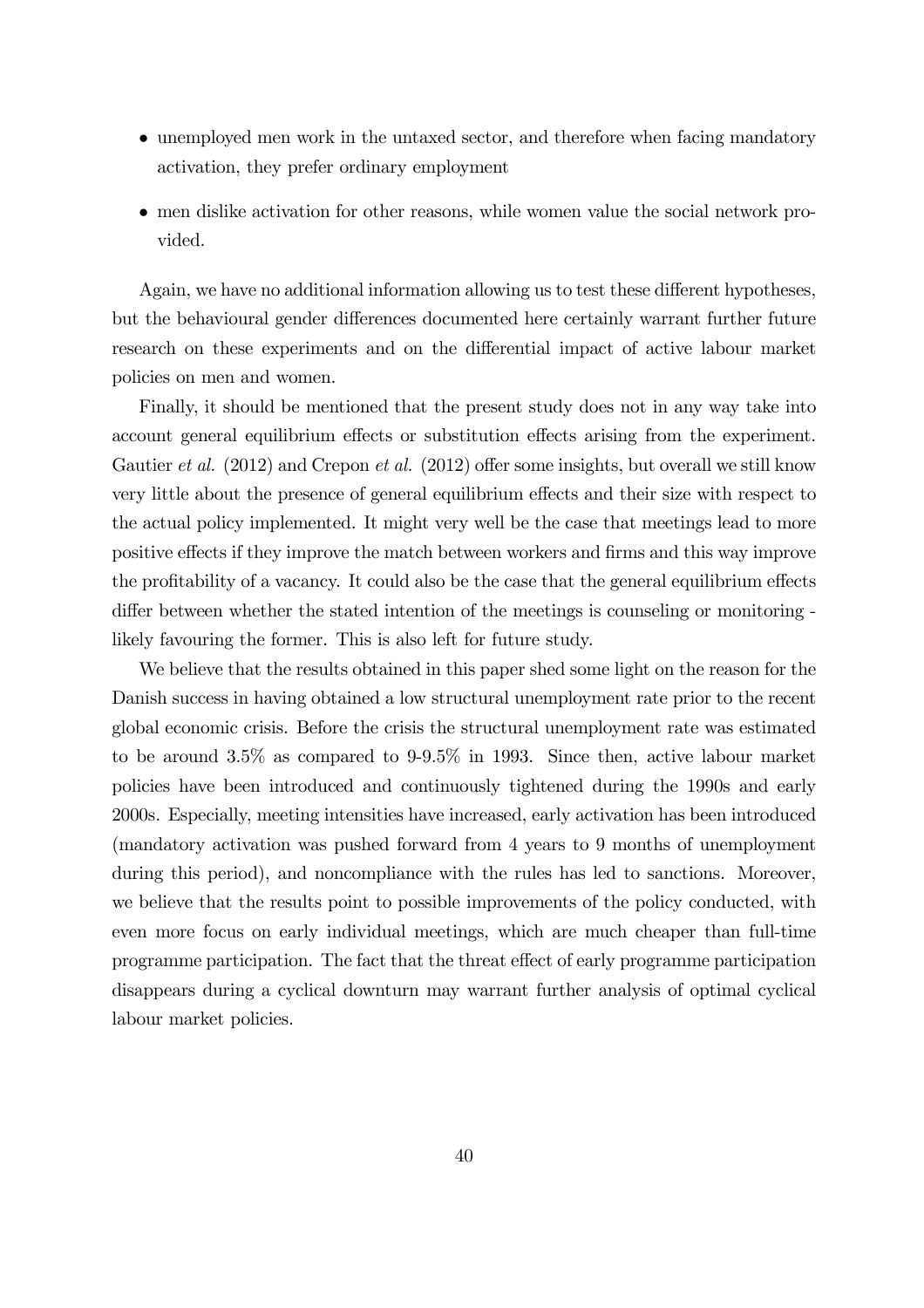## References

- [1] Abbring, J. & G. van den Berg, 2005. "Social Experiments and Instrumental Variables with Duration Outcomes", IFS Working Paper, WP05/19.
- [2] Abbring, J., G. van den Berg & J. van Ours, 2005. "The Effect of Unemployment Insurance Sanctions on the Transition Rate from Unemployment to Employment", Economic Journal, 115, 602—630.
- [3] Andersen, T.M & M. Svarer, 2007. "Flexicurity Labour Market Performance in Denmark", CESifo Economic Studies, 2007, 53 (3), 389—429.
- [4] Arni, P., R. Lalive & J. van Ours, 2009. "How Effective are Unemployment Benefit Sanctions? Looking beyond Unemployment Exit", IZA Discussion Paper 4509, Forthcoming in Journal of Applied Econometrics.
- [5] Ashenfelter, O., D. Ashmore & O. Dechênes, 2005. "Do unemployment insurance recipients actively seek work? Evidence from randomized trials in four U.S. States", Journal of Econometrics, 125, 53-75.
- [6] Behncke, S., M. Frölich & M. Lechner, 2008. "Public Employment Services and Employers: How Important are Networks with Firms?", Zeitschrift für Betriebswirtschaft (Journal of Business), 151-178.
- [7] Behncke, S., M. Frölich & M. Lechner, 2010a. "Unemployed and Their Caseworkers: Should They be Friends or Foes?," Journal of The Royal Statistical Society Series A, 173(1), 67-92.
- [8] Behncke, S., M. Frölich & M. Lechner, 2010b. "A Caseworker Like Me Does the Similarity between Unemployed and Caseworker Increase Job Placements?", Economic Journal, 120, 1430-1459.
- [9] Black, D. A., J. A. Smith, M. C. Berger & B.J. Noel, 2003. "Is the Threat of Reemployment Services more Effective Than the Services Themselves? Evidence from Random Assignment in the UI system. American Economic Review, 93, 1313-1327.
- [10] Blasco, S. & M. Rosholm, 2011. "The Impact of Active Labour Market Policy on Post-Unemployment Outcomes: Evidence from a Social Experiment in Denmark", IZA Discussion Paper No.5631.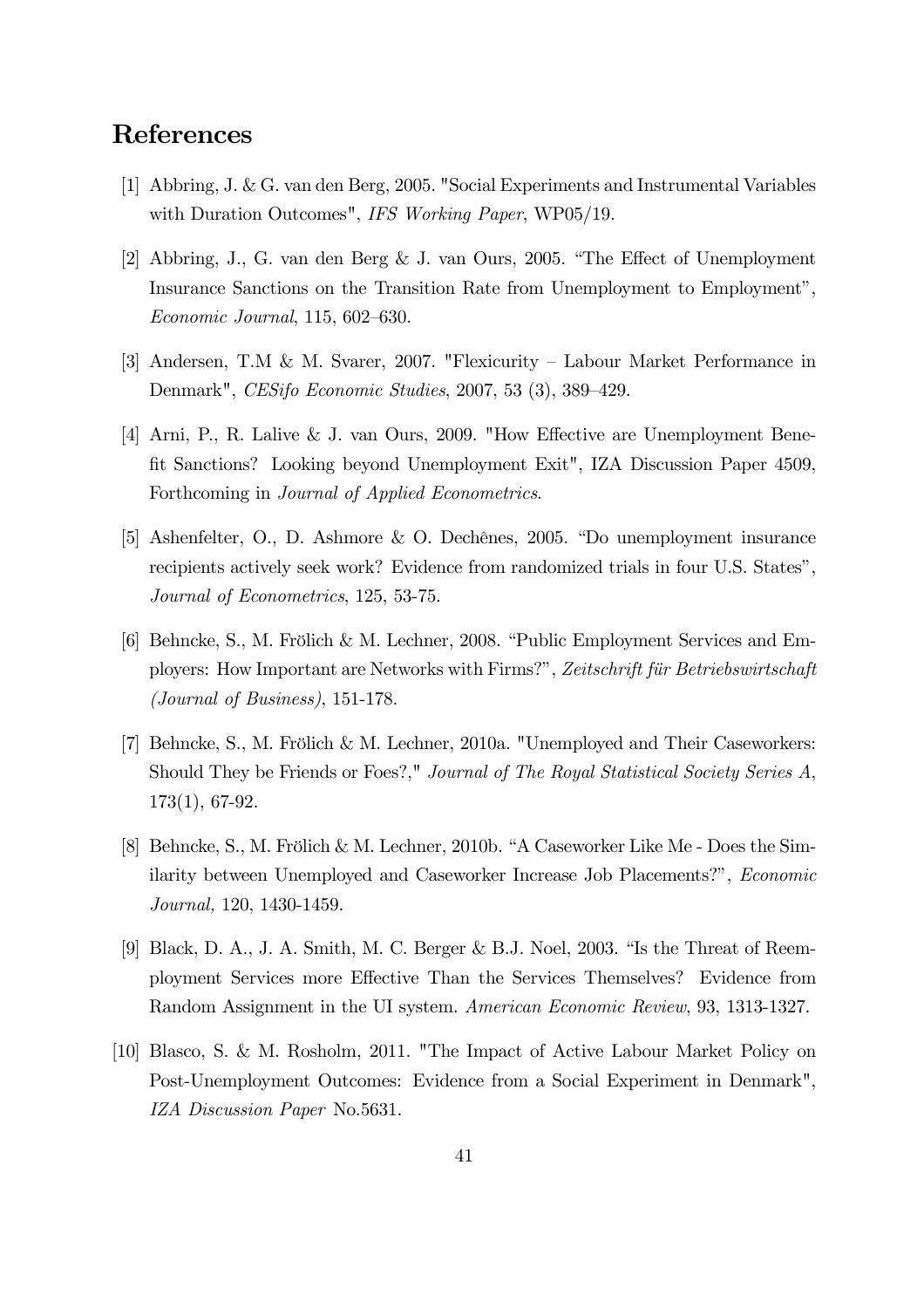- [11] Bloom, H., 2006. "The Core Analytics of Randomized Experiments for Social Research", MDRC Working Papers on Research Methodology.
- [12] Blundell, R., Costa-Dias, M., Meghir, C., & van Reenen, J., 2004. "Evaluating the employment impact of a mandatory job search program", Journal of the European Economic Association, 2(4), 569-610.
- [13] Card, D., J. Kluve & A. Weber, 2010. "Active Labour Market Policy Evaluations: a Meta Analysis", Economic Journal, 129, 452-477.
- [14] Cockx, B. & M. Dejemeppe, 2007. "Is the Notification of Monitoring a Threat to the Unemployed? A Regression Discontinuity Approach," CESifo Working Paper Series 2042.
- [15] Crepon, B., M. Dejemeppe & M. Gurgand, 2005. "Counseling the Unemployed: Does it Lower Unemployment Duration and Recurrence?, IZA Discussion Paper No. 1796.
- [16] Crepon, B., E. Duflo, M. Gurgand, R. Rathelot & P. Zamora, 2012. "Do Labor Market Policies have Displacement Effect? Evidence from a Clustered Randomized Experiment", Forthcoming Quarterly Journal of Economics.
- [17] Danish Business Authority, 2009. "The Danish Regions in an International Perspective" (in Danish).
- [18] Danish Economic Council, 2007. "The Danish Economy", Spring Report (www.dors.dk)
- [19] Dolton, P. & D. O'Neill, 1996. "Unemployment Duration and the Restart Effect: Some Experimental Evidence", Economic Journal, 106, 387—400.
- [20] Dolton, P. & D. O'Neill, 2002. "The Long-Run Effects of Unemployment Monitoring and Work-Search Programs: Experimental Evidence from the United Kingdom", Journal of Labor Economics, 20, 381—403.
- [21] Engström, P., P. Hesselius & B. Holmlund, 2009. "Vacancy Referrals, Job Search and the Duration of Unemployment: a Randomized Experiment", IZA Discussion Paper 3991.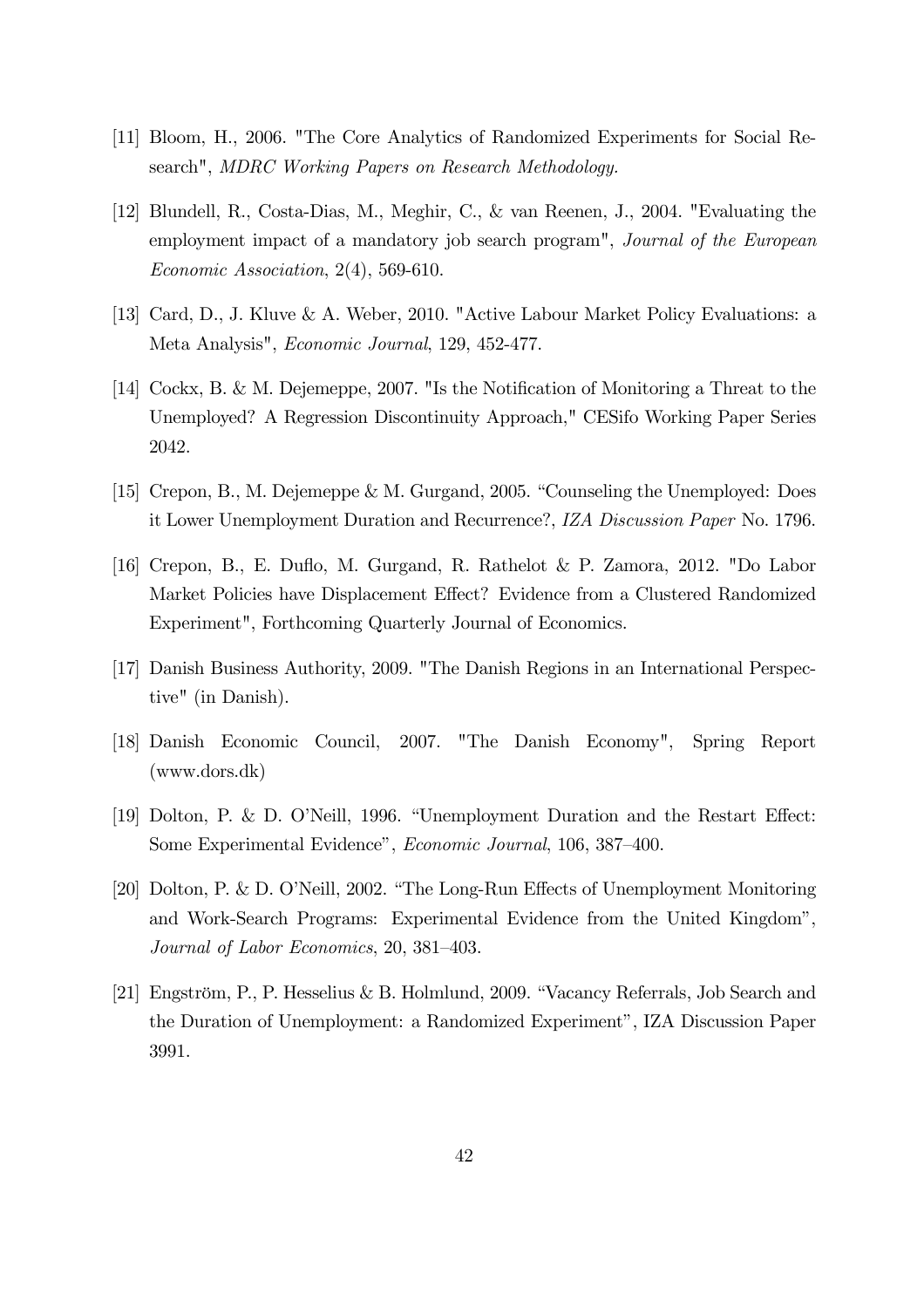- [22] European Commission, 2007. "Towards Common Principles of Flexicurity: More and Better Jobs through Flexibility and Security", Directorate-General for Employment,Social Affairs and Equal Opportunities, Brussels.
- [23] Fougère, D., J. Pradel & M. Roger, 2009 "Does the Public Employment Service Affect Search Effort and Outcomes?", European Economic Review, 53, 846-869.
- [24] Gautier, P., P. Muller, B. van der Klaauw , M. Rosholm & M. Svarer, 2012. "Estimating Equlibrium Effects of Job Search Assistance", draft.
- [25] Geerdsen, L. P., 2006. "Is There a Threat Effect of Labour Market Programmes? A study of ALMP in the Danish UI system", Economic Journal, 116, 738—750.
- [26] Geerdsen, L. P. & A. Holm, 2007. "Duration of UI periods and the Perceived Threat Effect from Labour Market Programmes", Labour Economics, 14, 639-652.
- [27] Gorter, C. & G. R. J. Kalb, 1996. "Estimating the Effect of Counseling and Monitoring the Unemployed using a Job Search Model", Journal of Human Resources, 31, 590—610.
- [28] Graversen, B.K. & J. C. van Ours, 2008a. "How to Help Unemployed Find Jobs Quickly; Experimental Evidence from a Mandatory Activation Program", Journal of Public Economics, 92, 2020-2035.
- [29] Graversen, B.K. & J. C. van Ours, 2008b. "Activating Unemployed Workers Works; Experimental Evidence from Denmark", Economics Letters, 100, 308-310.
- [30] Hainmueller, J., B. Hofmann, G. Krug & K. Wolf, 2009. "Do More Placement Officers Lead to Lower Unemployment", IAB Discussion Paper No.13.
- [31] Hägglund, P., 2006. "Are There Pre-Programme Effects of Swedish Active Labour Market Policies? Evidence from Three Randomized Experiments", Economic Letters. 2011, vol 112 no. 1 pp. 91-93.
- [32] Hägglund, P., 2009. "Experimental Evidence from Intensified Placement Efforts among Unemployed in Sweden", IFAU Working Paper 2009:16.
- [33] Heckman, J.J., Lalonde, R.J., Smith, J A., 1999. "The economics and econometrics of active labour market programs", Handbook of Labor Economics 1(3), 1865-2097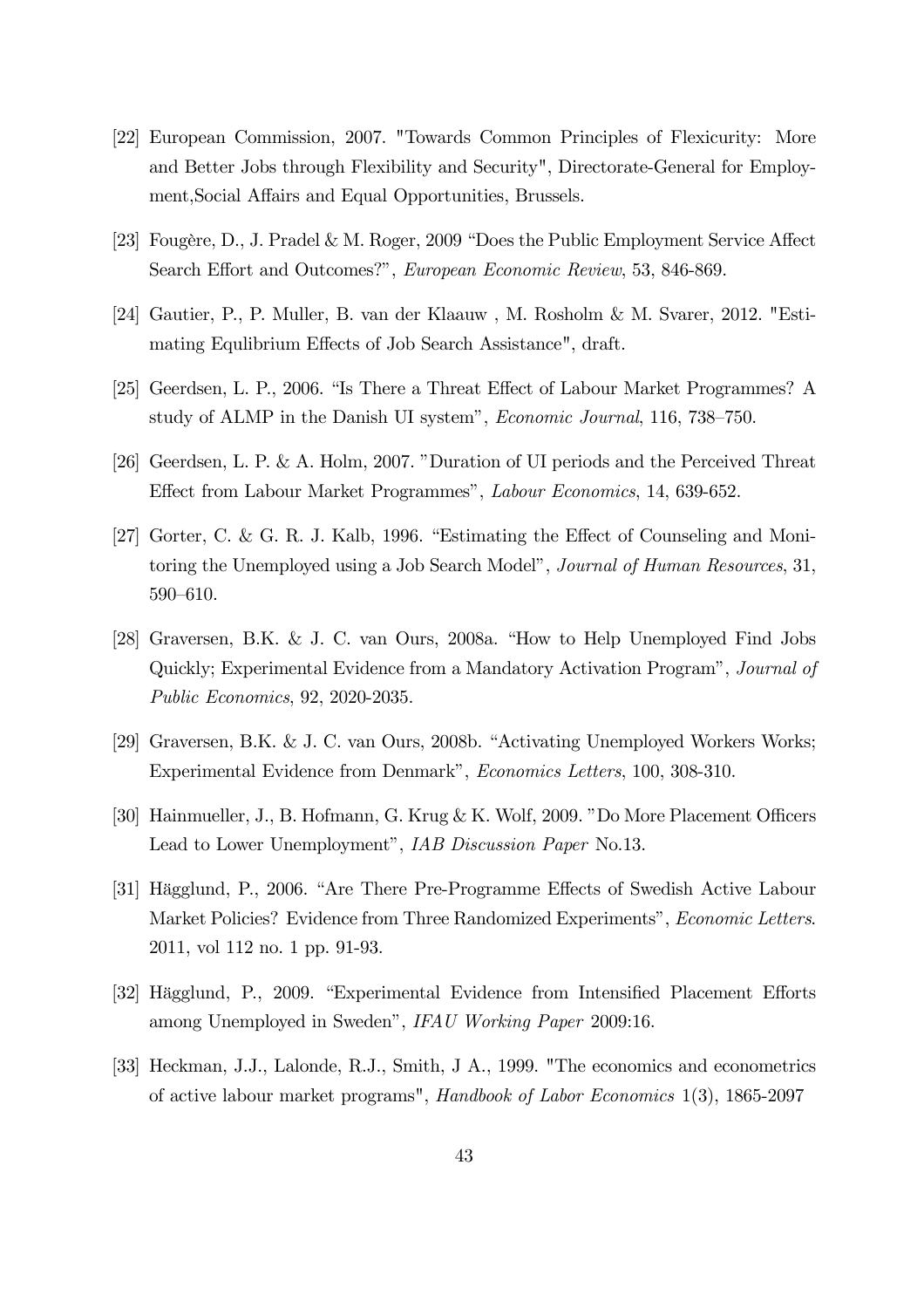- [34] Heckman, J.J. & B. Singer, 1984. "A method for minimizing the Impact of Distributional Assumptions in Econometric models for Duration Data", Econometrica, 52(2), 271-320.
- [35] Hofmann, B., G. Krug, F. Sowa, S. Theuer & K. Wolf, 2010. "Kürzere Arbeitslosigkeit Durch Mehr Vermittler", IAB Kurzbericht 9/2010.
- [36] Johnson, T. R., & D. H. Klepinger, 1994. "Experimental Eevidence on Unemployment Insurance Work-Search Policies", Journal of Human Resources, 29, 695—717.
- [37] Keeley, M. C. & P. K. Robins, 1985. "Government Programs, Job Search Requirements, and the Duration of Unemployment", Journal of Labor Economics, 3, 337-362.
- [38] Klepinger, D.H., T.R. Johnson & J.M. Joesch, 2002. "Effects of Unemployment Insurance Work-Search Requirements: The Maryland experiment", Industrial and Labor Relations Review, 56, 3-22.
- [39] Kluve, J., 2010. "The Effectiveness of European Active Labour Market Programs", Labour Economics, 17, 904-918.
- [40] Lalive, R., J. Van Ours & J. Zweimüller, 2005. "The Effect of Benefit Sanctions on the Duration of Unemployment", Journal of the European Economic Association, 3, 1-32.
- [41] Larsson, L. (2009), "Evaluation of Swedish Youth Labor Market Programs", Journal of Human Resources, 38, 891-927.
- [42] Manning, A., 2009. "You Can't Always Get What You Want: The Impact of the UK Jobseekers Allowance", Labour Economics, 16, 239-250.
- [43] McVicar, D., 2008. "Job Search Monitoring Intensity, Unemployment Exit and Job Entry: Quasi-Experimental Evidence from the UK", Labour Economics, 15, 1451- 1468.
- [44] Meyer, B., 1995. "Lessons From the US Unemployment Insurance Experiments", Journal of Economic Literature, 33, 91-131.
- [45] OECD (2009): OECD Employment Outlook Tackling the Jobs Crisis. OECD.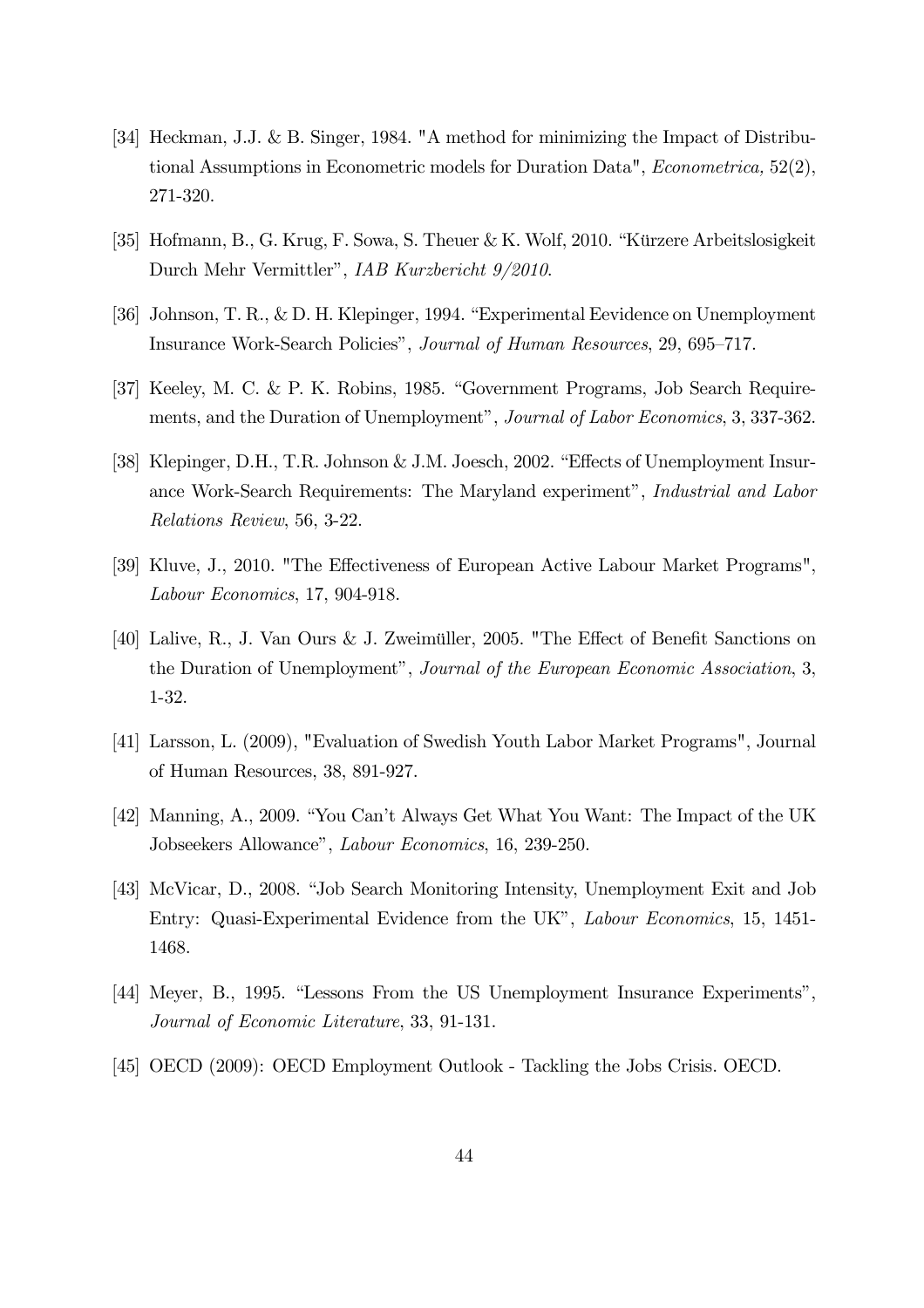- [46] Petrongolo, B., 2009. "The Long-Term Effects of Job Search Requirements: Evidence from the UK JSA reform", Journal of Public Economics, 93, 1234-1253.
- [47] Rosholm, M., 2008. "Experimental Evidence on the Nature of the Danish Employment Miracle", IZA Discussion Paper No. 3620.
- [48] Rosholm, M & L. Skipper, 2009. "Is Labor Market Training a Curse for the Unemployed? Evidence from a Social Experiment", Journal of Applied Econometrics, 24, 338-365.
- [49] Rosholm, M. & M. Svarer, 2008. "The Threat Effect of Active Labour Market Programmes", Scandinavian Journal of Economics, 110(2), 385-401.
- [50] Rosholm, M. & M. Svarer, 2009b. "Kvantitativ evaluering af Alle i gang", Report in Danish: http://www.ams.dk/Reformer-og-indsatser/Udvikling-og-forsog/Alle-igang.aspx
- [51] Røed, K. & L. Weslie, 2007. "Unemployment Insurance in Welfare States: Soft Constraints and Mild Sanctions", IZA Discussion Paper No. 2877.
- [52] Svarer, M., 2011. "The Effect of Sanctions on Exit from Unemployment: Evidence from Denmark", Economica, 78, 751-778.
- [53] Van den Berg, G., B. van der Klaauw & J. van Ours, 2004. "Punitive Sanctions and the Transition Rate from Welfare to Work", Journal of Labor Economics, 22, 211-241.
- [54] Van den Berg, G. & B. Van der Klaauw, 2006. "Counseling and Monitoring of Unemployed Workers: Theory and Evidence from a Controlled Social Experiment", International Economic Review, 47, 895—936.
- [55] Van den Berg, G., A. Bergemann & M. Caliendo, 2009. "The Effect of Active Labor Market Programs on Not-Yet Treated Unemployed Individuals", Journal of the European Economic Association, 2009, 7, 606-616
- [56] Van den Berg, G. & J. Vikström, 2009. "Monitoring Job Offer Decisions, Punishments, Exit to Work, and Job Quality", IZA Discussion Paper No. 4325.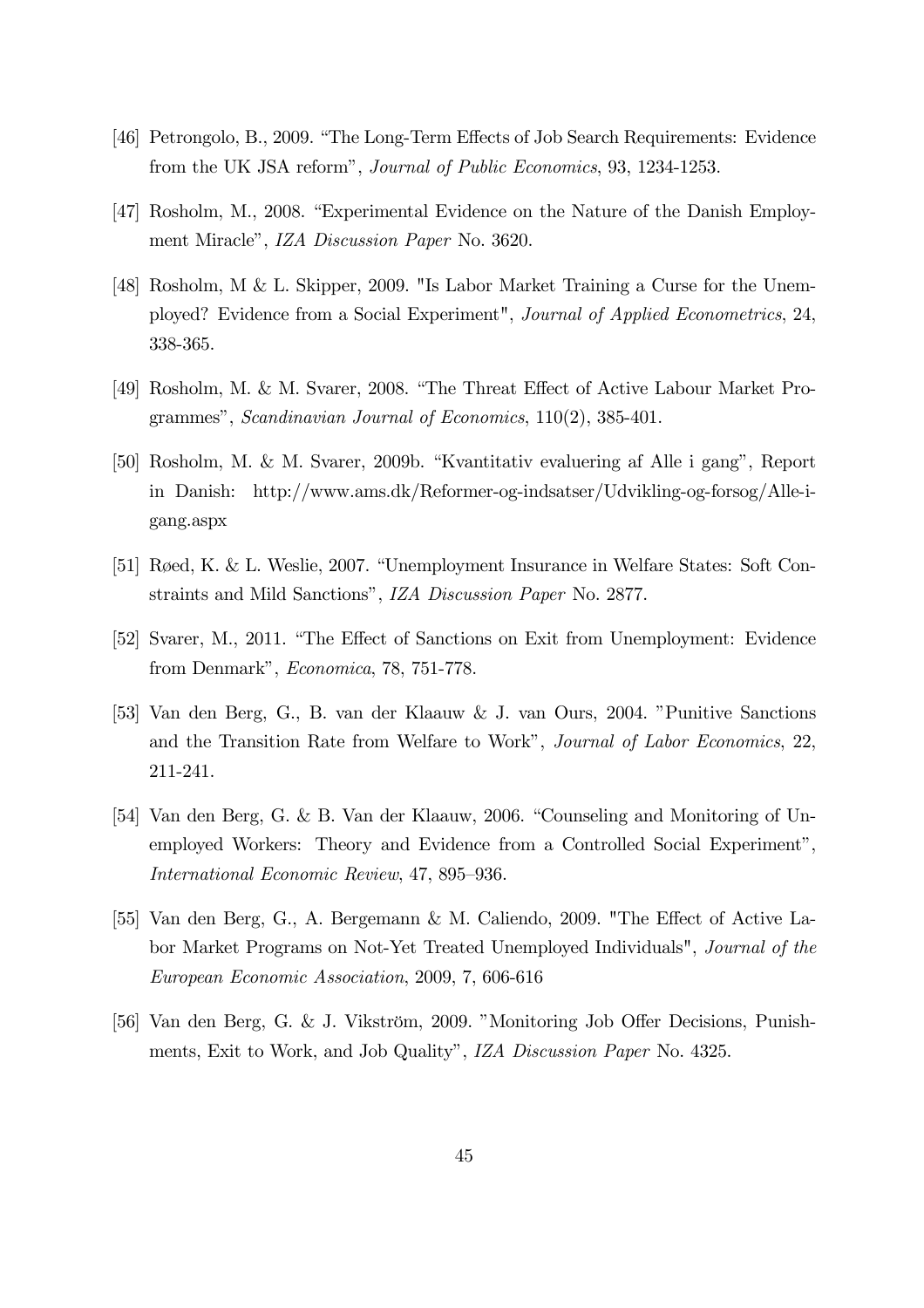[57] Vikström. J., M. Rosholm & M. Svarer, 2011. "The Relative Efficiency of Active Labour Market Policies: Evidence from a Social Experiment and Non-Parametric Methods", IZA Discussion Paper No. 5596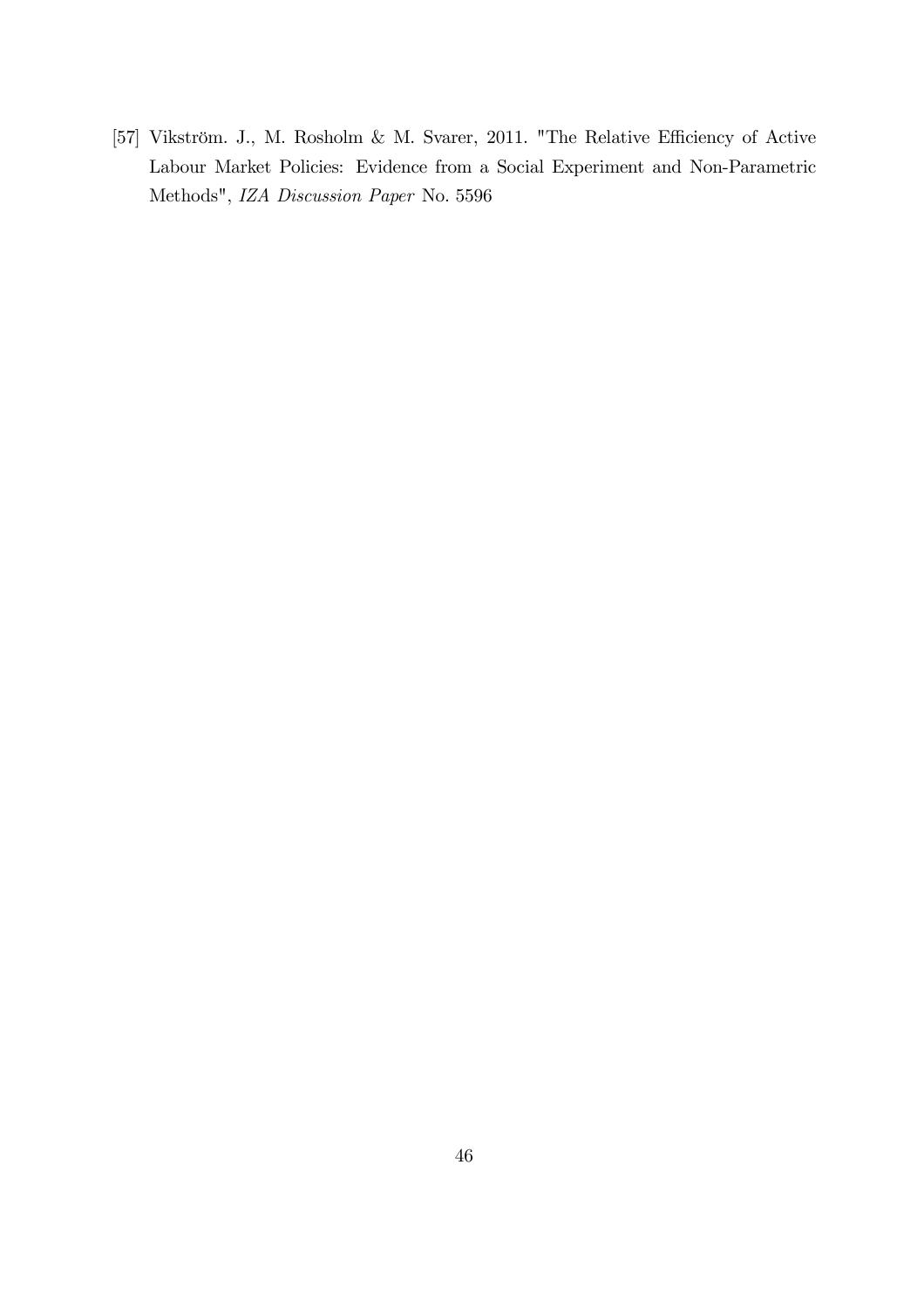## Part I

# Appendix:

FIGURE 10: MEETING AND ACTIVATION INTENSITIES FOR THE CONTROL GROUP

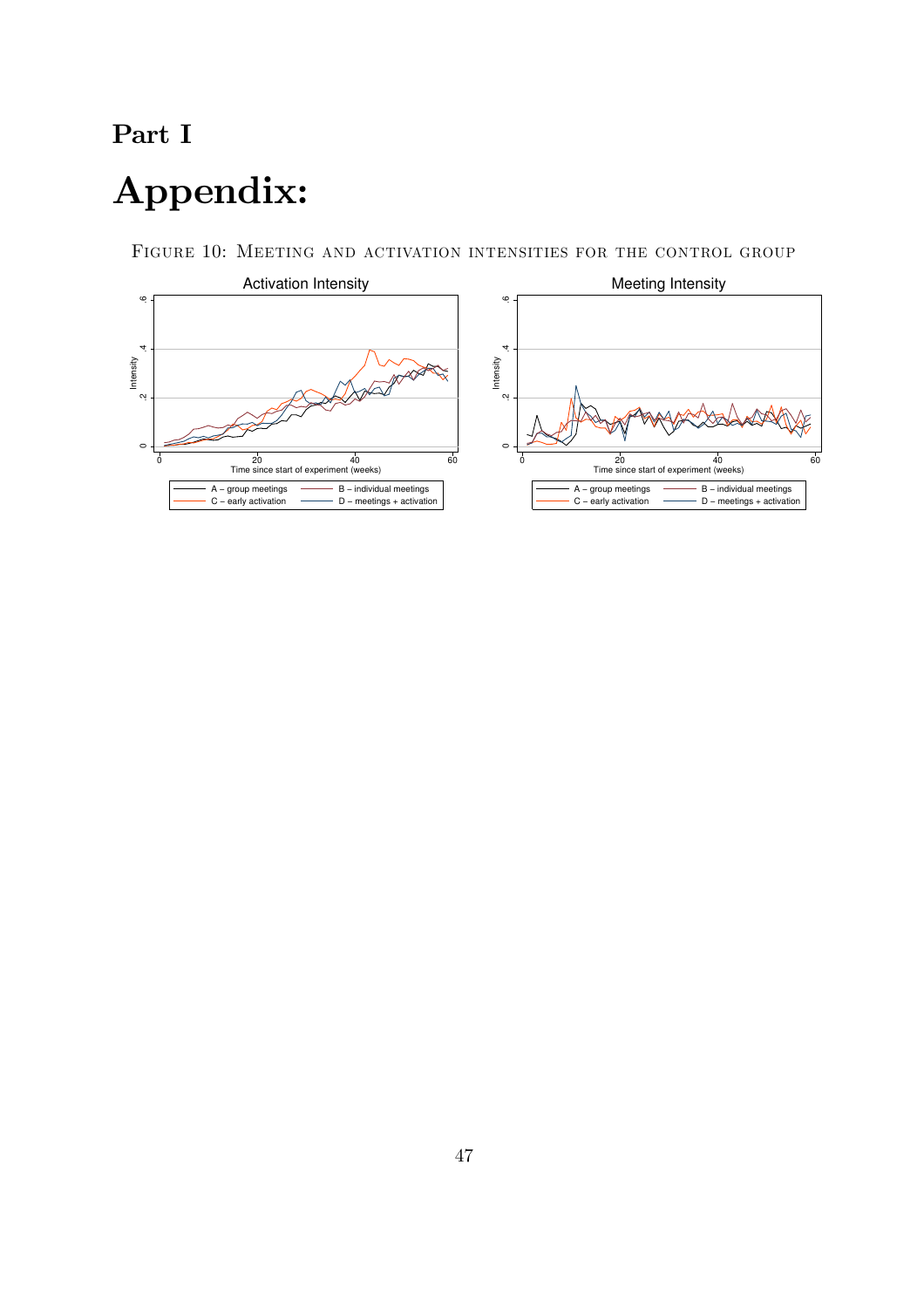| Northern Jutland (A):                             | Control group |         | Treatment group |         |
|---------------------------------------------------|---------------|---------|-----------------|---------|
|                                                   | Men           | Women   | Men             | Women   |
| Characteristics                                   | Average       | Average | Average         | Average |
| Age (years)                                       | 40.17         | 40.16   | 40.17           | 39.79   |
| Under 30                                          | 0.22          | 0.20    | 0.27            | 0.22    |
| 30-49                                             | 0.53          | 0.56    | 0.46            | 0.54    |
| Above 49                                          | 0.25          | 0.24    | 0.27            | 0.24    |
| Marriage                                          | 0.44          | 0.63    | 0.45            | 0.63    |
| Danish origin                                     | 0.93          | 0.93    | 0.94            | 0.90    |
| Western origin. not Danish                        | 0.01          | 0.02    | 0.03            | 0.02    |
| Non-Western                                       | 0.06          | 0.05    | 0.03            | 0.08    |
| Transfer degree $< 0.1$ last 3 years              | 0.17          | 0.08    | $0.15\,$        | 0.06    |
| Transfer degree $\epsilon$ (0.1;0.5) last 3 years | 0.62          | 0.46    | 0.62            | 0.44    |
| Transfer degree $> 0.5$ last 3 years              | $0.2\,$       | 0.46    | 0.23            | 0.5     |
| Prior unemployment spell (days)                   | 0.19          | 0.19    | 0.40            | 0.33    |
| Share of new unemployed                           | $0.95\,$      | 0.96    | 0.94            | 0.97    |
| Share in "Construction" industry UI fund          | 0.17          | 0.02    | 0.20            | 0.03    |
| Share in "Manufacturing" industry UI fund         | 0.44          | 0.25    | 0.40            | 0.27    |
| Share in Other UI fund                            | 0.07          | 0.09    | 0.10            | 0.10    |
| Number of observations                            | 303           | 310     | 304             | 261     |

TABLES 5-8: DESCRIPTIVE STATISTICS FOR THE CONTROL GROUP AND THE TREATMENT GROUP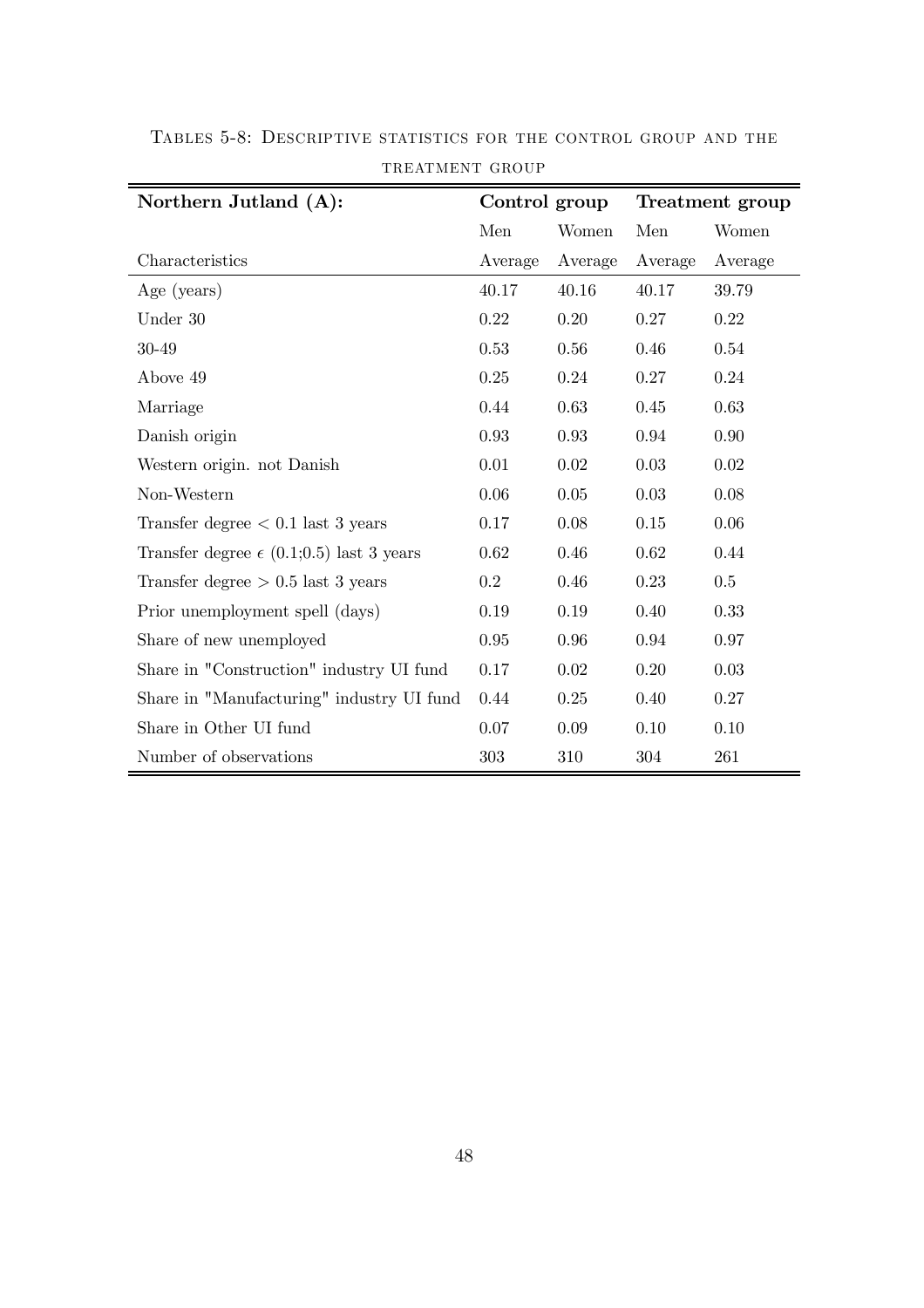| Copenhagen $&$ Sealand $(B)$ :                    | Control group |         | Treatment group |          |
|---------------------------------------------------|---------------|---------|-----------------|----------|
|                                                   | Men           | Women   | Men             | Women    |
| Characteristics                                   | Average       | Average | Average         | Average  |
| Age (years)                                       | 40.9          | 40.17   | 41.34           | 40.67    |
| Under 30                                          | 0.23          | 0.18    | 0.21            | 0.16     |
| 30-49                                             | 0.49          | 0.60    | 0.48            | 0.63     |
| Above 49                                          | 0.29          | 0.22    | 0.31            | 0.21     |
| Marriage                                          | 0.54          | 0.69    | 0.51            | 0.58     |
| Danish origin                                     | 0.8           | 0.77    | 0.88            | 0.85     |
| Western origin, not Danish                        | $0.03\,$      | 0.03    | $0.02\,$        | 0.03     |
| Non-Western                                       | 0.16          | 0.20    | 0.10            | 0.12     |
| Transfer degree $< 0.1$ last 3 years              | 0.21          | 0.09    | 0.21            | 0.12     |
| Transfer degree $\epsilon$ (0.1;0.5) last 3 years | 0.62          | 0.49    | 0.60            | 0.54     |
| Transfer degree $> 0.5$ last 3 years              | 0.17          | 0.42    | 0.19            | 0.34     |
| Prior unemployment spell (days)                   | 0.49          | 1.05    | 0.23            | 0.35     |
| Share of new unemployed                           | 0.92          | 0.91    | 0.94            | 0.93     |
| Share in "Construction" industry UI fund          | 0.15          | 0.01    | 0.10            | 0.01     |
| Share in "Manufacturing" industry UI fund         | 0.35          | 0.16    | 0.35            | 0.1      |
| Share in Other UI fund                            | 0.13          | 0.15    | 0.12            | $0.15\,$ |
| Number of observations                            | 455           | 371     | 376             | 343      |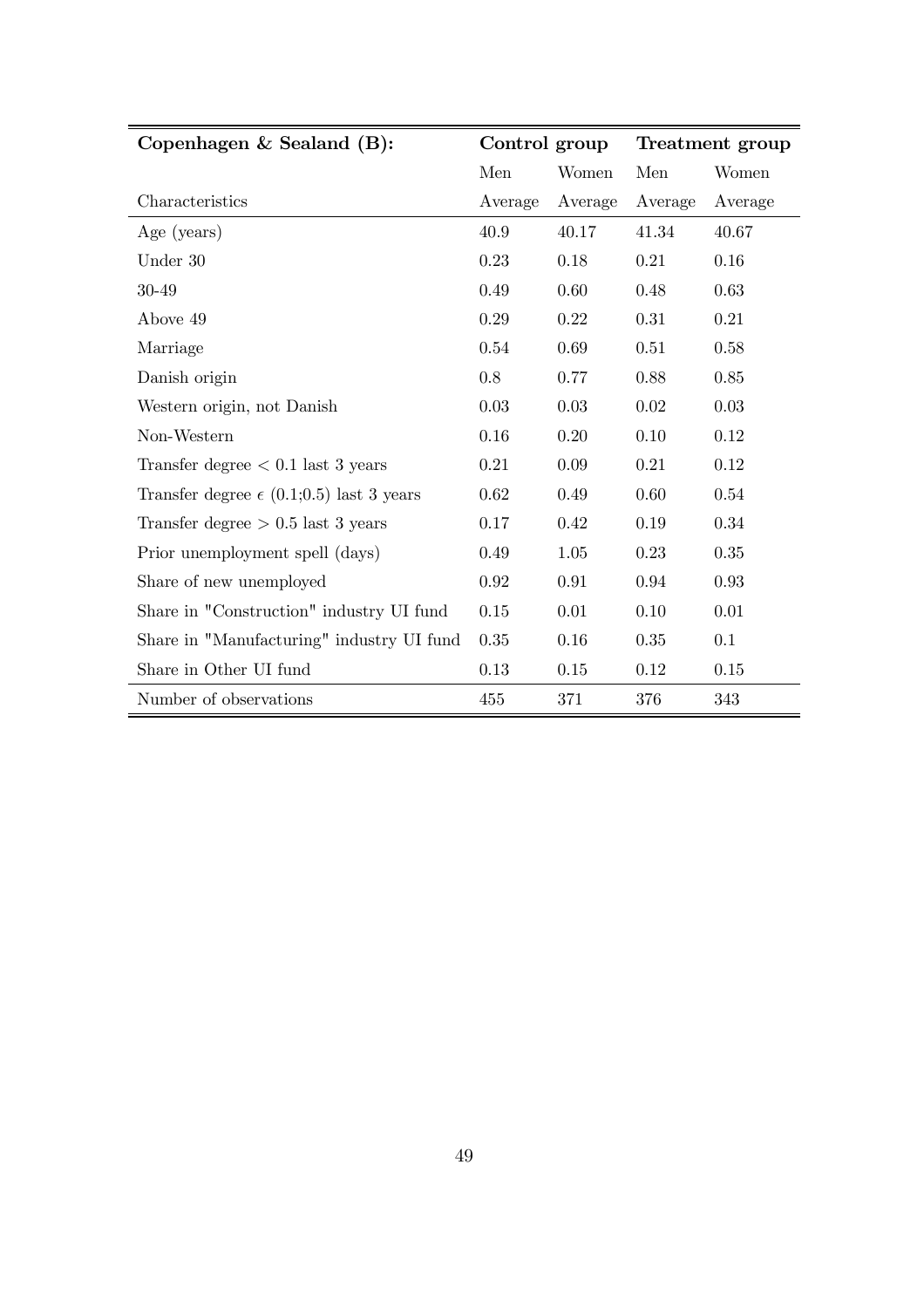| Mid-Jutland $(C)$                                 | Control group |         | Treatment group |         |
|---------------------------------------------------|---------------|---------|-----------------|---------|
|                                                   | Men           | Women   | Men             | Women   |
| Characteristics                                   | Average       | Average | Average         | Average |
| Age (years)                                       | 37.08         | 35.81   | 37.46           | 35.72   |
| Under 30                                          | 0.33          | 0.33    | 0.33            | 0.39    |
| 30-49                                             | 0.5           | 0.56    | 0.48            | 0.48    |
| Above 49                                          | 0.17          | 0.11    | 0.2             | 0.13    |
| Marriage                                          | 0.4           | 0.44    | 0.43            | 0.46    |
| Danish origin                                     | 0.85          | 0.86    | 0.84            | 0.86    |
| Western origin, not Danish                        | 0.03          | 0.05    | 0.04            | 0.07    |
| Non-Western                                       | 0.12          | 0.10    | 0.12            | 0.07    |
| Transfer degree $< 0.1$ last 3 years              | 0.12          | 0.07    | 0.19            | 0.13    |
| Transfer degree $\epsilon$ (0.1;0.5) last 3 years | 0.45          | 0.3     | 0.4             | 0.3     |
| Transfer degree $> 0.5$ last 3 years              | 0.43          | 0.62    | 0.4             | 0.57    |
| Prior unemployment spell (days)                   | 0.1           | 0.05    | 0.27            | 0.06    |
| Share of new unemployed                           | 0.97          | 0.98    | 0.96            | 0.98    |
| Share in "Construction" industry UI fund          | 0.07          | 0.00    | 0.07            | 0.00    |
| Share in "Manufacturing" industry UI fund         | 0.14          | 0.08    | 0.19            | 0.06    |
| Share in Other UI fund                            | 0.08          | 0.06    | 0.07            | 0.08    |
| Number of observations                            | 405           | 428     | 393             | 454     |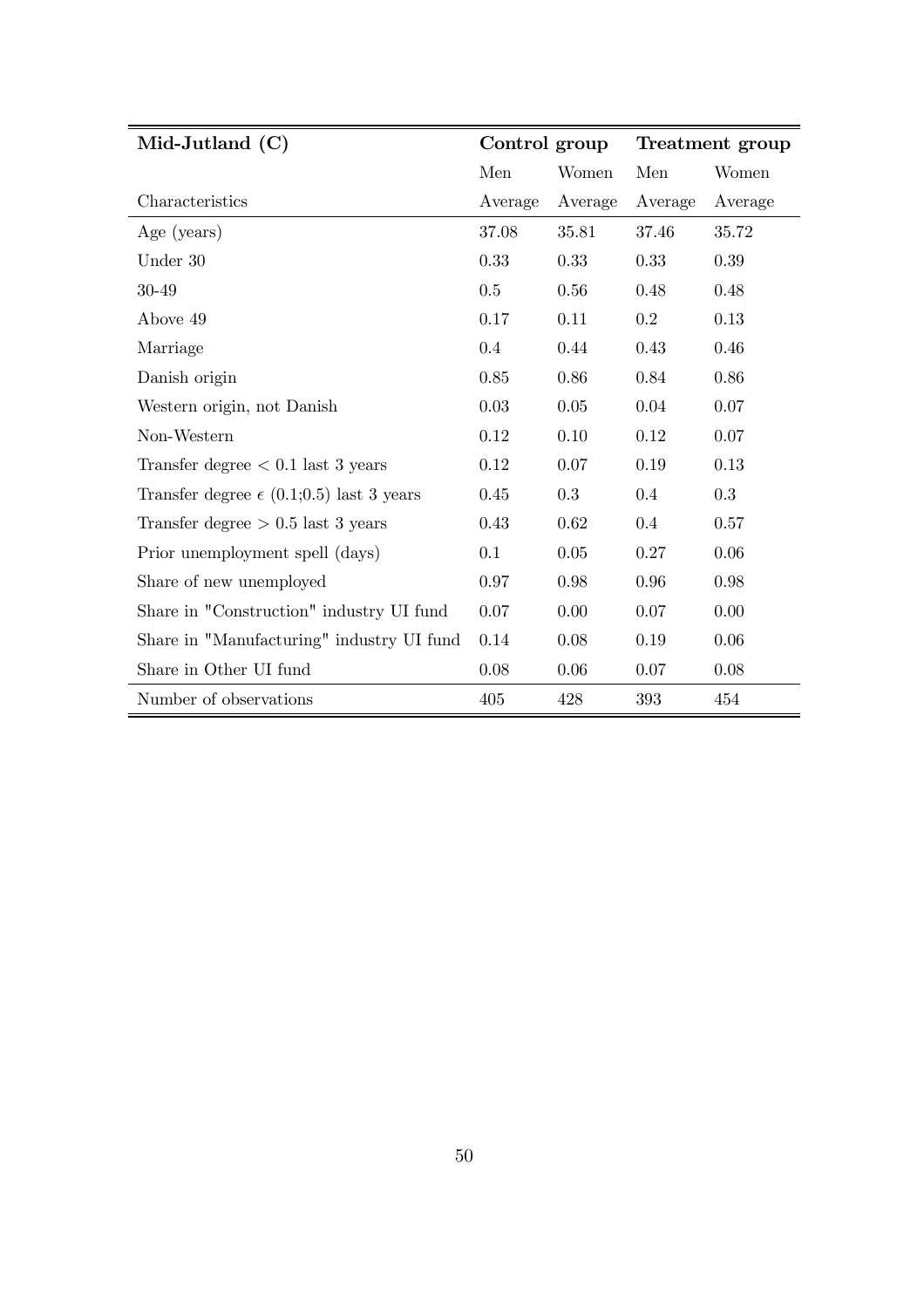| Southern Denmark (D)                              | Control group |         | Treatment group |         |
|---------------------------------------------------|---------------|---------|-----------------|---------|
| Characteristics                                   | Men           | Women   | Men             | Women   |
|                                                   | Average       | Average | Average         | Average |
| Age (years)                                       | 39.28         | 39.37   | 40.81           | 39.58   |
| Under 30                                          | 0.31          | 0.22    | 0.24            | 0.20    |
| 30-49                                             | 0.43          | 0.57    | 0.47            | 0.60    |
| Above 49                                          | 0.26          | 0.21    | 0.28            | 0.20    |
| Marriage                                          | 0.49          | 0.63    | 0.46            | 0.61    |
| Danish origin                                     | 0.85          | 0.86    | 0.87            | 0.91    |
| Western origin, not Danish                        | 0.07          | 0.05    | $0.05\,$        | 0.02    |
| Non-Western                                       | 0.08          | 0.09    | 0.08            | 0.07    |
| Transfer degree $< 0.1$ last 3 years              | 0.17          | 0.06    | 0.13            | 0.07    |
| Transfer degree $\epsilon$ (0.1;0.5) last 3 years | 0.60          | 0.48    | 0.63            | 0.48    |
| Transfer degree $> 0.5$ last 3 years              | 0.23          | 0.46    | 0.25            | 0.45    |
| Prior unemployment spell (days)                   | 0.05          | 0.23    | 0.19            | 0.12    |
| Share of new unemployed                           | 0.98          | 0.97    | 0.97            | 0.97    |
| Share in "Construction" industry UI fund          | 0.10          | 0.02    | 0.13            | 0.01    |
| Share in "Manufacturing" industry UI fund         | 0.41          | 0.21    | 0.37            | 0.19    |
| Share in Other UI fund                            | 0.10          | 0.14    | 0.10            | 0.13    |
| Number of observations                            | 247           | 248     | 247             | 266     |